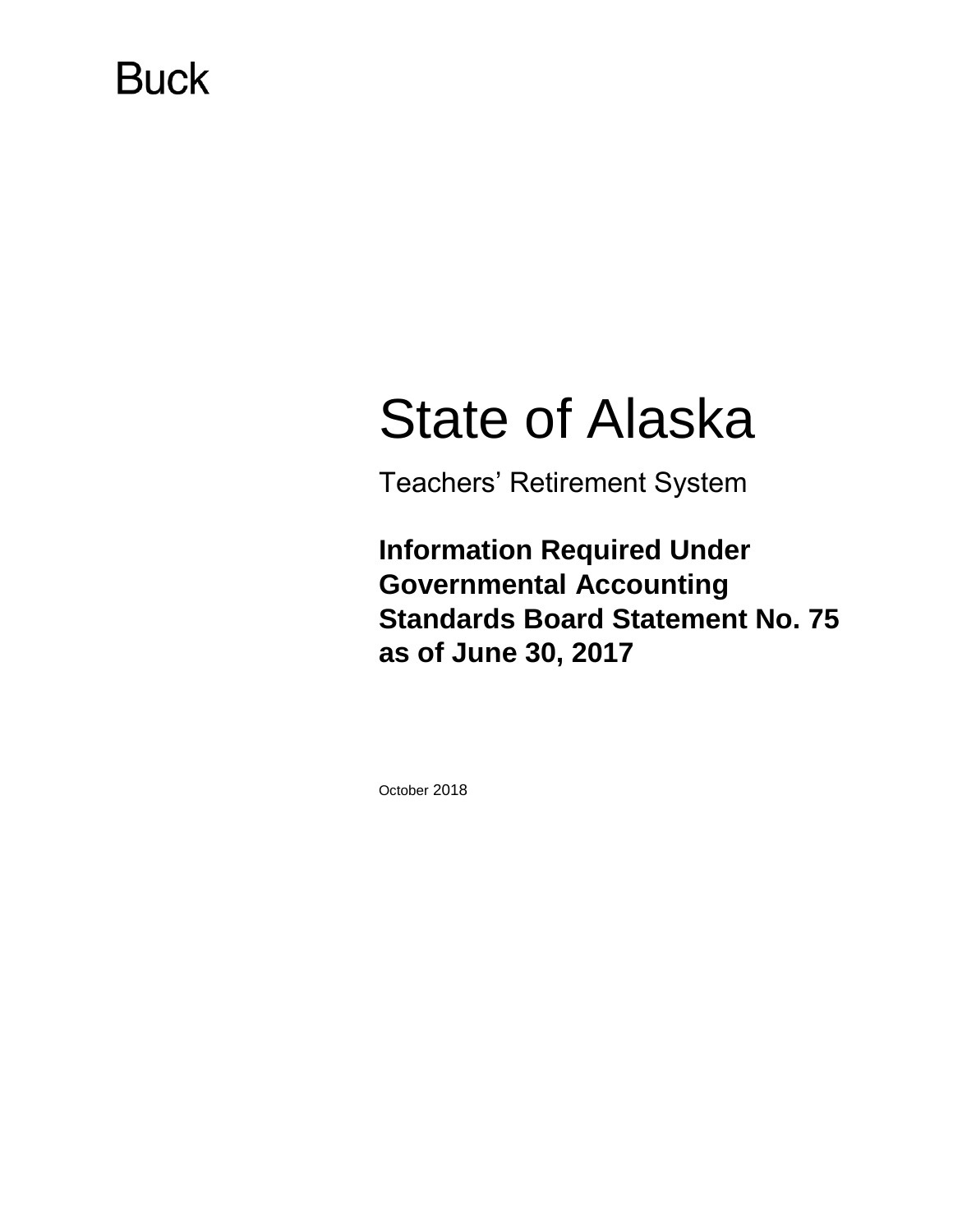# **Buck**

October 26, 2018

State of Alaska The Alaska Retirement Management Board The Department of Revenue, Treasury Division The Department of Administration, Division of Retirement and Benefits P.O. Box 110203 Juneau, AK 99811-0203

#### **RE: GASB 75 Report as of June 30, 2017 - TRS**

Dear Members of The Alaska Retirement Management Board, The Department of Revenue and The Department of Administration:

We have prepared the required accounting information for Governmental Accounting Standards Board (GASB) Statement No. 75 (GASB 75) for the State of Alaska Teachers' Retirement System (TRS) for fiscal year ending June 30, 2018 based on a measurement date of June 30, 2017. GASB 75 replaces GASB 45 effective for fiscal years beginning after June 15, 2017. Please refer to the GASB 74 report dated November 17, 2017 for any supplemental information or documentation.

This report covers the postretirement healthcare (OPEB) portion of the defined benefit pension plan and the assets and liabilities of TRS. There is a separate GASB 68 report that covers the pension portion of TRS.

We certify that the information contained in this report has been prepared in accordance with generally accepted actuarial principles and practices. To the best of our knowledge, the information fairly presents the actuarial position of TRS in accordance with the requirements of GASB 75 as of June 30, 2017.

The Alaska Retirement Management Board (ARMB) and staff of the State of Alaska and its auditors may use this report for the review of the operation of TRS. The report may also be used in the preparation of State of Alaska's audited financial statements. Use of this report for any other purpose or by anyone other than the ARMB, the staff of the State of Alaska or its auditors may not be appropriate and may result in mistaken conclusions because of failure to understand applicable assumptions, methods, or inapplicability of the report for that purpose. Buck will accept no liability for any such statement, document or filing made without prior review by Buck.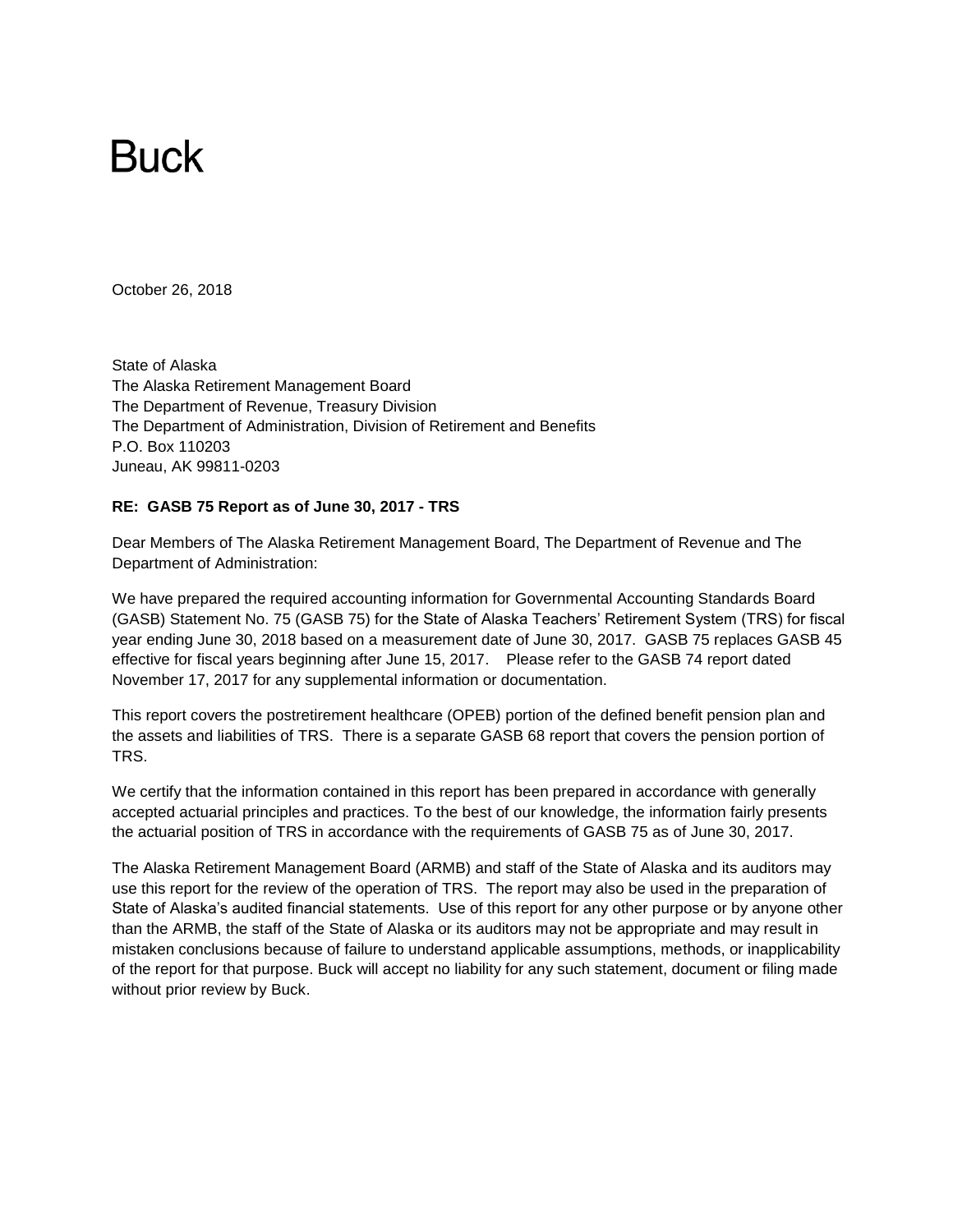State of Alaska The Alaska Retirement Management Board October 26, 2018 Page 2

Future actuarial measurements may differ significantly from current measurements due to plan experience differing from that anticipated by the economic and demographic assumptions, increases or decreases expected as part of the natural operation of the methodology used for these measurements, and changes in plan provisions or applicable law. Retiree group benefits models necessarily rely on the use of approximations and estimates, and are sensitive to changes in these approximations and estimates. Small variations in these approximations and estimates may lead to significant changes in actuarial measurements. An analysis of the potential range of such future differences is beyond the scope of this report, except for the GASB 75 required disclosure of the sensitivity of net OPEB liability to changes in the discount rate and to changes in the healthcare cost trend rates.

In preparing the actuarial results, we have relied upon information provided by staff of the State of Alaska regarding plan provisions, participants, assets, contributions and other matters used in the actuarial valuation. Although we did not audit the data, we reviewed the data for reasonableness and consistency with the prior year's information. The accuracy of the results presented herein is dependent on the accuracy of the data.

This valuation was prepared based on the actuarial assumptions and methods used in the June 30, 2016 actuarial valuation of TRS, except as noted herein. We rolled forward the liabilities from that date to June 30, 2017, as GASB 75 permits. In our opinion, the actuarial assumptions used are appropriate for purposes of the valuation and are reasonably related to the experience of TRS and to reasonable longterm expectations.

This report was prepared under our supervision and in accordance with all applicable Actuarial Standards of Practice. David Kershner and Scott Young are Fellows of the Society of Actuaries, Enrolled Actuaries and Members of the American Academy of Actuaries. We meet the Qualification Standards of the American Academy of Actuaries to render the actuarial opinions contained herein.

We are available to discuss this report with you at your convenience. David can be reached at 602-803- 6174 and Scott can be reached at 216-315-1929.

Respectfully submitted,

 $Q \cdot \ell$ 

David J. Kershner, FSA, EA, MAAA, FCA Scott Young, FSA, EA, MAAA Principal Director

Scott Young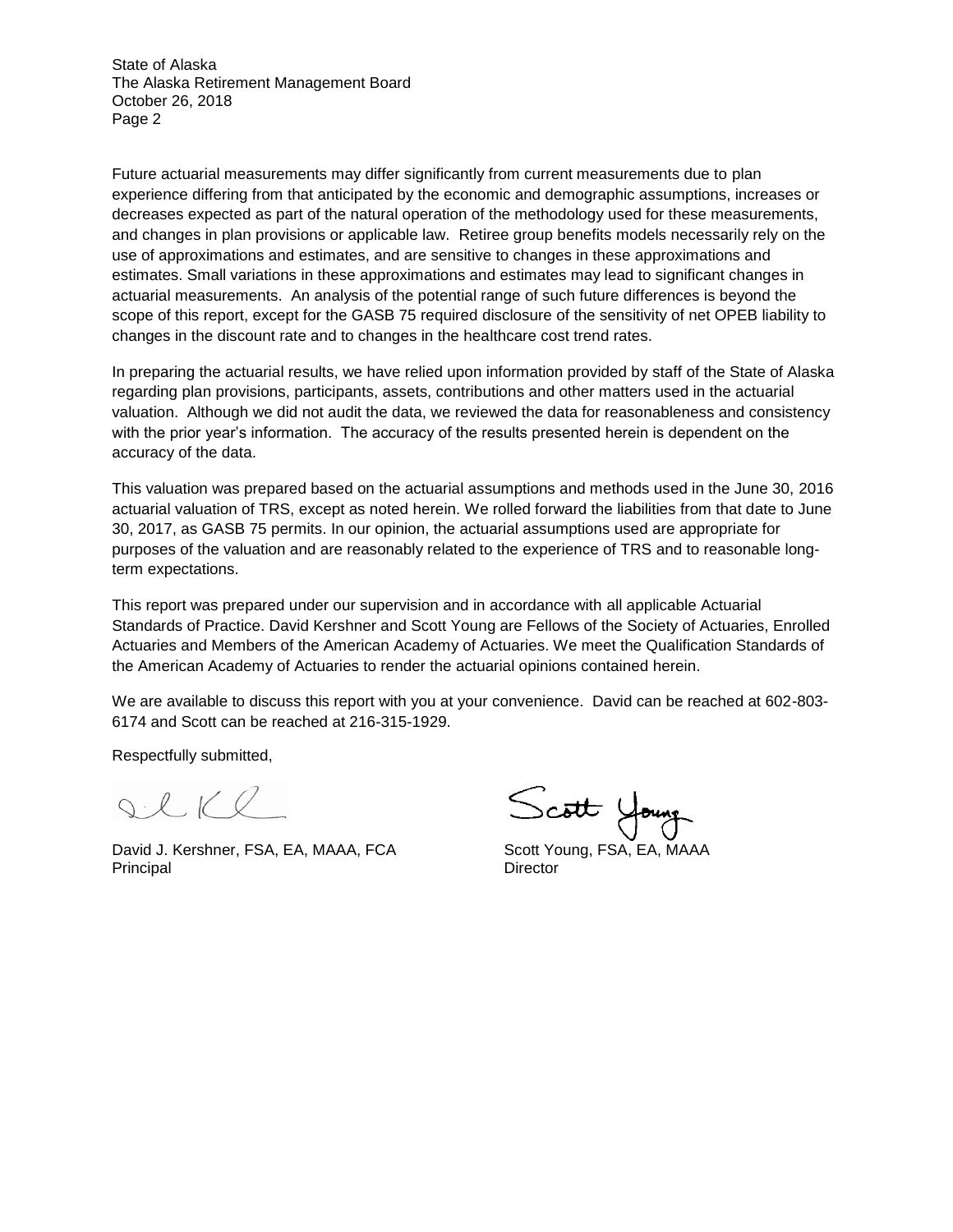## **Contents**

| Appendix 1 – Schedule A: Employers' Allocation of Net OPEB Liability as of June 30, 2016                     |  |
|--------------------------------------------------------------------------------------------------------------|--|
| Appendix 2 – Schedule B: Employers' Allocation of Net OPEB Liability as of June 30, 2017                     |  |
| Appendix 3 - Schedule C: Employers' Allocation of OPEB Amounts as of June 30, 2017                           |  |
| Appendix 4 - Schedule D: Employers' Allocation of Deferred Outflows/Inflows as of June 30, 2017              |  |
| Appendix 5 - Schedule E: Contribution History                                                                |  |
| Appendix 6 – Schedule F: Present Value of Future State Assistance Contributions as of June 30, 2017          |  |
| Appendix 7 – Schedule G: Supplemental Schedule of Special Funding Amounts by Employer as of<br>June 30, 2017 |  |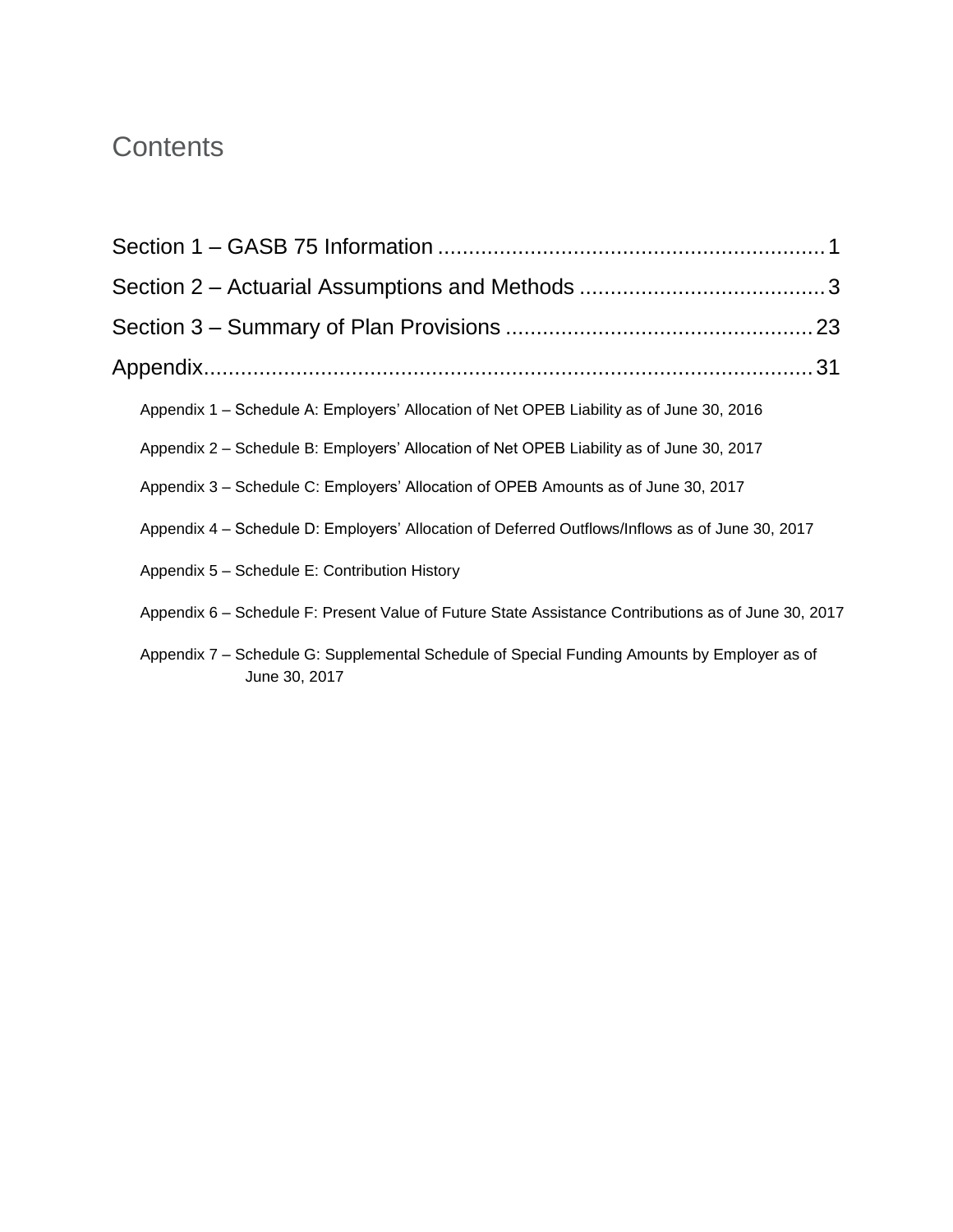# <span id="page-4-0"></span>Section 1 – GASB 75 Information

## **OPEB Expense**

|                                             | FYE June 30, 2017 |
|---------------------------------------------|-------------------|
| Service cost                                | \$<br>31,605,000  |
| Interest cost                               | 224,435,000       |
| Expected return on assets                   | (198, 659, 000)   |
| Current period effect of benefit changes    |                   |
| Current period difference between expected  |                   |
| and actual experience                       | (17,030,000)      |
| Current period effect of changes in         |                   |
| assumptions                                 |                   |
| Current period difference between projected |                   |
| and actual investment earnings              | (24, 712, 000)    |
| Member contributions                        |                   |
| Administrative expenses                     | 5,908,000         |
| Service purchases and plan transfers        |                   |
| Current period recognition of prior years'  |                   |
| deferred outflows of resources              |                   |
| Current period recognition of prior years'  |                   |
| deferred inflows of resources               |                   |
| Other Additions Less Other Deductions       | (48,000)          |
| Total                                       | \$<br>21,499,000  |

The employers' allocation of the OPEB expense for FYE June 30, 2017 is shown in Schedule C in Appendix 3.

The difference between projected and actual investment earnings is recognized over 5 years.

The effects of changes in assumptions and differences between expected and actual experience are recognized over the average future working lifetime. This period is:

• 2.4 years as of June 30, 2016 (for FYE June 30, 2017)

#### **Actuarial Assumptions**

The total OPEB liability for fiscal year ending June 30, 2017 was determined by an actuarial valuation as of June 30, 2016, using the actuarial assumptions outlined in Section II, applied to all periods included in the measurement, and rolled forward to the measurement date of June 30, 2017.

The actuarial assumptions used in the June 30, 2016 actuarial valuation were based on the results of an actuarial experience study for the period July 1, 2009 to June 30, 2013, resulting in changes in actuarial assumptions adopted by the Alaska Retirement Management Board to better reflect expected future experience.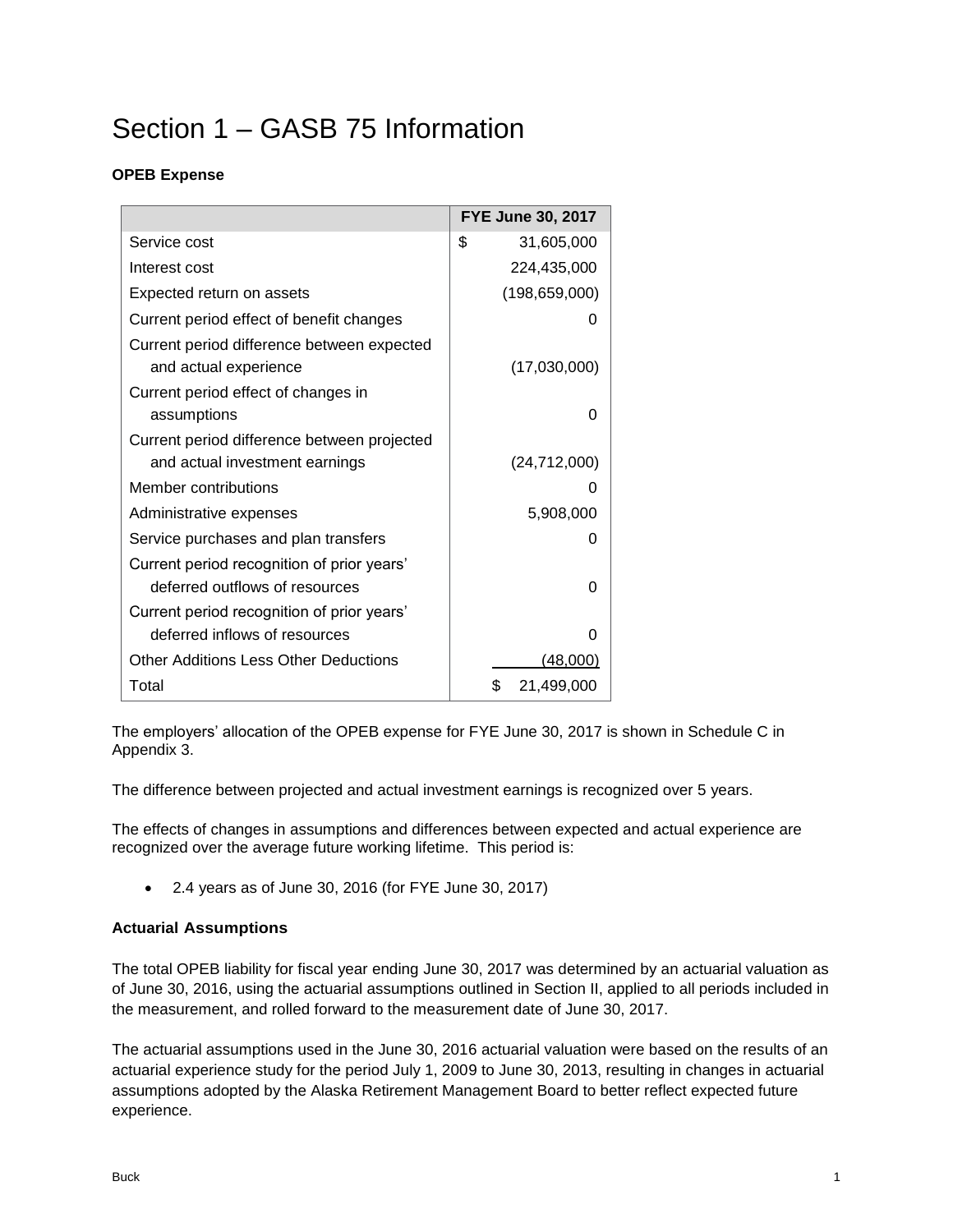#### **Actuarial Cost Method**

Entry Age Normal – Level Percentage of Payroll

#### **Asset Valuation Method**

Invested assets are reported at fair value.

#### **Allocation of Net OPEB Liability**

The employers' allocations of net OPEB liability as of June 30, 2016 and June 30, 2017 are shown in Appendix 1 and Appendix 2, respectively.

#### **Allocation of Deferred Outflows/Inflows of Resources**

The employers' allocation of deferred outflows/inflows of resources as of June 30, 2017 is shown in Schedule C in Appendix 3.

### **Allocation of Future Years' Recognition of Deferred Outflows/Inflows**

The employers' allocation of June 30, 2017 deferred outflows/inflows recognition for each of the next five fiscal years and thereafter is shown in Schedule D in Appendix 4

#### **Allocation Methodology**

Amounts for FY2016 were allocated to employers based on the present value of contributions for FY2018-FY2039, as determined by projections based on the June 30, 2015 valuation.

Amounts for FY2017 were allocated to employers based on the present value of contributions for FY2019-FY2039, as determined by projections based on the June 30, 2016 valuation.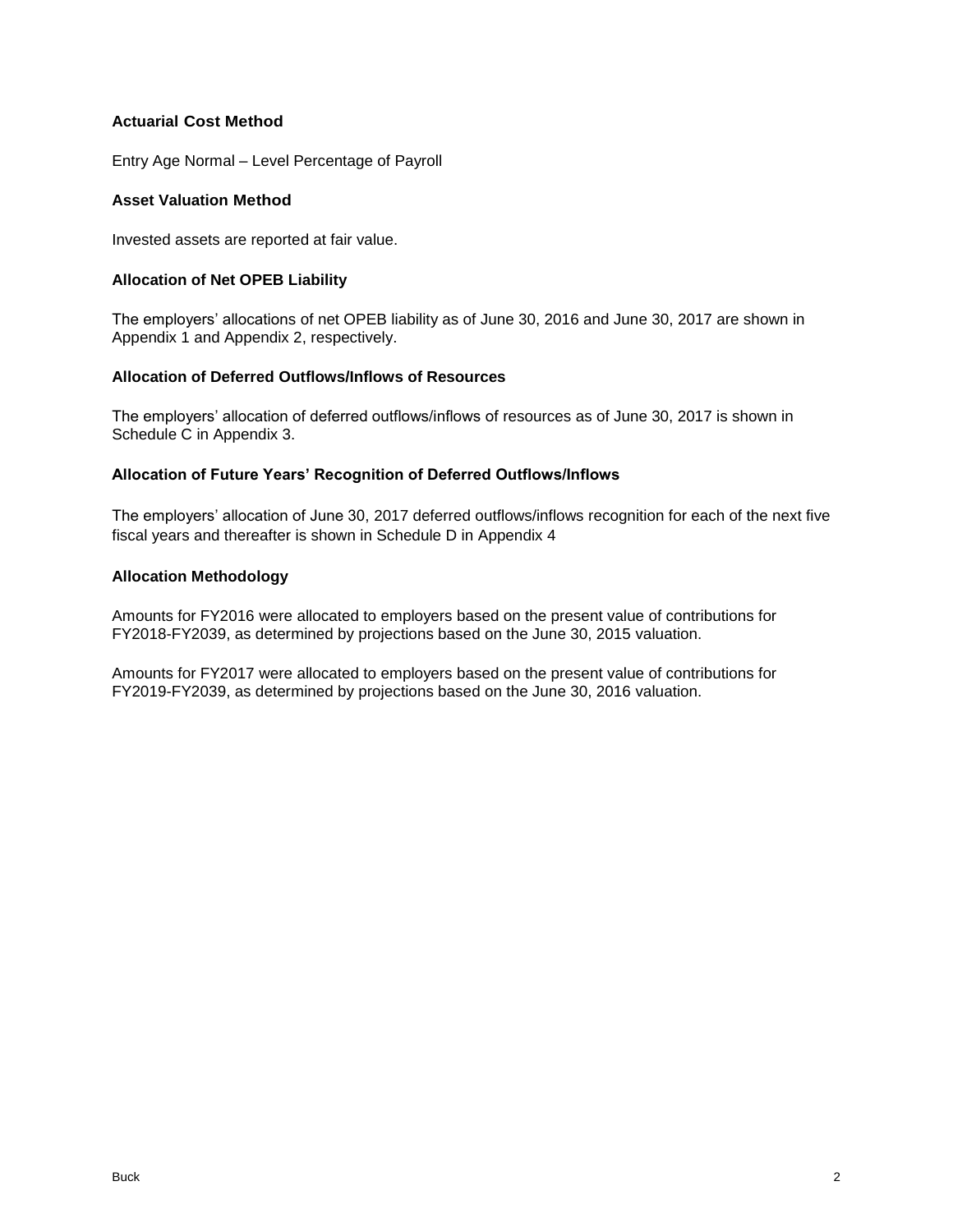## <span id="page-6-0"></span>Section 2 – Actuarial Assumptions and Methods

The funding method used in this valuation was adopted by the Board in October 2006. Changes in the amortization of unfunded actuarial accrued liability were made in 2014. The asset smoothing method used to determine valuation assets was changed effective June 30, 2014.

Benefits valued are those delineated in Alaska State statutes as of the valuation date. Changes in State statutes effective after the valuation date are not taken into consideration in setting the assumptions and methods.

#### **Actuarial Cost Method – Entry Age Normal**

Liabilities and contributions shown in the report are computed using the Entry Age Normal Actuarial Cost method. Any funding surplus or unfunded accrued liability is amortized over a closed 25-year period (established June 30, 2014) as a level percentage of payroll amount. State statutes allow the contribution rate to be determined on payroll for all members, defined benefit and defined contribution member payroll combined.

Projected postemployment healthcare benefits were determined for all active members. Cost factors designed to produce annual costs as a constant percentage of each member's expected compensation in each year for postemployment healthcare benefits from the assumed entry age to the assumed retirement age were applied to the projected benefits to determine the normal cost (the portion of the total cost of the plan allocated to the current year under the method). The normal cost is determined by summing intermediate results for active members and determining an average normal cost rate which is then related to the total payroll of active members. The actuarial accrued liability for active members (the portion of the total cost of the plan allocated to prior years under the method) was determined as the excess of the actuarial present value of projected benefits over the actuarial present value of future normal costs.

The actuarial accrued liability for retired members and their beneficiaries currently receiving benefits, terminated vested members and disabled members not yet receiving benefits was determined as the actuarial present value of the benefits expected to be paid. No future normal costs are payable for these members.

The actuarial accrued liability under this method at any point in time is the theoretical amount of the fund that would have been accumulated had annual contributions equal to the normal cost been made in prior years (it does not represent the liability for benefits accrued to the valuation date). The unfunded actuarial accrued liability is the excess of the actuarial accrued liability over the actuarial value of plan assets measured on the valuation date.

Under this method, experience gains or losses, i.e., decreases or increases in accrued liabilities attributable to deviations in experience from the actuarial assumptions, adjust the unfunded actuarial accrued liability.

#### **Valuation of Assets**

The actuarial asset value was reinitialized to equal Fair Value of Assets as of June 30, 2014. Beginning in 2015, the asset value method recognizes 20% of the gain or loss each year, for a period of 5 years. All assets are valued at fair value. Assets are accounted for on an accrued basis and are taken directly from financial statements audited by KPMG LLP.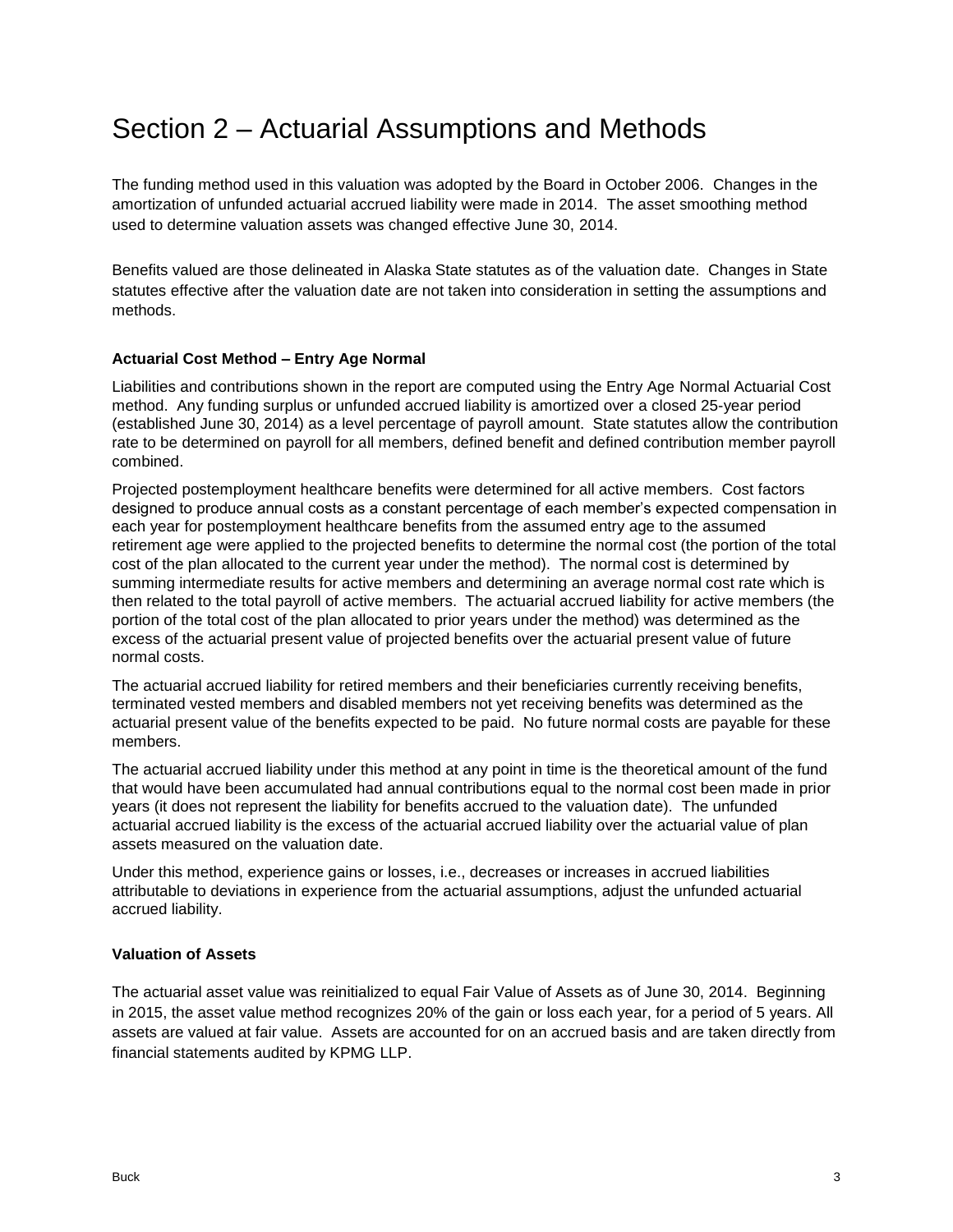#### **Valuation of Medical and Prescription Drug Benefits**

This section outlines the detailed methodology used to develop the initial per capita claims cost rates for PERS postemployment healthcare plan. Note that methodology reflects the results of our annual experience rate update for the period July 1, 2016 to June 30, 2017. Healthcare cost trend and retiree contribution increase assumptions for the period after June 30, 2017 remain unchanged from the June 30, 2014 valuation.

Base claims cost rates are incurred healthcare costs expressed as a rate per member per year. Ideally, claims cost rates should be derived for each significant component of cost that can be expected to require differing projection assumptions or methods, i.e., medical claims, prescription drug claims, administrative costs, etc. Separate analysis is limited by the availability and historic credibility of cost and enrollment data for each component of cost. This valuation reflects non-prescription claims separated by Medicare status, including eligibility for free Part A coverage. Prescription costs are analyzed separately as in prior valuations. Administrative costs are assumed in the final per capita claims cost rates used for valuation purposes, as described below. Analysis to date on Medicare Part A coverage is limited since Part A claim data is not available by individual, nor is this status incorporated into historical claim data.

#### **Benefits**

Medical, prescription drug, dental, vision and audio coverage is provided through the AlaskaCare Retiree Health Plan and is available to employees of the State and subdivisions who meet retirement criteria based on the retirement plan tier in effect at their date of hire. Health plan provisions do not vary by retirement tier or age, except for Medicare coordination for those Medicare-eligible. Dental, vision and audio claims (DVA) are excluded from data analyzed for this valuation as those are retiree-pay all benefits where rates are assumed to be self-supporting. Buck relies upon rates set by a third-party for the DVA benefits. Buck reviewed historical rate-setting information and believes that contribution rate adjustments made are not unreasonable.

#### Administration and Data Sources

The plan was administered by Wells Fargo Insurance Services (acquired by HealthSmart, in January 2012) from July 1, 2009 through December 31, 2013 and by Aetna effective January 1, 2014.

- Claims incurred and enrollment data for July 2012 through June 2016 (FY13 through FY16), with claims paid through July 2016 were provided by HealthSmart and Aetna and are included in our analysis.
- Aetna provided census information identifying Medicare Part B only participants. These participants are identified when hospital claims are denied by Medicare; Aetna then flags that participant as a Part B only participant. Buck added newly identified participants to our list of Medicare Part B only participants. Buck assumes that once identified as Part B only, that participant remains in that status until we are notified otherwise.

For the June 30, 2016 valuation, Aetna provided a snapshot file as of July 1, 2016 of retirees and dependents that included a coverage level indicator. After analysis of this file during the valuation census data preparation, Buck learned that dual coverage participants are reflected in eligibility files multiple times to administer coordination of benefits. This method carries over to enrollment reporting. This resulted in higher per capita costs to address the removal of the dual coverage membership and to cover the value of any additional coordinated benefits. This was offset by a reduction in the number of unique members valued.

Available historic management level reporting from HealthSmart does not show claims or enrollment separately for Medicare and non-Medicare plan participants, but does include overall statistics as to the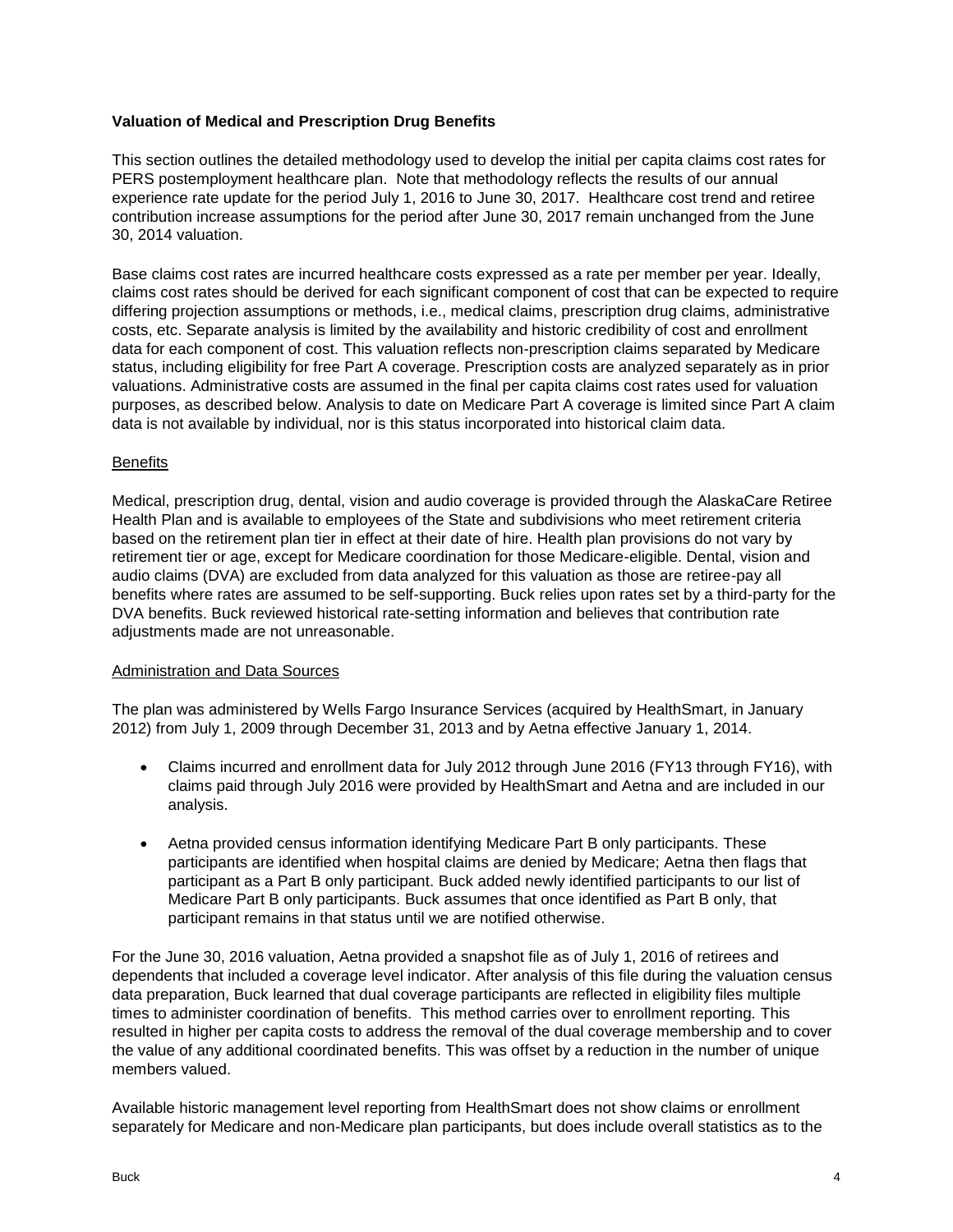percentage of claims and enrollment attributable to both groups. Historical claim level reporting and estimated impacts of Medicare coordination and plan design were used to augment more recent cost data by Medicare status. Aetna does provide separate experience by Medicare status and is incorporated into per capita rate development for each year of experience included in our claim base with corresponding weights applied in the final per capita cost.

#### Methodology

Buck developed per capita costs and projected historic claim data to fiscal 2017 for retirees using the following summarized steps:

- 1. Develop historic annual incurred claim cost rates an analysis of medical costs was completed based on claims information and enrollment data provided by Aetna and HealthSmart for each year in the experience period of fiscal 2013 through fiscal 2016.
	- Costs for medical services and prescriptions were analyzed separately, and separate trend rates were developed to project expected future medical and prescription costs for the upcoming year (e.g. from the experience period up through fiscal 2017).
	- Buck applied an estimate to the medical claims in fiscal year 2016 to estimate incurred but not reported claims based upon a review of claim lags through July 2016. Pharmacy claims are deemed fully incurred.
	- An offset for costs expected to be reimbursed by Medicare was incorporated beginning at age 65. Available management level reporting does indicate claims and enrollment separately for Medicare and pre-Medicare plan participants, but only since January 1, 2014. HealthSmart data does not, but we did have overall statistics as to the percentage of claims and enrollment attributable to both groups. Alaska retirees who do not have 40 quarters of Medicare-covered compensation do not qualify for Medicare Part A coverage free of charge. This is a relatively small and closed group. Medicare was applied to State employment for all employees hired after March 31, 1986. For the "no-Part A" individuals who are required to enroll in Medicare Part B, the State is the primary payer for hospital bills and other Part A services. Claim experience is not available separately for participants with both Medicare Parts A and B and those with Part B only. For Medicare Part B only participants, a lower average claims cost was applied to retirees covered by both Medicare Part A and B vs. retirees covered only by Medicare Part B based upon manual rate models that estimate the Medicare covered proportion of medical costs. To the extent that no-Part A claims can be isolated and applied strictly to the appropriate closed group, actuarial accrued liability will be more accurate.
	- Based on census data received from Aetna, 0.39% of the current retiree population was identified as having coverage only under Medicare Part B. For future retirees, we assume their Part A eligible status based on a combination of date of hire and/or re-hire, date of birth, tier, etc.
	- Based upon a reconciliation of valuation census data to the Aetna July 1, 2016 snapshot eligibility file, Buck adjusted member counts used for duplicate records where participants have dual coverage; i.e. primary coverage as a retiree and secondary coverage as the covered spouse of another retiree. This is to reflect the total cost per distinct individual/member which is then applied to distinct members in the valuation census.
	- Buck understands that pharmacy claims reported do not reflect rebates. Based upon reported rebates in proportion to incurred claims for State of Alaska retiree plans, Buck reduced reported pharmacy incurred claims by 9% to estimate the rebates for the retiree population beginning January 1, 2014. We reduced historic pharmacy incurred claims by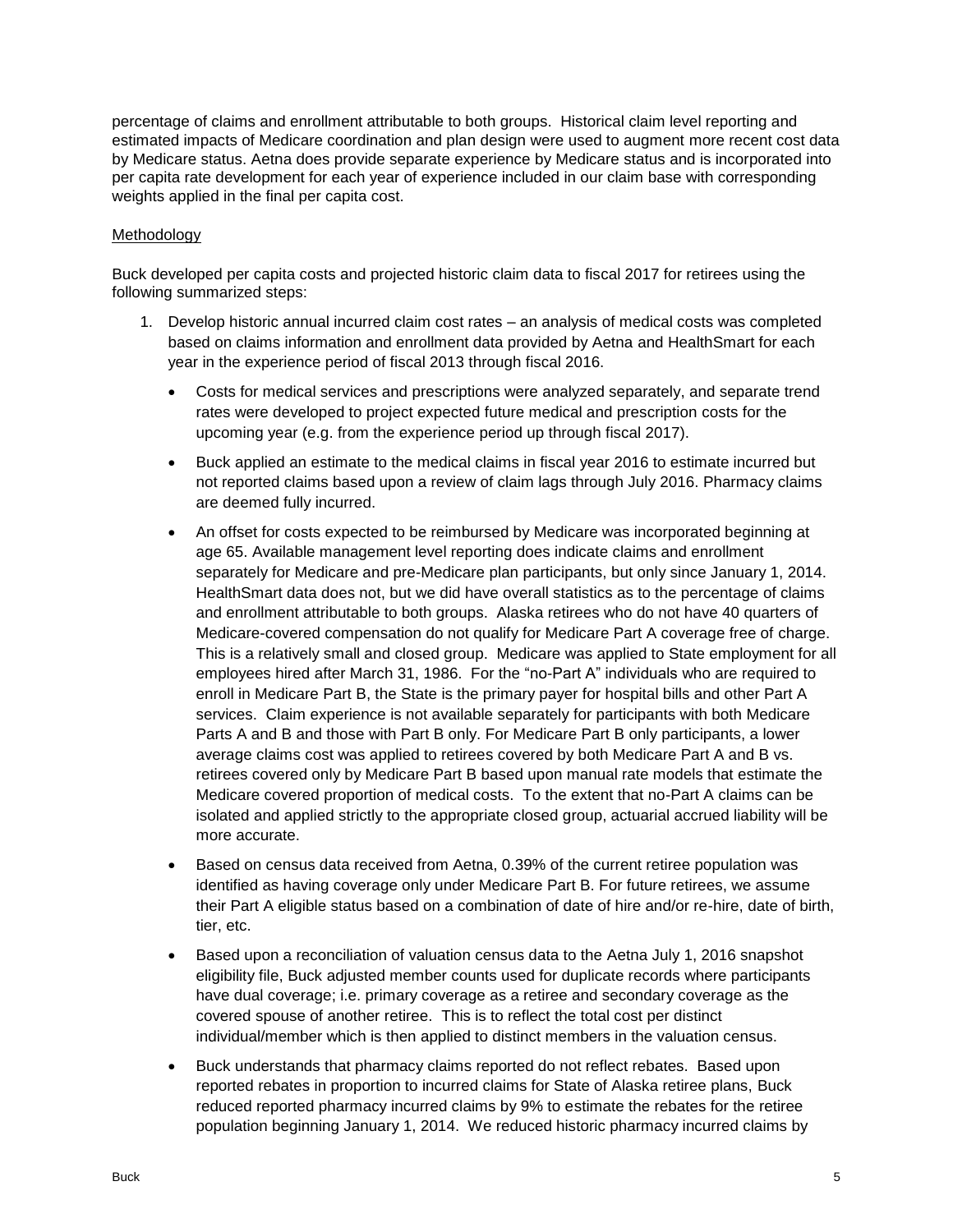5.5% to reflect rebates on experience prior to January 1, 2014. These estimates were based upon reported rebates for retirees from Aetna and Envision Rx.

- 2. Develop estimated Retiree Drug Subsidy reimbursement actual subsidy payments to the State were received for CY2009-CY2015, and the first six months of CY2016. Buck obtained this information based upon recorded and available information in the RDS Subsidy website and as provided by the State. The projected subsidy for FY 2017 was determined based on the historic ratio of subsidy received to claims incurred (adjusted for rebates), and then applied to the appropriate projection period. These amounts are applicable only to Medicare eligible participants.
- 3. Adjust for network change based upon additional experience and updated reporting from Aetna (through March 31, 2016), we updated the adjustment to reflect the impact of the better network discounts realized. Buck referenced administrator reports provided by Alaska to compare the proportion of network savings to covered charges under Aetna and the prior administrator. We found the discounts to be approximately 6% higher under Aetna as a proportion of covered charges as compared to the prior administrator.
- 4. Adjust for claim fluctuation, anomalous experience, etc. explicit adjustments are often made for anticipated large claims or other anomalous experience. Due to group size and demographics, we did not make any large claim adjustments. We do blend both Alaska plan-specific and national trend factors as described below. Buck compared data utilized to lag reports and quarterly plan experience presentations provided by the State and Aetna to assess accuracy and reasonableness of data.
- 5. Trend all data points to the projection period project prior years' experience forward to fiscal 2017 for retiree benefits on an incurred claim basis. Trend factors derived from historic Alaskaspecific experience and national trend factors are shown in the table in item 6 below.
- 6. Apply credibility to prior experience adjust prior year's data by assigning weight to recent periods, as shown at the right of the table below. Greater credibility is given to the past 24 months' experience. We have some run-out claims data, thus less estimation for complete claims in fiscal 2016 that is consistent with last year. We did not adjust the credibility weight further. Note also that we averaged projected plan costs using Alaska-specific trend factors and national trend factors, assigning 75% weight to Alaska-specific trends and 25% to national trends:

| Alaska-Specific and National Average Weighted Trend from<br><b>Experience Period to Valuation Year</b> |                |                     |                          |  |  |  |  |
|--------------------------------------------------------------------------------------------------------|----------------|---------------------|--------------------------|--|--|--|--|
| <b>Experience Period</b>                                                                               | <b>Medical</b> | <b>Prescription</b> | <b>Weighting Factors</b> |  |  |  |  |
| FY2013 to FY2014                                                                                       | 8.9%           | 7.1%                | 10%                      |  |  |  |  |
| FY2014 to FY2015                                                                                       | 7.7%           | 6.5%                | 20%                      |  |  |  |  |
| FY2015 to FY2016                                                                                       | 6.4%           | 7.1%                | 35%                      |  |  |  |  |
| FY2016 to FY2017                                                                                       | 5.3%           | 8.5%                | 35%                      |  |  |  |  |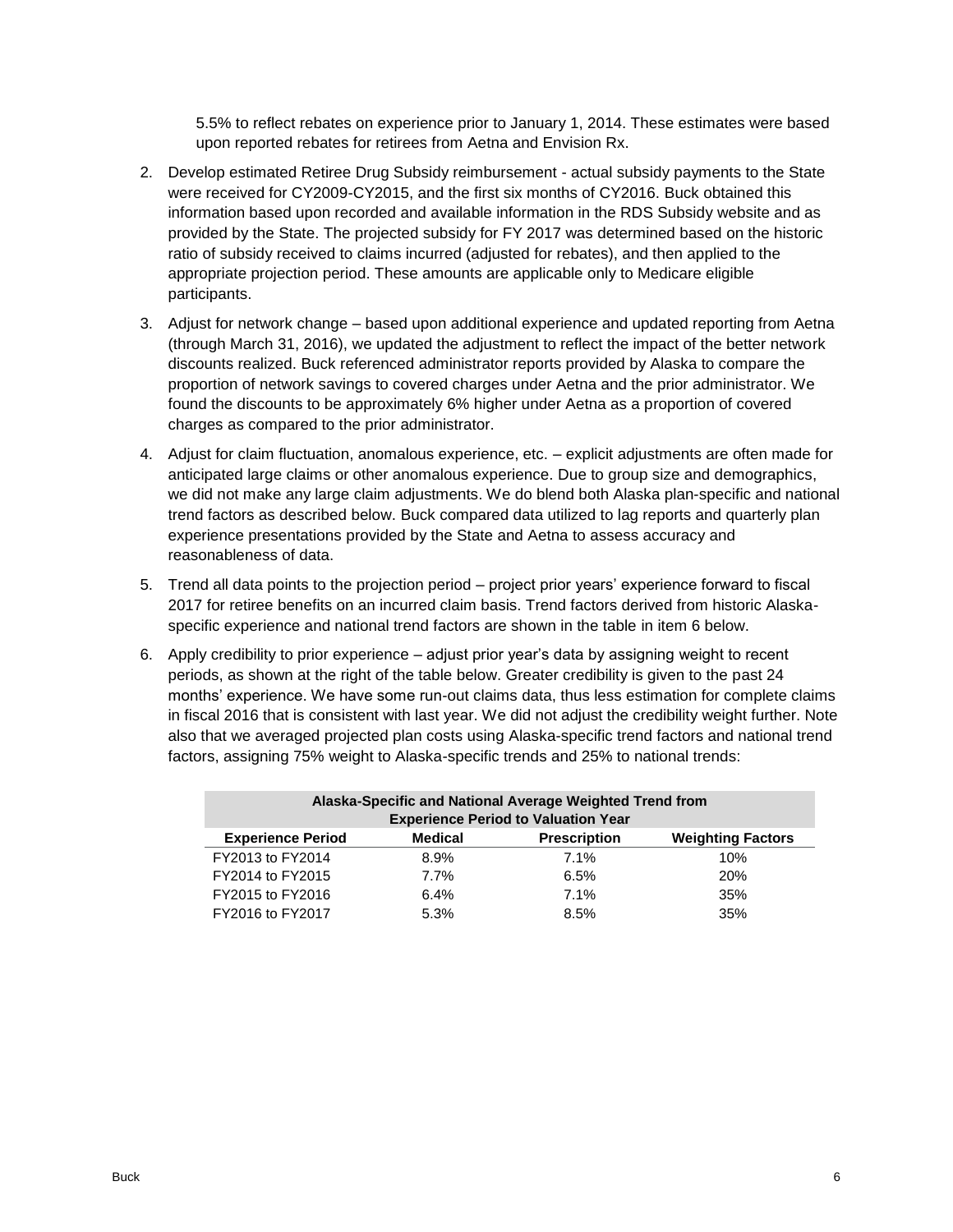Trend assumptions used for rate development are assessed annually and as additional/improved reporting becomes available, we will incorporate into rate development as appropriate. Based upon recent experience trending up (mitigating historic gains), we are not proposing an update to the valuation healthcare cost trend assumption.

- 7. Develop separate administration costs no adjustments were made for internal administrative costs. Third party retiree plan administration fees for fiscal 2017 are based upon rates in effect at the midpoint of the year, January 2017, based upon negotiations with Aetna as communicated by the State. Medical fees increased 1.4% and pharmacy admin was reduced to \$0. We included a small fee for estimated fees that occur on a per occurrence basis (i.e. prior authorization, retiree direct bill). We also include PCORI fees under the Affordable Care Act. We estimated the 2017 rates based upon the 2016 rate of \$2.26 per member per year increased by 4%. The annual per participant per year administrative cost rate for medical and prescription benefits (including PCORI) is \$206.88.
- 8. Healthcare Reform legislation passed on March 23, 2010 included several provisions with potential implications for the State of Alaska Retiree Health Plan liability. Buck evaluated the impact of the following provisions; however, none of the impacts have been included in the valuation results.
	- Because the State plan is retiree-only, and was in effect at the time the legislation was enacted, not all provisions of the health reform legislation apply to the State plan. Unlimited lifetime benefits and dependent coverage to age 26 are two of these provisions. We reviewed the impact of including these provisions, but there was no decision made to adopt them, and no requirement to do so.
	- As Transitional Reinsurance fees are only in effect until 2016, we excluded these for valuation purposes.
	- The Plan will be subject to the high cost plan excise tax (Cadillac tax); however, the impact is not expected to significantly impact the OPEB liability. Based upon guidance available at the valuation date, Buck estimated the tax based upon a blended test of pre and post-Medicare projected costs and enrollment projections.
		- A blended test compares a weighted average per capita cost (based upon proportions of pre/post Medicare eligible enrollments) to the tax cost thresholds in each projection year. Projected enrollment was based upon the 2016 enrollment data provided by Aetna, and 2016 valuation headcount projections for future years.
		- We included administrative fees and applied Retiree Drug Subsidy reimbursements to the Medicare rates.
	- We assumed claim costs would increase according to valuation trend assumptions from the June 30, 2016 valuation, and that the tax cost thresholds would increase at 3.0%. The first year increased at 4% to reflect the additional 1% over inflation assumption.
	- Buck determined the impact to be less than \$275,000 (0.01%) of the projected June 30, 2016 healthcare actuarial accrued liability for the defined benefit plans. In addition, any additional per capita costs due to the tax were not expected to significantly impact trend over the long term.

The Trump administration has clearly announced its intention to repeal Healthcare Reform. As one of his first acts in office, President Trump issued an executive order that states that federal agencies can grant waivers, exemptions, and delays of "Obamacare" provisions that would impose costs on states or individuals. On February 15, 2016, CMS issued proposed rules that are intended to minimize adverse selection, but which might disrupt the fragile balance of the healthcare exchanges. We can expect more information about what is being altered.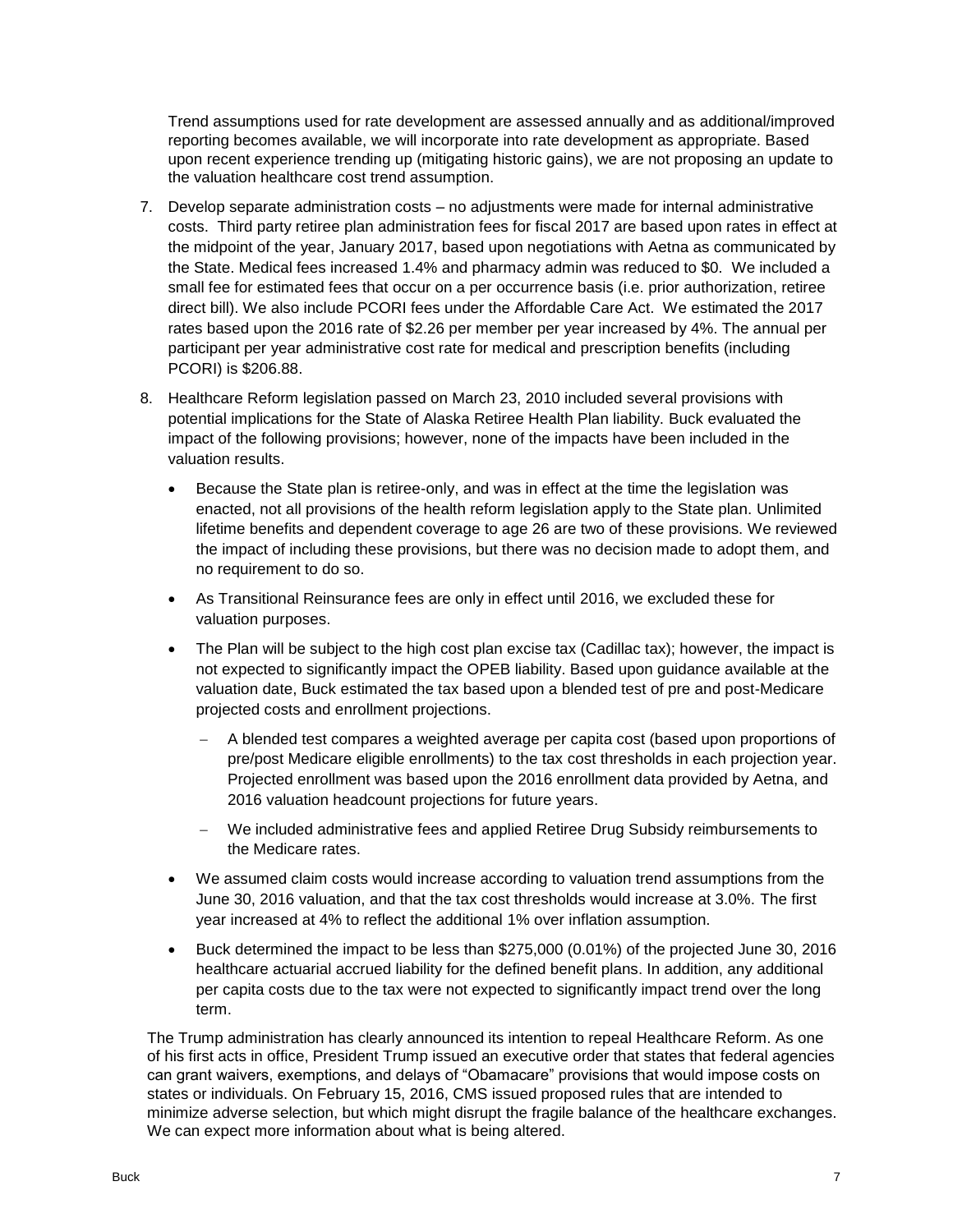We have not identified any other specific provisions of healthcare reform or its potential repeal that would be expected to have a significant impact on the measured obligation. As additional guidance on the legislation is issued, we will continue to monitor any potential impacts.

The following table summarizes data sources and assumptions and the relative impact changes in each have on healthcare cost projections for 2016 as compared to 2015:

| <b>Healthcare Cost Rate Data Source or</b><br>Assumption Change, 2016 vs. 2015 | Gain / Loss Impact on 2015 Valuation Results                                                                                                |
|--------------------------------------------------------------------------------|---------------------------------------------------------------------------------------------------------------------------------------------|
| Claim lag specific to medical and prescription<br>experience                   | Small                                                                                                                                       |
| Individual claims level data                                                   | No impact on cost data used for 2016, though<br>potentially a source of future modifications                                                |
|                                                                                | No impact on morbidity assumptions used for<br>2016, though potentially a source of future<br>modifications                                 |
| <b>Explicit TPA fees</b>                                                       | Negligible                                                                                                                                  |
| Actual RDS payments received                                                   | Negligible                                                                                                                                  |
| Aggregate claims data                                                          | Loss due to adjustment for removal of dual<br>coverage/duplicate members in reported enrollment<br>counts, offset by gain due to experience |
| Census Data                                                                    | Small gain due to updated census                                                                                                            |

In accordance with actuarial standards, we note the following specific data sources and steps taken to value retiree medical benefits:

- The Division of Retirement and Benefits provided pension valuation census data, which for people currently in receipt of healthcare benefits was supplemented by coverage data from the healthcare claims administrator (Aetna)
- Certain adjustments and assumptions were made to prepare the data for valuation:
	- Some records provided on the Aetna data were associated with a participant social security number not listed on the RIN-to-SSN translation file. We did not add these records to the retiree medical valuation data as they were unable to tie with our pension valuation data (and therefore were unable to be associated with a specific plan or participant).
	- Some in pay participants and beneficiaries on the pension valuation data who were previously assumed to be receiving medical benefits were not listed on the provided Aetna data. We have updated these records to only be valued under the pension valuation.
	- Some records in the Aetna data were duplicates due to the dual coverage (i.e. coverage as a retiree and as a spouse of another retiree) allowed under the Plan. Records were changed for these members so that each member was only valued once. Any additional value of the dual coverage (due to coordination of benefits) is small and reflected in the per capita costs.
	- Covered children included in the Aetna data were valued until age 23, unless handicapped. We assumed that those dependents over 23 were only eligible and included due to being handicapped.
	- Buck understands that retiree medical coverage/eligibility is in place while a pension benefit is payable. If a participant dies, dependent coverage is only assumed to continue if they have ongoing pension/survivor benefits.
	- For individuals included in the pension data expecting a future pension, we valued health benefits starting at the same point that the pension benefit is assumed to start.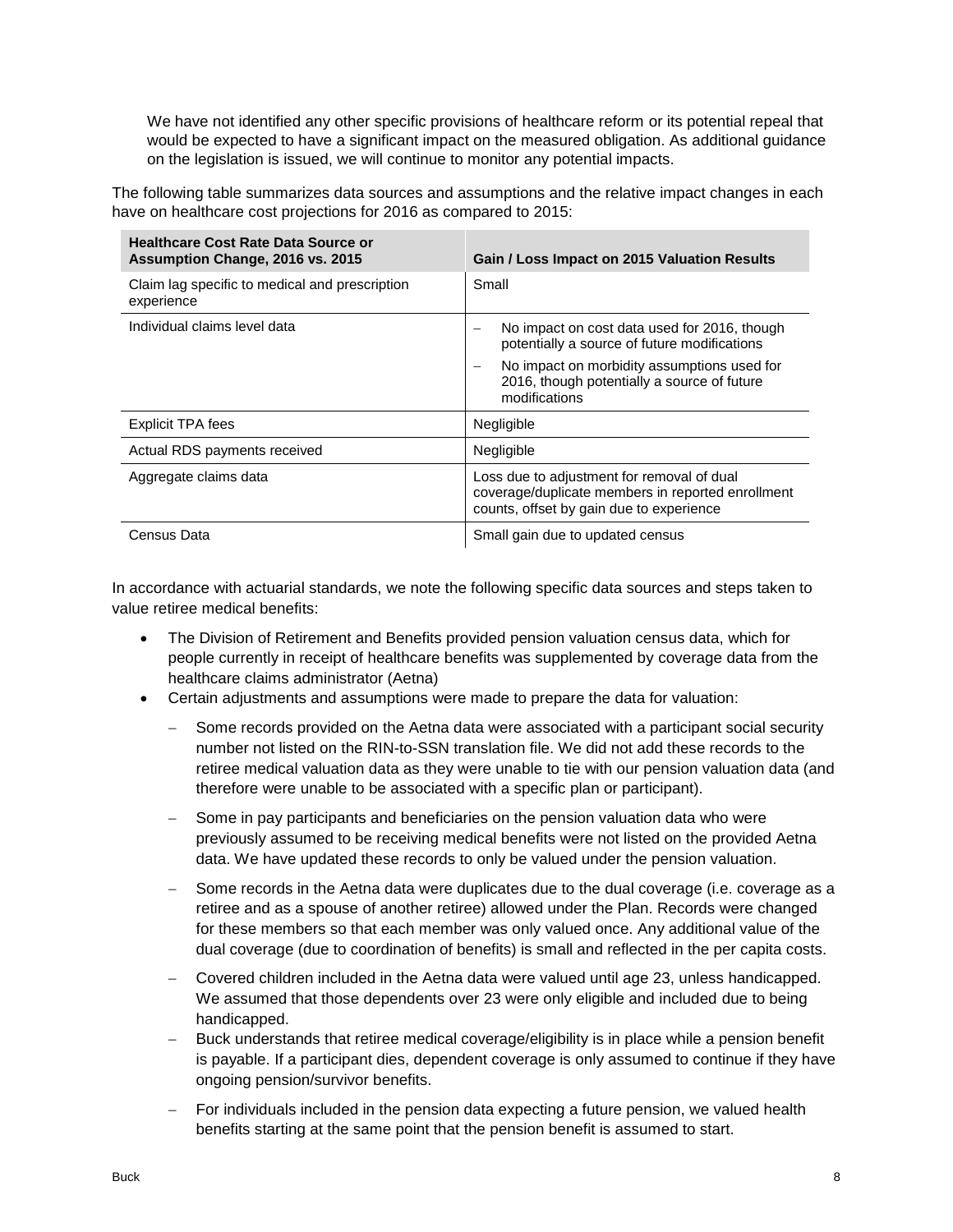- Future retirees' level of coverage is estimated according to valuation assumptions regarding spousal coverage.
- Limitations on the use of the valuation results due to uncertainty about various aspects of the data: Excluded records due to file mismatches are noted above but not are expected to have a material impact on the results.

Unresolved matters: None.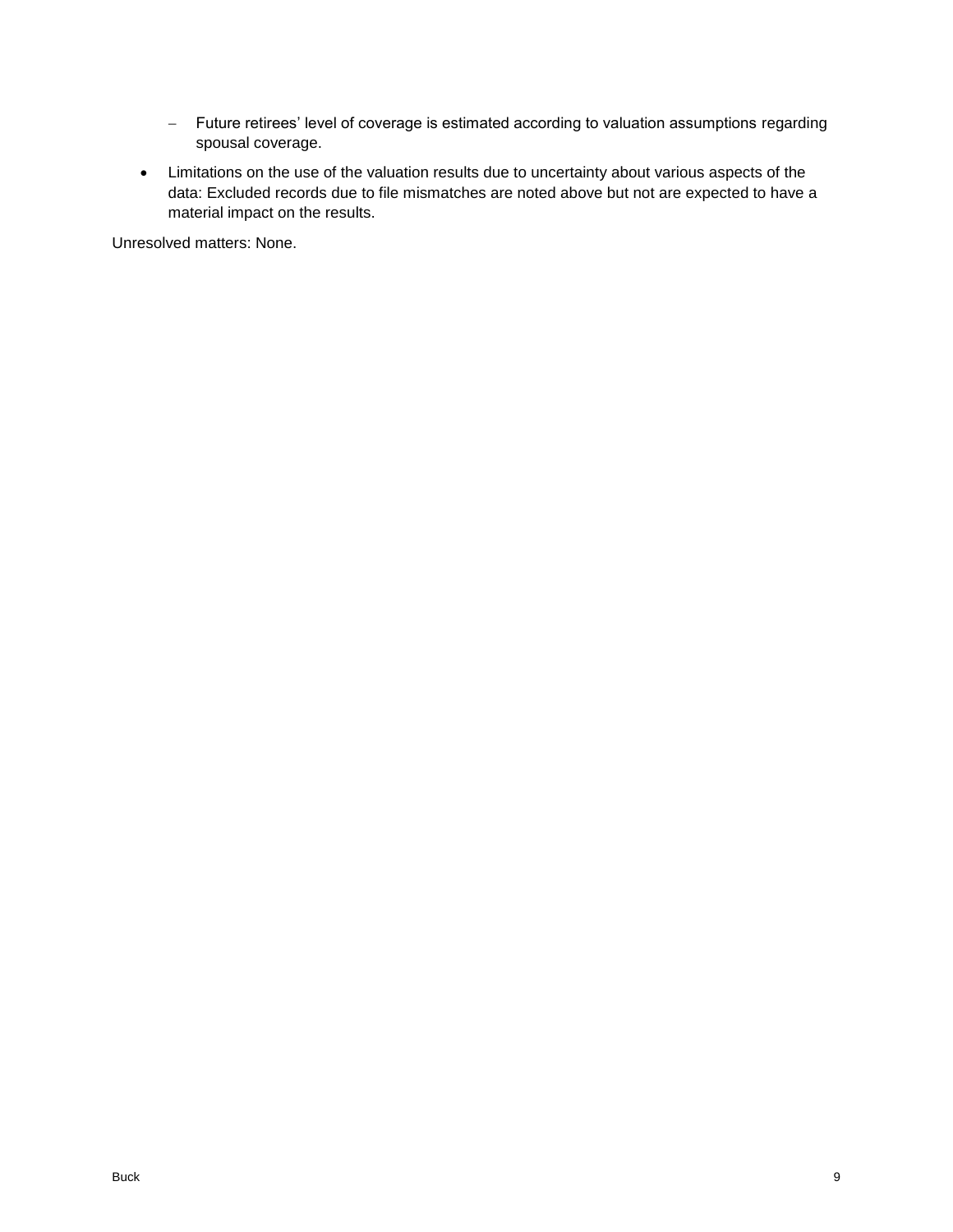|                                                                 |    | <b>Medical</b>      |    |                         |      | <b>Prescription Drugs</b> |      |                     |      |                         |      |                   |      |              |
|-----------------------------------------------------------------|----|---------------------|----|-------------------------|------|---------------------------|------|---------------------|------|-------------------------|------|-------------------|------|--------------|
|                                                                 |    |                     |    |                         |      | <b>Medicare B</b>         |      |                     |      |                         |      | <b>Medicare B</b> |      |              |
|                                                                 |    | <b>Pre-Medicare</b> |    | <b>Medicare A&amp;B</b> |      | Only                      |      | <b>Pre-Medicare</b> |      | <b>Medicare A&amp;B</b> |      | Only              |      | <b>Total</b> |
| <b>Fiscal 2013 Incurred Claims</b>                              | ፍ  | 239,986,289         | \$ | 73,469,050              | \$   | 1,901,151                 | \$   | 49,738,435          | \$   | 93,999,808              | -\$  | 538,020           | -\$  | 459,632,753  |
| Membership                                                      |    | 23,522              |    | 32,984                  |      | 217                       |      | 23,522              |      | 32,984                  |      | 217               |      | 56,723       |
| Paid Claims Cost Rate                                           | \$ | 10,203              | \$ | 2,227                   | \$   | 8,761                     | S.   | 2,115               | \$   | 2,850                   | - \$ | 2,479             | \$   | 8,103        |
| Trend to FY2017                                                 |    | 1.313               |    | 1.313                   |      | 1.313                     |      | 1.325               |      | 1.325                   |      | 1.325             |      |              |
| FY 2017 Paid Cost Rate                                          | \$ | 13,399              | \$ | 2,925                   | \$   | 11,506                    | \$   | 2,801               | \$   | 3,775                   | -\$  | 3,284             | \$   | 10,670       |
| Manual Adjustment*                                              |    | 0.940               |    | 0.940                   |      | 0.940                     |      | 0.934               |      | 0.934                   |      | 0.934             |      |              |
| FY 2017 Incurred Cost Rate                                      | \$ | 12,595              | \$ | 2,750                   | \$   | 10,815                    | -\$  | 2,616               | \$   | 3,526                   | - \$ | 3,067             | Ŝ.   | 10,010       |
| <b>Fiscal 2014 Incurred Claims</b>                              | \$ | 224, 167, 427       | \$ | 68,834,329              | \$   | 2,428,446                 | \$   | 39,572,896          | \$   | 115,011,779             | -\$  | 605,633           | -\$  | 450,620,510  |
| Membership                                                      |    | 21,322              |    | 36,843                  |      | 223                       |      | 21,322              |      | 36,843                  |      | 223               |      | 58,388       |
| Paid Claims Cost Rate                                           | \$ | 10,514              | \$ | 1,868                   | \$   | 10,890                    | \$   | 1,856               | S    | 3,122                   | - \$ | 2,716             | \$   | 7,718        |
| Trend to FY2017                                                 |    | 1.205               |    | 1.205                   |      | 1.205                     |      | 1.237               |      | 1.237                   |      | 1.237             |      |              |
| FY 2017 Paid Cost Rate                                          | \$ | 12,673              | \$ | 2,252                   | -\$  | 13,126                    | - \$ | 2,295               | \$   | 3,861                   | - \$ | 3,359             | \$   | 9,386        |
| Manual Adjustment*                                              |    | 0.970               |    | 0.970                   |      | 0.970                     |      | 0.967               |      | 0.967                   |      | 0.967             |      |              |
| FY 2017 Incurred Cost Rate                                      | \$ | 12,293              | S. | 2,184                   | \$   | 12,733                    | \$   | 2,220               | \$   | 3,733                   | -\$  | 3,248             | -\$  | 9,095        |
| <b>Fiscal 2015 Incurred Claims</b>                              | \$ | 222,942,485         | \$ | 73,220,895              | \$   | 3,066,493                 | \$   | 55,314,988          | \$   | 118,431,447             | \$   | 651,667           | \$   | 473,627,975  |
| Membership                                                      |    | 20,920              |    | 38,263                  |      | 242                       |      | 20,920              |      | 38,263                  |      | 242               |      | 59,425       |
| Paid Claims Cost Rate                                           | \$ | 10,657              | \$ | 1,914                   | \$   | 12,671                    | \$   | 2,644               | S    | 3,095                   | \$   | 2,693             | \$   | 7,970        |
| Trend to FY2017                                                 |    | 1.120               |    | 1.120                   |      | 1.120                     |      | 1.162               |      | 1.162                   |      | 1.162             |      |              |
| FY 2017 Paid Cost Rate                                          | \$ | 11,940              | \$ | 2,144                   | - \$ | 14,197                    | - \$ | 3,071               | - \$ | 3,595                   | - \$ | 3,128             | - \$ | 9,050        |
| Manual Adjustment*                                              |    | 1.000               |    | 1.000                   |      | 1.000                     |      | 1.000               |      | 1.000                   |      | 1.000             |      |              |
| FY 2017 Incurred Cost Rate                                      | \$ | 11,940              | \$ | 2,144                   | -\$  | 14,197                    | - \$ | 3,071               | - \$ | 3,595                   | - \$ | 3,128             | - \$ | 9,050        |
| <b>Fiscal 2016 Incurred Claims</b>                              | \$ | 225,325,571         | \$ | 83,147,336              | \$   | 1,892,894                 | \$   | 57,222,142          | \$   | 135,947,721             | \$   | 803,500           | -\$  | 504,339,164  |
| Membership                                                      |    | 20,049              |    | 40,480                  |      | 275                       |      | 20,049              |      | 40,480                  |      | 275               |      | 60,804       |
| Paid Claims Cost Rate                                           | \$ | 11,239              | \$ | 2,054                   | \$   | 6,883                     | \$   | 2,854               | S    | 3,358                   | \$   | 2,922             | \$.  | 8,295        |
| Trend to FY2017                                                 |    | 1.053               |    | 1.053                   |      | 1.053                     |      | 1.085               |      | 1.085                   |      | 1.085             |      |              |
| FY 2017 Paid Cost Rate                                          | \$ | 11,830              | \$ | 2,162                   | \$   | 7,245                     | \$   | 3,096               | \$   | 3,643                   | -\$  | 3,169             | \$   | 8,833        |
| Manual Adjustment*                                              |    | 1.000               |    | 1.000                   |      | 1.000                     |      | 1.000               |      | 1.000                   |      | 1.000             |      |              |
| FY 2017 Incurred Cost Rate                                      | \$ | 11,830              | \$ | 2,162                   | \$   | 7,245                     | \$   | 3,096               | \$   | 3,643                   | - \$ | 3,169             | -\$  | 8,833        |
| Weighted Average 7/1/2016-6/30/2017 Incurred Claims Cost Rates: |    |                     |    |                         |      |                           |      |                     |      |                         |      |                   |      |              |
| At average age                                                  | -S | 12,037              | \$ | 2,219                   | \$   | 11,133                    | S    | 2,864               | S.   | 3,632                   | S    | 3,160             | S    | 9,079        |
| At age 65                                                       | \$ | 14,380              | \$ | 1,707                   | \$   | 8,562                     | \$   | 3,320               | \$   | 3,320                   | \$   | 3,320             | \$   | 8,783        |

### **June 30, 2016 Valuation – FY 2017 Claims Cost Rates**

\*"Manual Adjustment" is the estimated savings due to the change in claims administrator effective January 1, 2014.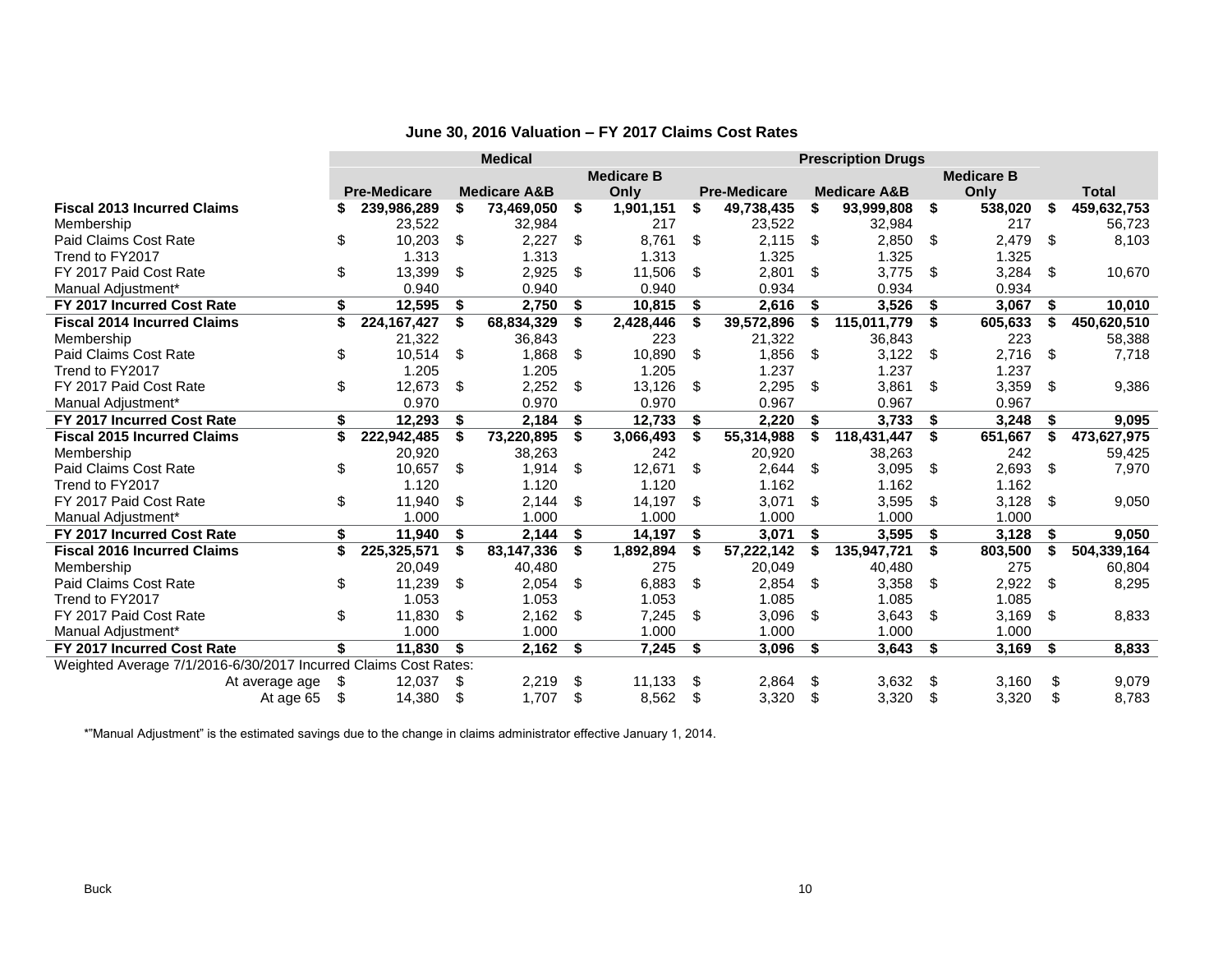Following the development of total projected costs, a distribution of per capita claims cost was developed. This was accomplished by allocating total projected costs to the population census used in the valuation. The allocation was done separately for each of prescription drugs and medical costs for the Medicare eligible and pre-Medicare populations. The allocation weights were developed using participant counts by age and assumed morbidity and aging factors. Results were tested for reasonableness based on historical trend and external benchmarks for costs paid by Medicare.

Below are the results of this analysis:

| Age | <b>Medical and</b><br><b>Medicare Parts A &amp;</b><br>B | <b>Medical and Medicare</b><br>Part B Only | <b>Prescription</b><br><b>Drug</b> | <b>Medicare Retiree</b><br><b>Drug Subsidy</b> |
|-----|----------------------------------------------------------|--------------------------------------------|------------------------------------|------------------------------------------------|
| 45  | \$7,964                                                  | \$7,964                                    | \$1,751                            | $\sqrt[6]{}$ -                                 |
| 50  | 9,010                                                    | 9,010                                      | 2,080                              | $\overline{\phantom{0}}$                       |
| 55  | 10,194                                                   | 10,194                                     | 2,470                              | ۰                                              |
| 60  | 12,108                                                   | 12,108                                     | 2,864                              | ۰                                              |
| 65  | 1,707                                                    | 8,562                                      | 3,320                              | 614                                            |
| 70  | 2,077                                                    | 10,417                                     | 3,577                              | 661                                            |
| 75  | 2,466                                                    | 12,369                                     | 3,815                              | 706                                            |
| 80  | 2,657                                                    | 13,325                                     | 3,911                              | 723                                            |

#### **Distribution of Per Capita Claims Cost by Age for the Period July 1, 2016 through June 30, 2017**

#### **Changes in Methods Since the Prior Valuation**

There were no changes in valuation methods except for the changes described in the healthcare sections above.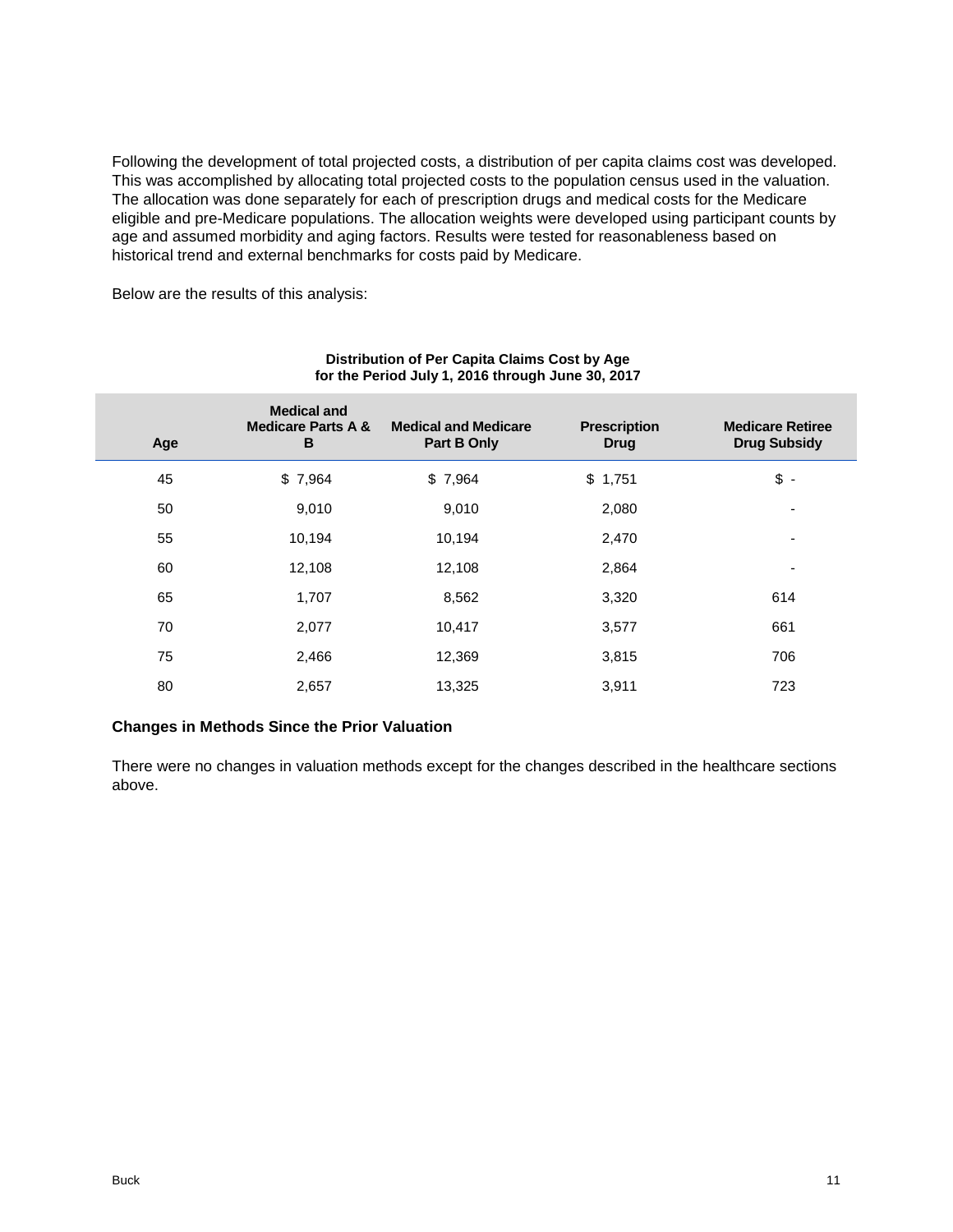The demographic and economic assumptions used in the June 30, 2016 valuation are described below. These assumptions were adopted by the Board in December 2014. These assumptions were the result of an experience study performed as of June 30, 2013.

| <b>Investment Return / Discount Rate</b> | 8.00% per year (geometric), compounded annually, net of expenses.                                                                                   |
|------------------------------------------|-----------------------------------------------------------------------------------------------------------------------------------------------------|
| Salary Scale                             | Inflation - 3.12% per year.                                                                                                                         |
|                                          | Productivity - 0.50% per year.                                                                                                                      |
|                                          | See Table 1 for salary scale rates.                                                                                                                 |
| Payroll Growth                           | 3.62% per year. (Inflation + Productivity).                                                                                                         |
| <b>Total Inflation</b>                   | Total inflation as measured by the Consumer Price Index for urban and                                                                               |
|                                          | clerical workers for Anchorage is assumed to increase 3.12% annually.                                                                               |
| Mortality (Pre-termination)*             | Based upon the 2010-2013 actual experience. (See Table 2).                                                                                          |
|                                          | 68% of male rates and 60% of female rates of post-termination mortality.                                                                            |
|                                          | Deaths are assumed to result from non-occupational causes 85% of the                                                                                |
|                                          | time.                                                                                                                                               |
| Mortality (Post-termination)*            | Based upon the 2010-2013 actual experience. (See Table 3).                                                                                          |
|                                          | 94% of male and 97% of female rates of RP-2000, 2000 Base Year                                                                                      |
|                                          | projected to 2018 with Projection Scale BB, with a 3-year setback for                                                                               |
|                                          | males and a 4-year setback for females.                                                                                                             |
| Turnover                                 | Select and ultimate rates based upon the 2010-2013 actual withdrawal<br>experience. (See Table 4).                                                  |
| <b>Disability</b>                        | Incidence rates based upon the 2010-2013 actual experience, in                                                                                      |
|                                          | accordance with Table 5. Post-disability mortality in accordance with the                                                                           |
|                                          | RP-2000 Disabled Retiree Mortality Table, 2000 Base Year, projected to                                                                              |
|                                          | 2018 with Projection Scale BB. (See Table 7).                                                                                                       |
| Retirement                               | Retirement rates based upon the 2010-2013 actual experience in                                                                                      |
|                                          | accordance with Table 6. Deferred vested members are assumed to retire                                                                              |
|                                          | at their earliest unreduced retirement date.                                                                                                        |
|                                          | The modified cash refund annuity is valued as a three-year certain and life                                                                         |
|                                          | annuity.                                                                                                                                            |
| Marriage and Age Difference              | Wives are assumed to be three years younger than husbands. 85% of<br>male members and 75% of female members are assumed to be married.              |
| Dependent Children                       | Benefits for dependent children have been valued only for members                                                                                   |
|                                          | currently covering their dependent children. These benefits are only                                                                                |
|                                          | valued through the dependent children's age 23 (unless the child is                                                                                 |
|                                          | disabled).                                                                                                                                          |
| <b>Contribution Refunds</b>              | 5% of terminating members with vested benefits are assumed to have                                                                                  |
|                                          | their contributions refunded. 100% of those with non-vested benefits are                                                                            |
|                                          | assumed to have their contributions refunded.                                                                                                       |
| <b>Imputed Data</b>                      | Data changes from the prior year which are deemed to have an                                                                                        |
|                                          | immaterial impact on liabilities and contribution rates are assumed to be<br>correct in the current year's client data. Nonvested terminations with |
|                                          | appropriate refund dates are assumed to have received a full refund of                                                                              |
|                                          | contributions. Active members with missing salary and service are                                                                                   |
|                                          | assumed to be terminated with status based on their vesting percentage.                                                                             |
| <b>Active Rehire Assumption</b>          | Starting with the June 30, 2016 valuation, the Normal Cost used for                                                                                 |
|                                          | determining contribution rates and in the projections includes a rehire<br>assumption to account for anticipated rehires. The Normal Cost shown in  |
|                                          | the report includes the following % loads (which were developed based on                                                                            |
|                                          | the prior 5 years of rehire loss experience):                                                                                                       |
|                                          | Pension: 18.49%                                                                                                                                     |
|                                          | Healthcare: 10.39%                                                                                                                                  |
| Teacher Active Data Adjustment           | To reflect participants who terminate employment before the valuation                                                                               |
|                                          | date and are subsequently rehired after the valuation date, participants                                                                            |
|                                          | who are listed as terminated in the June 30 client data but active in the<br>October 1 client records are updated to active status as of June 30.   |
|                                          |                                                                                                                                                     |

\*The mortality assumptions include an allowance for future mortality improvement. The mortality table used was set in 2014 with an Actual Deaths to Expected Deaths ratio of 110%.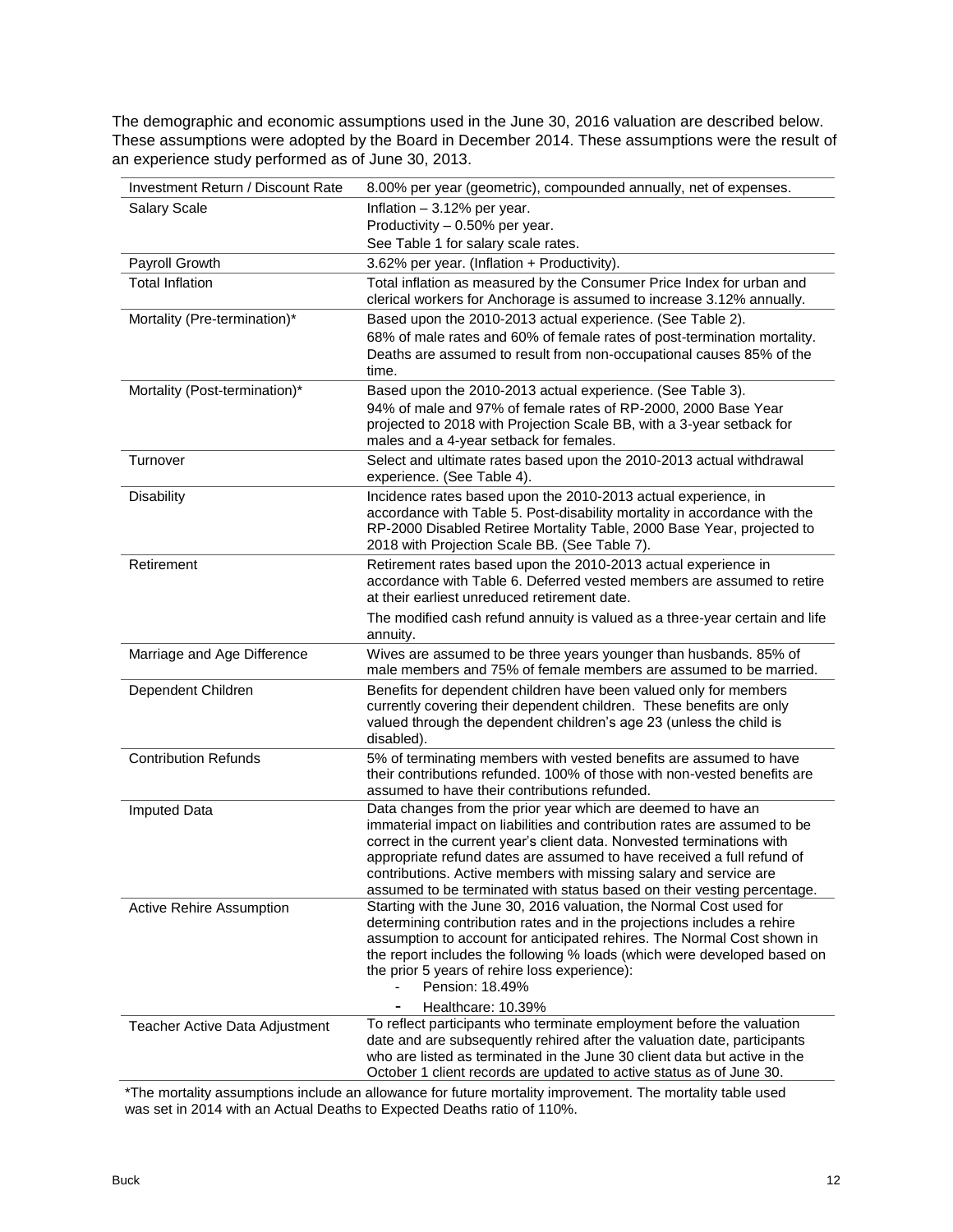| <b>COLA</b>                       | Of those benefit recipients who are eligible for the COLA, 60% are<br>assumed to remain in Alaska and receive the COLA.                                                                                                                                                                                                                          |                |                     |  |  |  |
|-----------------------------------|--------------------------------------------------------------------------------------------------------------------------------------------------------------------------------------------------------------------------------------------------------------------------------------------------------------------------------------------------|----------------|---------------------|--|--|--|
| Sick Leave                        | 4.5 days of unused sick leave for each year of service are assumed to<br>be available to be credited once the member is retired, terminates or<br>dies.                                                                                                                                                                                          |                |                     |  |  |  |
| Postretirement Pension Adjustment | 50% and 75% of assumed inflation, or 1.56% and 2.34% respectively,<br>is valued for the annual automatic Postretirement Pension Adjustment<br>(PRPA) as specified in the statute.                                                                                                                                                                |                |                     |  |  |  |
| <b>Expenses</b>                   | The investment return assumption is net of all expenses.                                                                                                                                                                                                                                                                                         |                |                     |  |  |  |
| <b>Part-time Status</b>           | Part-time employees are assumed to earn 0.75 years of credited<br>service per year.                                                                                                                                                                                                                                                              |                |                     |  |  |  |
| Re-employment Option              | We assume all re-employed retirees return to work under the Standard<br>Option.                                                                                                                                                                                                                                                                  |                |                     |  |  |  |
| Service                           | Total credited service is provided by the State. We assume that this<br>service is the only service that should be used to calculate benefits.<br>Additionally, the State provides claimed service (including Bureau of<br>Indian Affairs Service). Claimed service is used for vesting and<br>eligibility purposes as described in Section 2.1. |                |                     |  |  |  |
| <b>Final Average Earnings</b>     | Final Average Earnings is provided on the data for active members.<br>This amount is used as a minimum in the calculation of the average<br>earnings in the future.                                                                                                                                                                              |                |                     |  |  |  |
| Per Capita Claims Cost            | Sample claims cost rates adjusted to age 65 for FY17 medical benefits<br>are shown below:                                                                                                                                                                                                                                                        |                |                     |  |  |  |
|                                   |                                                                                                                                                                                                                                                                                                                                                  |                | <b>Prescription</b> |  |  |  |
|                                   |                                                                                                                                                                                                                                                                                                                                                  | <b>Medical</b> | <b>Drugs</b>        |  |  |  |
|                                   | Pre-Medicare                                                                                                                                                                                                                                                                                                                                     | \$14,380       | \$<br>3,320         |  |  |  |
|                                   | Medicare Parts A & B                                                                                                                                                                                                                                                                                                                             | 1,707<br>S     | 3,320<br>S          |  |  |  |
|                                   | Medicare Part B Only                                                                                                                                                                                                                                                                                                                             | 8,562<br>\$    | 3,320<br>\$         |  |  |  |
|                                   | Medicare Part D                                                                                                                                                                                                                                                                                                                                  | N/A            | \$<br>614           |  |  |  |
| Third Party Administrator Fees    | \$206.88 per person per year; assumed trend rate of 5% per year.                                                                                                                                                                                                                                                                                 |                |                     |  |  |  |
| Medicare Part B Only              | For actives and retirees not yet Medicare-eligible, participation is set<br>based on whether the employee/retiree will have 40 quarters of<br>employment after March 31, 1986, depending upon date of hire and/or<br>re-hire.                                                                                                                    |                |                     |  |  |  |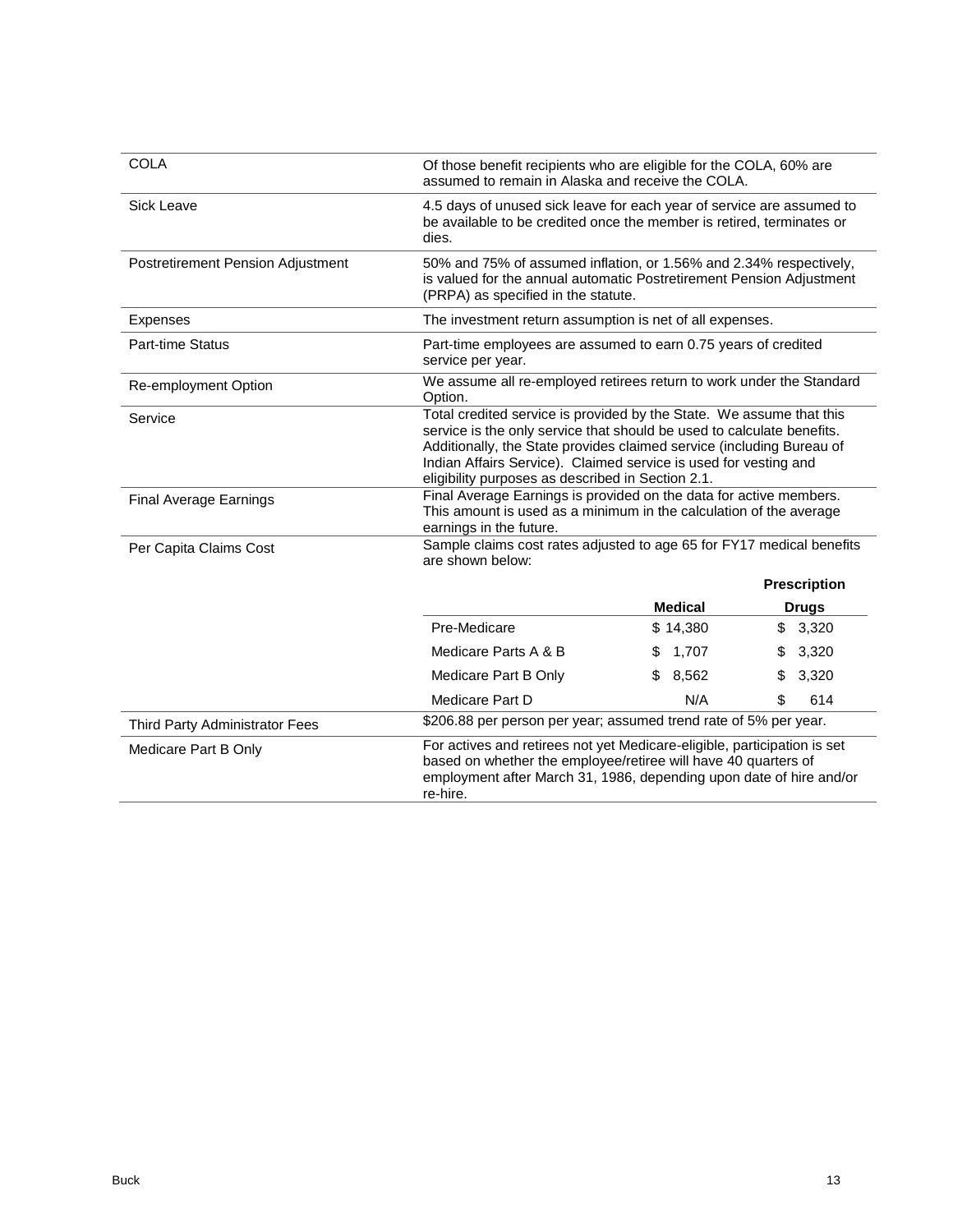Health Cost Trend The table below shows the rate used to project the cost from the shown fiscal year to the next fiscal year. For example, 8.8% is applied to the FY17 pre-Medicare medical claims cost to get the FY18 medical claims cost.

|             | <b>Medical</b><br><b>Pre-65</b> | <b>Medical</b><br>Post-65 | <b>Prescription</b><br><b>Drugs</b> |
|-------------|---------------------------------|---------------------------|-------------------------------------|
| <b>FY17</b> | 8.8%                            | 5.8%                      | 5.4%                                |
| <b>FY18</b> | 8.2%                            | 5.7%                      | 5.1%                                |
| <b>FY19</b> | 7.6%                            | 5.6%                      | 4.8%                                |
| <b>FY20</b> | 7.0%                            | 5.6%                      | 4.6%                                |
| <b>FY21</b> | 6.5%                            | 5.6%                      | 4.4%                                |
| <b>FY22</b> | 6.0%                            | 5.6%                      | 4.2%                                |
| <b>FY23</b> | 5.6%                            | 5.6%                      | 4.0%                                |
| <b>FY26</b> | 5.6%                            | 5.6%                      | 4.0%                                |
| FY51        | 4.4%                            | 4.0%                      | 4.0%                                |
| FY101       | 4.4%                            | 4.0%                      | 4.0%                                |

For the June 30, 2014 valuations and later, the updated Society of Actuaries' Healthcare Cost Trend Model is used to project medical and prescription drug costs. This model effectively begins estimating trend amounts beginning in 2014 and projects out to 2090. The model has been populated with assumptions that are specific to the State of Alaska.

| Aging Factors* |          |                | <b>Prescription</b> |
|----------------|----------|----------------|---------------------|
|                | Age      | <b>Medical</b> | <b>Drugs</b>        |
|                | $0 - 44$ | 2.0%           | 4.5%                |
|                | 45-54    | 2.5%           | 3.5%                |
|                | 55-64    | 3.5%           | 3.0%                |
|                | 65-74    | 4.0%           | 1.5%                |
|                | 75-84    | 1.5%           | 0.5%                |
|                | 85-95    | 0.5%           | 0.0%                |
|                | $96+$    | 0.0%           | 0.0%                |

\* Note that pre-65 the factor represents the amount to increase from the ages noted to the next age. However post-65, the factor represents the adjustment to get to the ages noted up to age in the range. That is, 2.5% is used to age from 54 to 55, but 1.5% is used to age from 83 to 84.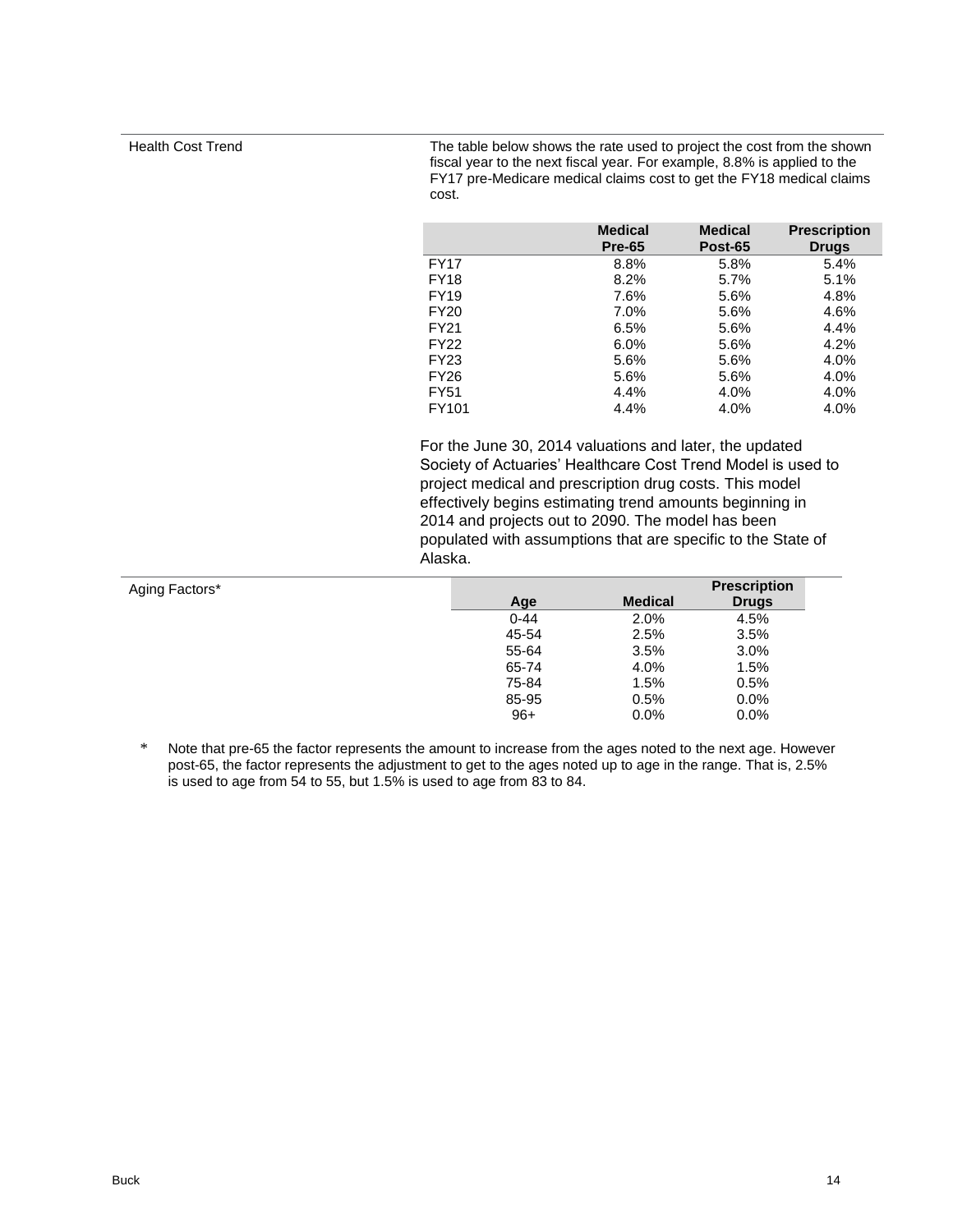Retired Member Contributions for Medical Benefits

Currently contributions are required for TRS members who are under age 60 and have less than 25 years of service. Eligible Tier 1 members are exempt from contribution requirements. Annual FY17 contributions based on monthly rates shown below for calendar 2016 and 2017 are assumed based on the coverage category for current retirees. The composite rate shown is used for current active and inactive members in Tier 2 who are assumed to retire prior to age 60 with less than 25 years of service and who are not disabled. For dependent children, we value 1/3 of the annual retiree contribution to estimate the per child rate based upon the assumed number of children in rates where children are covered:

| <b>Coverage Category</b> | Calendar 2017<br><b>Annual Contribution</b> | Calendar 2017<br><b>Monthly</b><br><b>Contribution</b> | Calendar 2016<br><b>Monthly</b><br><b>Contribution</b> |
|--------------------------|---------------------------------------------|--------------------------------------------------------|--------------------------------------------------------|
| Retiree Only             | 9.324                                       | 777                                                    | 777<br>\$                                              |
| Retiree and Spouse       | 18.648<br>S                                 | 1.554<br>S                                             | 1,554<br>\$                                            |
| Retiree and Child(ren)   | 13.164<br>S                                 | 1.097                                                  | 1,097<br>\$                                            |
| Retiree and Family       | 22,500                                      | 1.875                                                  | \$<br>1,875                                            |
| Composite                | 13.848<br>S                                 | 1.154                                                  | 1,154<br>\$                                            |

Trend Rate for Retired Member Medical Contribution The table below shows the rate used to project the retired member medical contributions from the shown fiscal year to the next fiscal year. For example, 6.2% is applied to the FY17 retired member medical contributions to get the FY18 retired member medical contributions.

| <b>Trend Assumptions</b> |      |  |  |  |  |
|--------------------------|------|--|--|--|--|
| <b>FY17</b>              | 6.2% |  |  |  |  |
| <b>FY18</b>              | 5.8% |  |  |  |  |
| <b>FY19</b>              | 5.4% |  |  |  |  |
| FY20                     | 5.0% |  |  |  |  |
| <b>FY21</b>              | 4.7% |  |  |  |  |
| FY22                     | 4.4% |  |  |  |  |
| <b>FY26</b>              | 4.1% |  |  |  |  |
| <b>FY51</b>              | 4.0% |  |  |  |  |
| FY101                    | 4.0% |  |  |  |  |

Graded trend rates for retired member medical contributions were reinitialized for the June 30, 2014 valuation. Note that actual FY17 retired member medical contributions are reflected in the valuation so trend on such contribution during FY17 is not applicable.

Healthcare Participation 100% of system paid members and their spouses are assumed to elect healthcare benefits as soon as they are eligible. 10% of nonsystem paid members and their spouses are assumed to elect healthcare benefits as soon as they are eligible.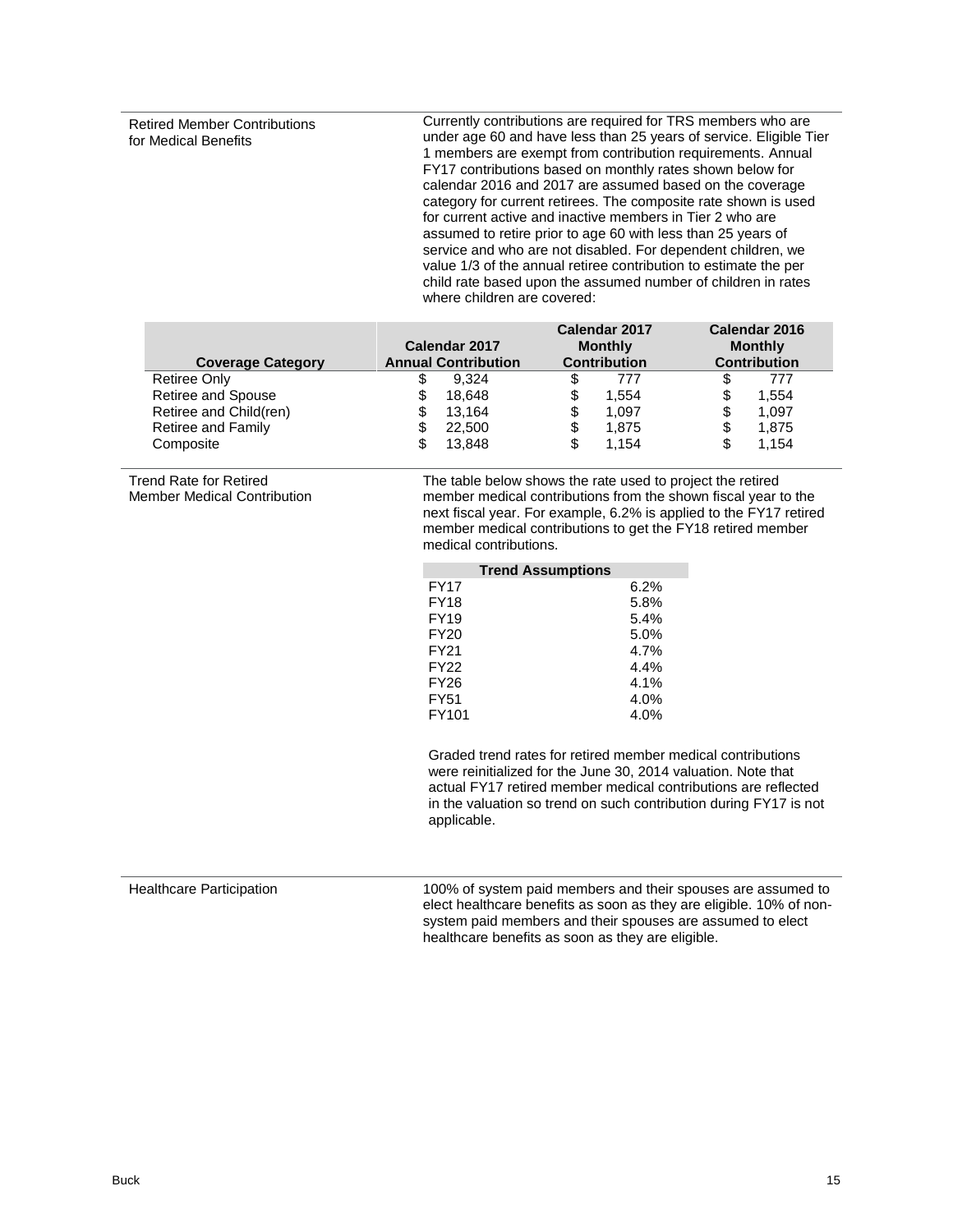### **Table 1 Alaska TRS Salary Scale**

| Years of<br>service | <b>Percent Increase</b> |
|---------------------|-------------------------|
| 0                   | 8.11%                   |
| 1                   | 7.51%                   |
| 2                   | 6.91%                   |
| 3                   | 6.41%                   |
| 4                   | 6.11%                   |
|                     |                         |
| 5                   | 6.11%                   |
| 6                   | 5.90%                   |
| $\overline{7}$      | 5.69%                   |
| 8                   | 5.55%                   |
| 9                   | 5.40%                   |
|                     |                         |
| 10                  | 5.26%                   |
| 11                  | 5.11%                   |
| 12                  | 4.96%                   |
| 13                  | 4.84%                   |
| 14                  | 4.72%                   |
|                     |                         |
| 15                  | 4.60%                   |
| 16                  | 4.49%                   |
| 17                  | 4.37%                   |
| 18                  | 4.27%                   |
| 19                  | 4.17%                   |
| 20                  | 4.07%                   |
|                     |                         |
| 21                  | 3.97%                   |
| $22+$               | 3.87%                   |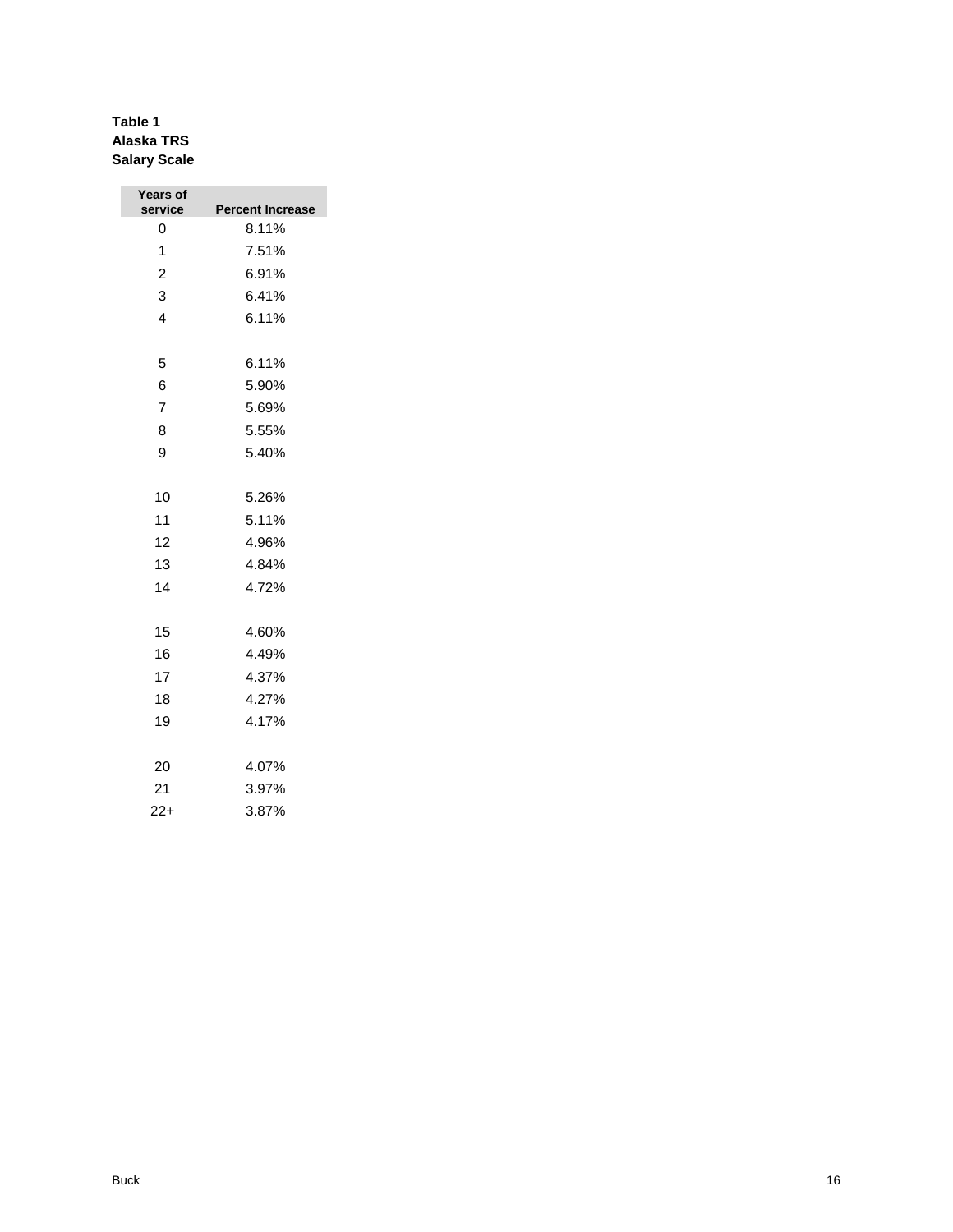| Table 2                                  |  |
|------------------------------------------|--|
| Alaska TRS                               |  |
| <b>Mortality Table (Pre-termination)</b> |  |

| Age | <b>Male</b> | <b>Female</b> | Age     | <b>Male</b> | <b>Female</b> |
|-----|-------------|---------------|---------|-------------|---------------|
| 20  | 0.000182    | 0.000098      | 53      | 0.001295    | 0.000855      |
| 21  | 0.000191    | 0.000101      | 54      | 0.001483    | 0.000908      |
| 22  | 0.000200    | 0.000104      | 55      | 0.001615    | 0.000985      |
| 23  | 0.000209    | 0.000105      | 56      | 0.001766    | 0.001054      |
| 24  | 0.000216    | 0.000105      | 57      | 0.001901    | 0.001132      |
| 25  | 0.000222    | 0.000106      | 58      | 0.002117    | 0.001221      |
| 26  | 0.000226    | 0.000107      | 59      | 0.002409    | 0.001344      |
| 27  | 0.000228    | 0.000109      | 60      | 0.002643    | 0.001501      |
| 28  | 0.000228    | 0.000111      | 61      | 0.002917    | 0.001659      |
| 29  | 0.000229    | 0.000114      | 62      | 0.003229    | 0.001837      |
| 30  | 0.000231    | 0.000118      | 63      | 0.003599    | 0.002080      |
| 31  | 0.000238    | 0.000123      | 64      | 0.004021    | 0.002367      |
| 32  | 0.000249    | 0.000130      | 65      | 0.004504    | 0.002723      |
| 33  | 0.000269    | 0.000137      | 66      | 0.005057    | 0.003118      |
| 34  | 0.000302    | 0.000146      | 67      | 0.005594    | 0.003582      |
| 35  | 0.000340    | 0.000169      | 68      | 0.006202    | 0.004036      |
| 36  | 0.000382    | 0.000193      | 69      | 0.007017    | 0.004546      |
| 37  | 0.000425    | 0.000217      | 70      | 0.007828    | 0.005130      |
| 38  | 0.000468    | 0.000240      | 71      | 0.008702    | 0.005696      |
| 39  | 0.000509    | 0.000262      | 72      | 0.009643    | 0.006297      |
| 40  | 0.000547    | 0.000283      | 73      | 0.010813    | 0.006959      |
| 41  | 0.000584    | 0.000305      | 74      | 0.011964    | 0.007841      |
| 42  | 0.000618    | 0.000330      | 75      | 0.013285    | 0.008701      |
| 43  | 0.000653    | 0.000357      | 76      | 0.014797    | 0.009678      |
| 44  | 0.000692    | 0.000389      | $77 \,$ | 0.016508    | 0.010757      |
| 45  | 0.000736    | 0.000427      | 78      | 0.018423    | 0.011923      |
| 46  | 0.000787    | 0.000470      | 79      | 0.020534    | 0.013163      |
| 47  | 0.000846    | 0.000517      | 80      | 0.022841    | 0.014502      |
| 48  | 0.000913    | 0.000567      | 81      | 0.025382    | 0.015972      |
| 49  | 0.000979    | 0.000620      | 82      | 0.028208    | 0.017607      |
| 50  | 0.001050    | 0.000674      | 83      | 0.031344    | 0.019438      |
| 51  | 0.001126    | 0.000731      | 84      | 0.035081    | 0.021486      |
| 52  | 0.001208    | 0.000791      | 85      | 0.039193    | 0.023782      |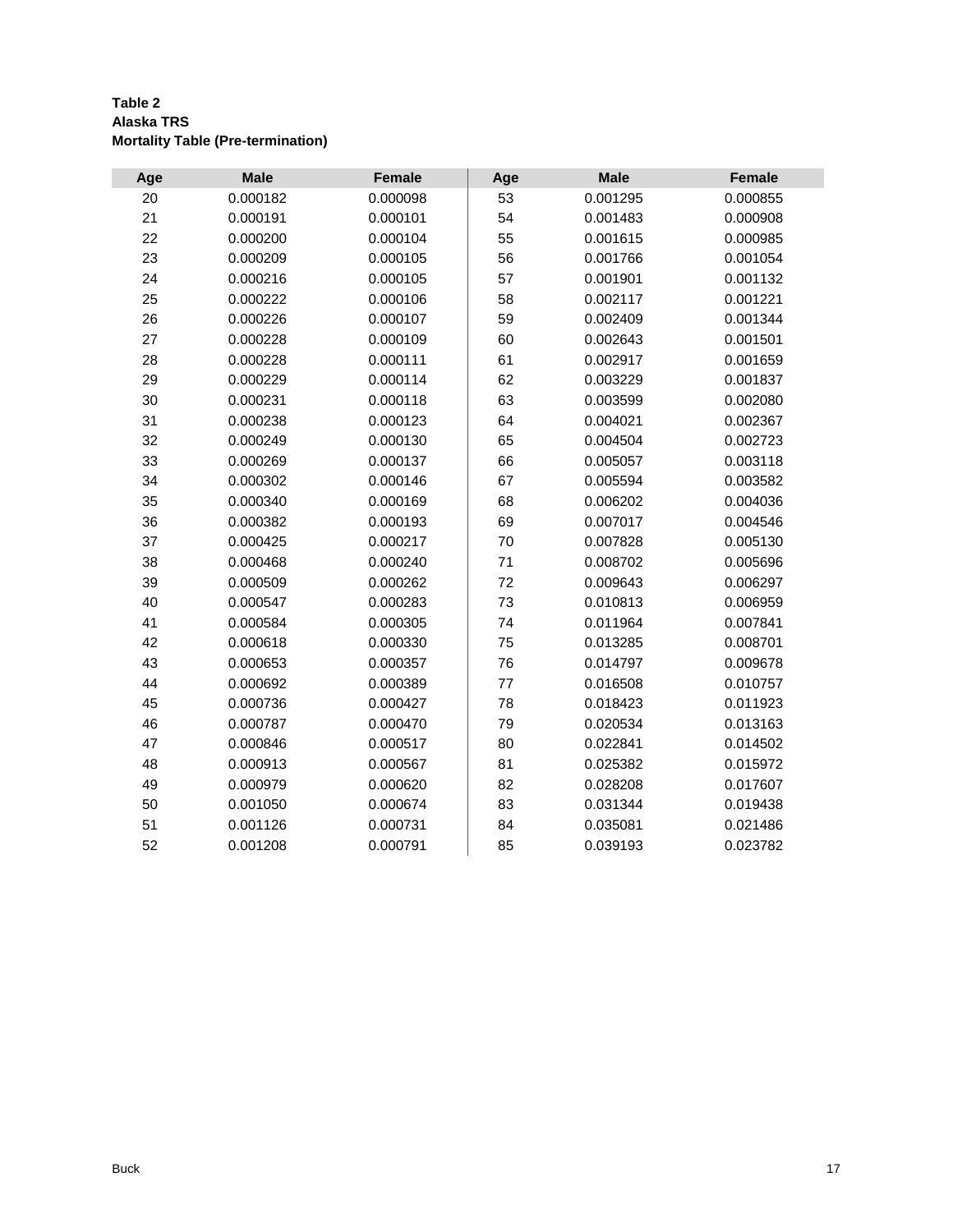#### **Table 3 Alaska TRS Mortality Table (Post-termination)**

| Age      | <b>Male</b> | <b>Female</b> | Age        | <b>Male</b> | Female   |
|----------|-------------|---------------|------------|-------------|----------|
| 50       | 0.001544    | 0.001124      | 85         | 0.057637    | 0.039636 |
| 51       | 0.001656    | 0.001219      | 86         | 0.064248    | 0.043940 |
| 52       | 0.001777    | 0.001318      | 87         | 0.072770    | 0.048789 |
| 53       | 0.001904    | 0.001424      | 88         | 0.082264    | 0.054261 |
| 54       | 0.002181    | 0.001513      | 89         | 0.092884    | 0.060450 |
|          |             |               |            |             |          |
| 55       | 0.002375    | 0.001641      | 90         | 0.104794    | 0.068659 |
| 56       | 0.002597    | 0.001756      | 91         | 0.118129    | 0.077983 |
| 57       | 0.002795    | 0.001887      | 92         | 0.132941    | 0.088452 |
| 58       | 0.003113    | 0.002035      | 93         | 0.149196    | 0.100021 |
| 59       | 0.003543    | 0.002240      | 94         | 0.165479    | 0.112560 |
|          |             |               |            |             |          |
| 60       | 0.003887    | 0.002501      | 95         | 0.182705    | 0.125866 |
| 61       | 0.004289    | 0.002765      | 96         | 0.200693    | 0.139699 |
| 62       | 0.004749    | 0.003062      | 97         | 0.219249    | 0.153813 |
| 63       | 0.005293    | 0.003466      | 98         | 0.233940    | 0.164973 |
| 64       | 0.005913    | 0.003946      | 99         | 0.252821    | 0.178741 |
|          |             |               |            |             |          |
| 65       | 0.006624    | 0.004538      | 100        | 0.267022    | 0.188730 |
| 66       | 0.007436    | 0.005196      | 101        | 0.285888    | 0.201393 |
| 67       | 0.008227    | 0.005970      | 102        | 0.299408    | 0.209540 |
| 68       | 0.009121    | 0.006727      | 103        | 0.318102    | 0.220440 |
| 69       | 0.010318    | 0.007576      | 104        | 0.331094    | 0.226232 |
|          |             |               |            |             |          |
| 70       | 0.011511    | 0.008550      | 105        | 0.349384    | 0.237489 |
| 71       | 0.012798    | 0.009494      | 106        | 0.360058    | 0.246863 |
| 72       | 0.014180    | 0.010494      | 107        | 0.368483    | 0.258063 |
| 73       | 0.015902    | 0.011599      | 108        | 0.374013    | 0.270683 |
| 74       | 0.017595    | 0.013068      | 109        | 0.376000    | 0.284323 |
|          |             |               |            |             |          |
| 75       | 0.019536    | 0.014502      | 110        | 0.376000    | 0.298577 |
| 76       | 0.021760    | 0.016130      | 111        | 0.376000    | 0.313043 |
| 77       | 0.024276    | 0.017929      | 112        | 0.376000    | 0.327318 |
| 78       | 0.027093    | 0.019871      | 113        | 0.376000    | 0.340998 |
| 79       | 0.030198    | 0.021938      | 114        | 0.376000    | 0.353678 |
|          |             |               |            |             |          |
| 80       | 0.033590    | 0.024170      | 115        | 0.376000    | 0.364959 |
| 81       | 0.037326    | 0.026620      | 116<br>117 | 0.376000    | 0.374435 |
| 82       | 0.041482    | 0.029345      |            | 0.376000    | 0.381702 |
| 83<br>84 | 0.046095    | 0.032397      | 118        | 0.376000    | 0.386359 |
|          | 0.051589    | 0.035811      | 119        | 0.376000    | 0.388000 |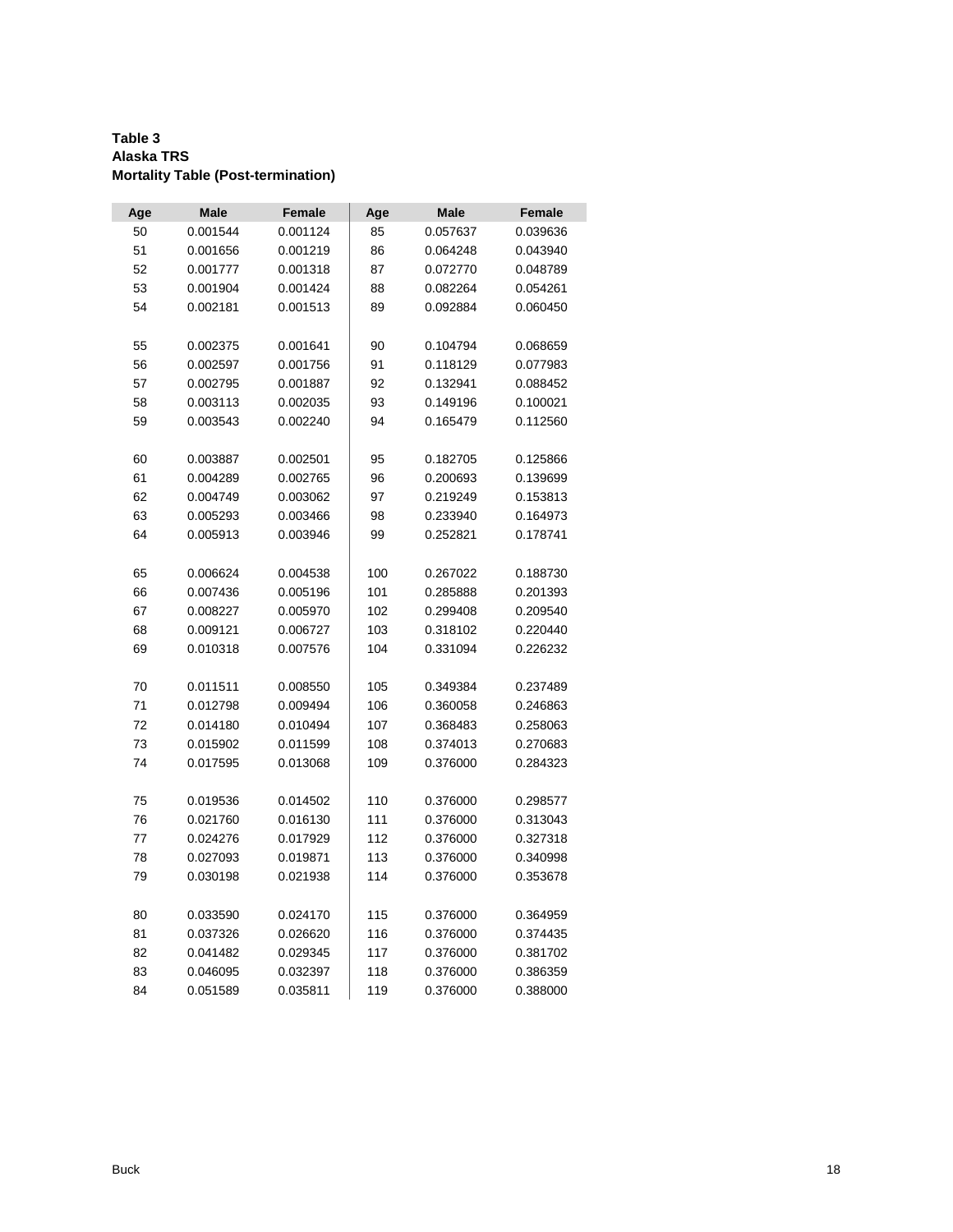#### **Table 4 Alaska TRS Turnover Assumptions Select Rates of Turnover During the First 8 Years of Employment**

| <b>Service</b> | <b>Male</b> | <b>Female</b> |
|----------------|-------------|---------------|
| 0              | 0.204       | 0.170         |
| 1              | 0.204       | 0.170         |
| 2              | 0.168       | 0.140         |
| 3              | 0.144       | 0.120         |
| 4              | 0.120       | 0.100         |
| 5              | 0.108       | 0.090         |
| 6              | 0.090       | 0.075         |
| 7              | 0.072       | 0.060         |

#### **Ultimate Rates of Turnover After the First 8 Years of Employment**

| Age | <b>Male</b> | <b>Female</b> | Age   | <b>Male</b> | <b>Female</b> |
|-----|-------------|---------------|-------|-------------|---------------|
| 15  | 0.031209    | 0.037185      | 40    | 0.030159    | 0.036224      |
| 16  | 0.031170    | 0.037157      | 41    | 0.030085    | 0.036155      |
| 17  | 0.031138    | 0.037138      | 42    | 0.030010    | 0.036086      |
| 18  | 0.031107    | 0.037129      | 43    | 0.029866    | 0.035976      |
| 19  | 0.031091    | 0.037120      | 44    | 0.029721    | 0.035867      |
|     |             |               |       |             |               |
| 20  | 0.030847    | 0.036848      | 45    | 0.029577    | 0.035757      |
| 21  | 0.030831    | 0.036848      | 46    | 0.029432    | 0.035648      |
| 22  | 0.030799    | 0.036839      | 47    | 0.029288    | 0.035538      |
| 23  | 0.030776    | 0.036839      | 48    | 0.029046    | 0.035380      |
| 24  | 0.030736    | 0.036830      | 49    | 0.028805    | 0.035221      |
|     |             |               |       |             |               |
| 25  | 0.030705    | 0.036830      | 50    | 0.028563    | 0.035063      |
| 26  | 0.030673    | 0.036820      | 51    | 0.028248    | 0.034847      |
| 27  | 0.030642    | 0.036762      | 52    | 0.027878    | 0.034595      |
| 28  | 0.030610    | 0.041480      | 53    | 0.027468    | 0.034296      |
| 29  | 0.030579    | 0.046198      | 54    | 0.046305    | 0.059961      |
|     |             |               |       |             |               |
| 30  | 0.030555    | 0.050917      | 55    | 0.045414    | 0.059285      |
| 31  | 0.030540    | 0.055635      | 56    | 0.044334    | 0.058410      |
| 32  | 0.030516    | 0.060353      | 57    | 0.043012    | 0.057288      |
| 33  | 0.030500    | 0.055569      | 58    | 0.041567    | 0.056018      |
| 34  | 0.030455    | 0.050784      | 59    | 0.039826    | 0.054401      |
|     |             |               |       |             |               |
| 35  | 0.030431    | 0.046000      | 60    | 0.037868    | 0.052569      |
| 36  | 0.030407    | 0.041215      | 61    | 0.035694    | 0.050523      |
| 37  | 0.030383    | 0.036431      | 62    | 0.033170    | 0.048197      |
| 38  | 0.030308    | 0.036362      | 63    | 0.030294    | 0.045540      |
| 39  | 0.030234    | 0.036293      | 64    | 0.027176    | 0.042653      |
|     |             |               |       |             |               |
|     |             |               | $65+$ | 0.054000    | 0.066000      |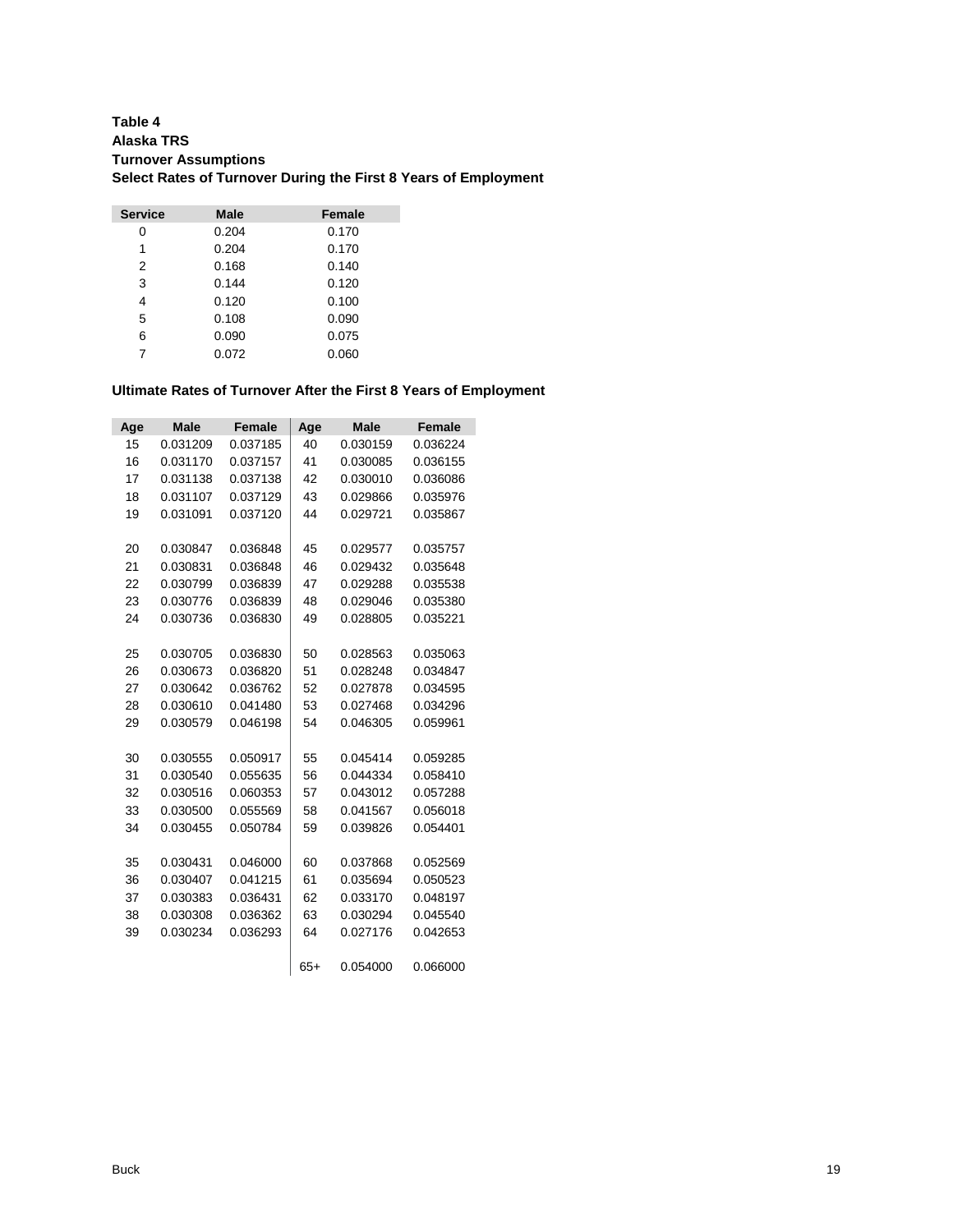### **Table 5 Alaska TRS Disability Table**

| Age | Unisex   |
|-----|----------|
| 20  | 0.000560 |
| 21  | 0.000563 |
| 22  | 0.000565 |
| 23  | 0.000574 |
| 24  | 0.000583 |
|     |          |
| 25  | 0.000593 |
| 26  | 0.000602 |
| 27  | 0.000611 |
| 28  | 0.000611 |
| 29  | 0.000612 |
|     |          |
| 30  | 0.000612 |
| 31  | 0.000613 |
| 32  | 0.000613 |
| 33  | 0.000622 |
| 34  | 0.000631 |
|     |          |
| 35  | 0.000641 |
| 36  | 0.000650 |
| 37  | 0.000659 |
| 38  | 0.000674 |
| 39  | 0.000689 |
|     |          |
| 40  | 0.000703 |
| 41  | 0.000718 |
| 42  | 0.000733 |
| 43  | 0.000770 |
| 44  | 0.000806 |
|     |          |
| 45  | 0.000843 |
| 46  | 0.000879 |
| 47  | 0.000916 |
| 48  | 0.000975 |
| 49  | 0.001034 |
|     |          |
| 50  | 0.001093 |
| 51  | 0.001152 |
| 52  | 0.001211 |
| 53  | 0.001356 |
| 54  | 0.001501 |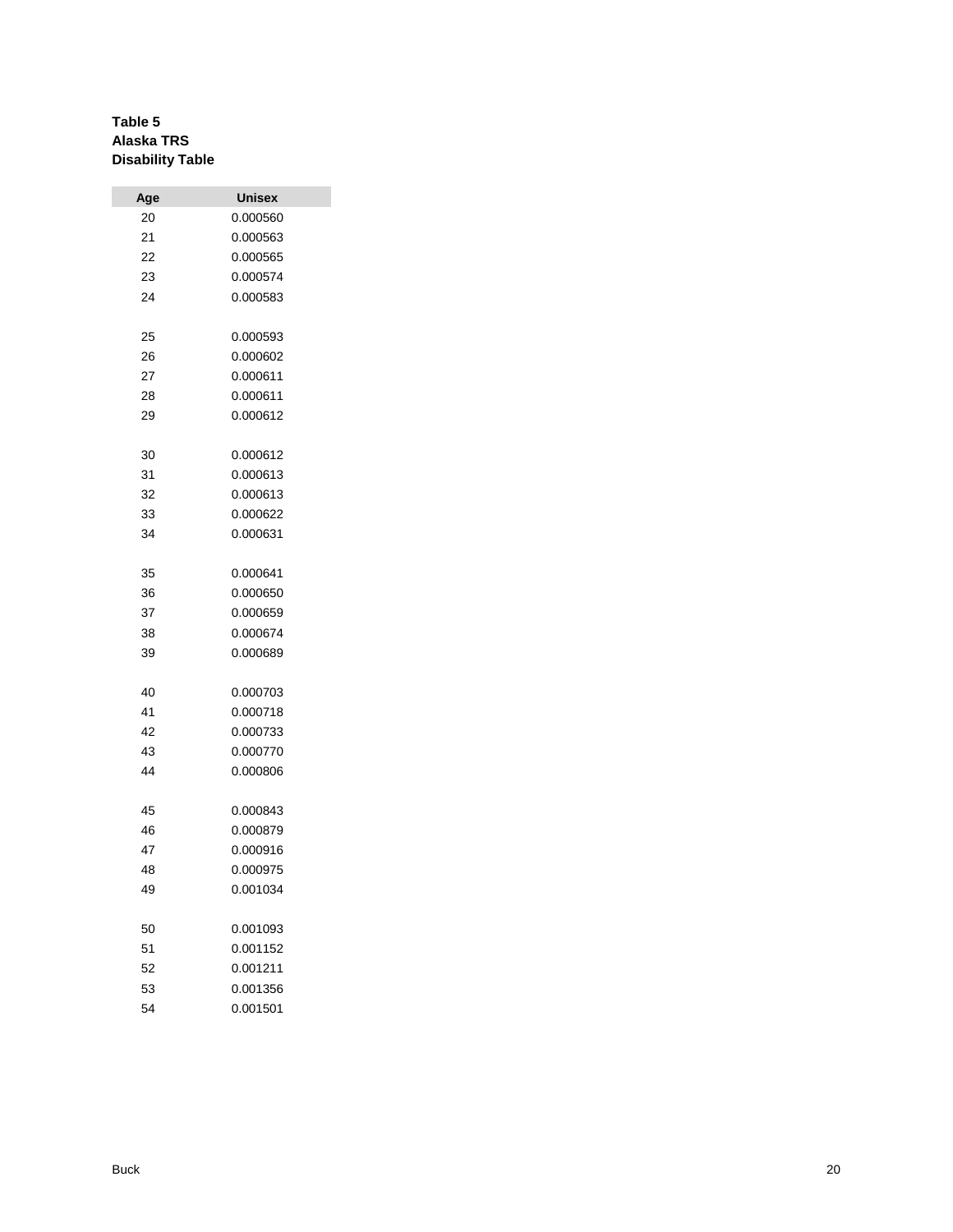#### **Table 6 Alaska TRS Retirement Table**

|           | Reduced       |             | <b>Unreduced</b> |
|-----------|---------------|-------------|------------------|
| Age       | <b>Unisex</b> | <b>Male</b> | <b>Female</b>    |
|           |               |             |                  |
| < 45      | N/A           | 0.03        | 0.03             |
| 46        | N/A           | 0.05        | 0.05             |
| 47        | N/A           | 0.05        | 0.08             |
| 48        | N/A           | 0.05        | 0.08             |
| 49        | N/A           | 0.05        | 0.08             |
| 50        | 0.08          | 0.05        | 0.13             |
| 51        | 0.08          | 0.08        | 0.12             |
| 52        | 0.08          | 0.15        | 0.12             |
| 53        | 0.08          | 0.15        | 0.13             |
| 54        | 0.16          | 0.15        | 0.14             |
| 55        |               | 0.20        | 0.16             |
| 56        | 0.08<br>0.08  | 0.17        | 0.16             |
|           |               |             |                  |
| 57        | 0.08          | 0.15        | 0.16             |
| 58        | 0.08          | 0.20        | 0.16             |
| 59        | 0.16          | 0.20        | 0.22             |
| 60        | N/A           | 0.25        | 0.22             |
| 61        | N/A           | 0.18        | 0.22             |
| 62        | N/A           | 0.18        | 0.20             |
| 63        | N/A           | 0.18        | 0.20             |
| 64        | N/A           | 0.18        | 0.25             |
| 65        | N/A           | 0.30        | 0.20             |
| 66        | N/A           | 0.25        | 0.20             |
| 67        | N/A           | 0.25        | 0.20             |
| 68        | N/A           | 0.25        | 0.25             |
| 69        | N/A           | 0.35        | 0.25             |
|           |               |             |                  |
| 70        | N/A           | 0.30        | 0.25             |
| 71        | N/A           | 0.30        | 0.35             |
| 72        | N/A           | 0.30        | 0.35             |
| 73        | N/A           | 0.30        | 0.35             |
| 74        | N/A           | 0.30        | 0.35             |
|           |               |             |                  |
| $75 - 84$ | N/A           | 0.50        |                  |
| $85+$     | N/A           | 1.00        |                  |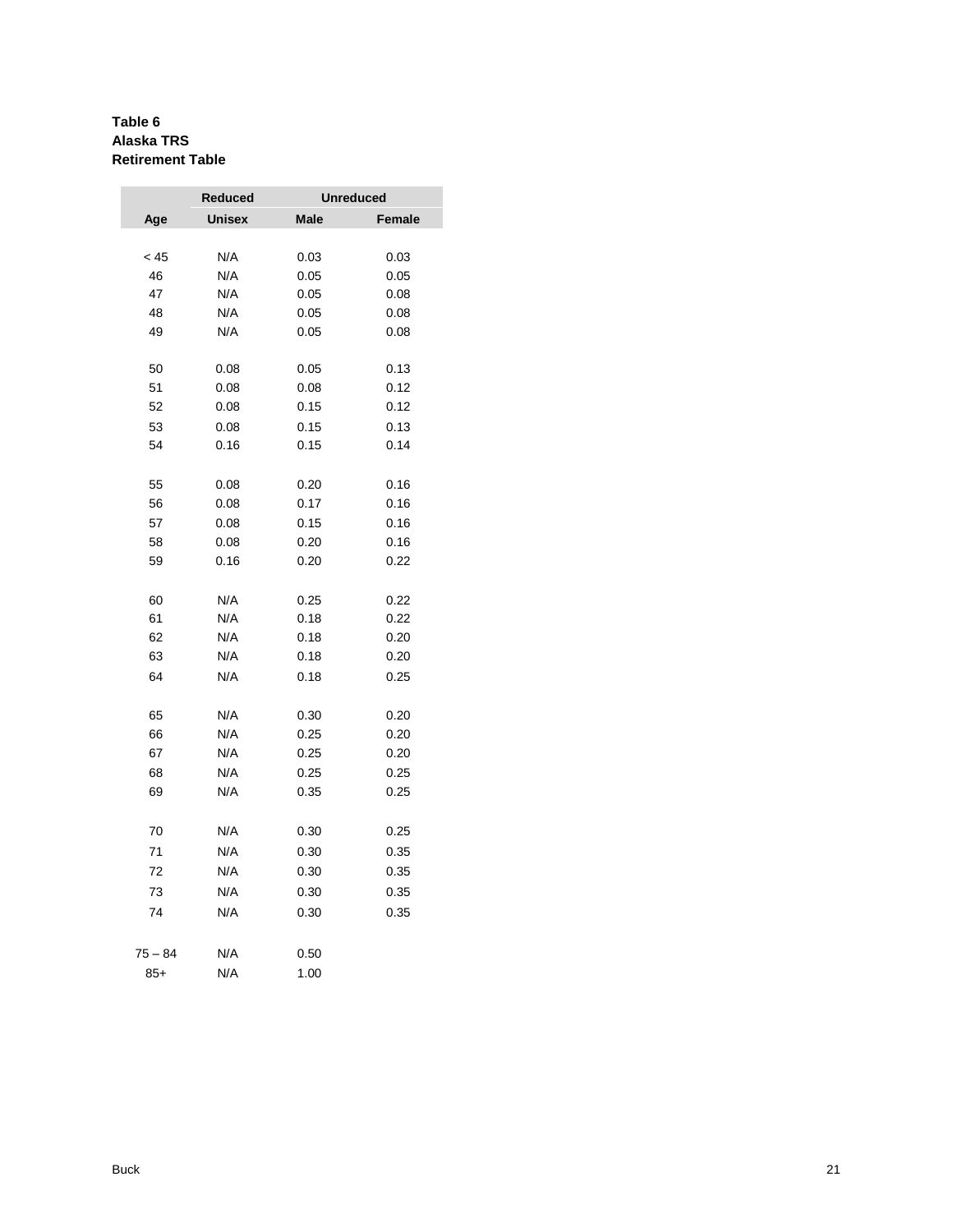#### **Table 7 Alaska TRS Disabled Mortality Rates**

| Age   | <b>Male</b> | <b>Female</b> | Age    | <b>Male</b> | <b>Female</b> |
|-------|-------------|---------------|--------|-------------|---------------|
| $≤45$ | 0.0214      | 0.0071        | 80     | 0.0833      | 0.0582        |
| 46    | 0.0226      | 0.0078        | 81     | 0.0880      | 0.0621        |
| 47    | 0.0238      | 0.0085        | 82     | 0.0928      | 0.0662        |
| 48    | 0.0250      | 0.0093        | 83     | 0.0978      | 0.0707        |
|       |             |               |        |             |               |
| 49    | 0.0262      | 0.0101        | 84     | 0.1028      | 0.0755        |
| 50    | 0.0275      | 0.0109        | 85     | 0.1079      | 0.0806        |
| 51    | 0.0287      | 0.0118        | 86     | 0.1130      | 0.0862        |
| 52    | 0.0299      | 0.0127        | 87     | 0.1204      | 0.0921        |
| 53    | 0.0311      | 0.0137        | 88     | 0.1282      | 0.0985        |
| 54    | 0.0324      | 0.0144        | 89     | 0.1362      | 0.1054        |
| 55    | 0.0336      | 0.0151        | 90     | 0.1503      | 0.1148        |
| 56    | 0.0348      | 0.0158        | 91     | 0.1667      | 0.1249        |
| 57    | 0.0354      | 0.0164        | 92     | 0.1841      | 0.1359        |
| 58    | 0.0359      | 0.0171        | 93     | 0.2022      | 0.1475        |
| 59    | 0.0365      | 0.0176        | 94     | 0.2209      | 0.1611        |
|       |             |               |        |             |               |
| 60    | 0.0370      | 0.0182        | 95     | 0.2400      | 0.1745        |
| 61    | 0.0376      | 0.0188        | 96     | 0.2594      | 0.1877        |
| 62    | 0.0382      | 0.0194        | 97     | 0.2790      | 0.2003        |
| 63    | 0.0389      | 0.0204        | 98     | 0.2934      | 0.2084        |
| 64    | 0.0396      | 0.0214        | 99     | 0.3128      | 0.2192        |
| 65    | 0.0404      | 0.0226        | 100    | 0.3264      | 0.2250        |
| 66    | 0.0413      | 0.0238        | 101    | 0.3459      | 0.2362        |
| 67    | 0.0422      | 0.0252        | 102    | 0.3585      | 0.2455        |
| 68    | 0.0434      | 0.0267        | 103    | 0.3762      | 0.2613        |
| 69    | 0.0454      | 0.0284        | 104    | 0.3850      | 0.2741        |
|       |             |               |        |             |               |
| 70    | 0.0477      | 0.0303        | 105    | 0.3979      | 0.2931        |
| 71    | 0.0502      | 0.0323        | 106    | 0.4000      | 0.3078        |
| 72    | 0.0529      | 0.0345        | 107    | 0.4000      | 0.3227        |
| 73    | 0.0558      | 0.0368        | 108    | 0.4000      | 0.3374        |
| 74    | 0.0591      | 0.0393        | 109    | 0.4000      | 0.3515        |
| 75    | 0.0625      | 0.0420        | 110    | 0.4000      | 0.3646        |
| 76    | 0.0662      | 0.0449        | 111    | 0.4000      | 0.3762        |
| 77    | 0.0702      | 0.0479        | 112    | 0.4000      | 0.3860        |
| 78    | 0.0744      | 0.0511        | 113    | 0.4000      | 0.3935        |
| 79    | 0.0788      | 0.0546        | 114    | 0.4000      | 0.3983        |
|       |             |               | $115+$ | 0.4000      | 0.4000        |

## **Changes in Actuarial Assumptions Since the Prior Valuation**

There have been no changes in actuarial assumptions since the prior valuation.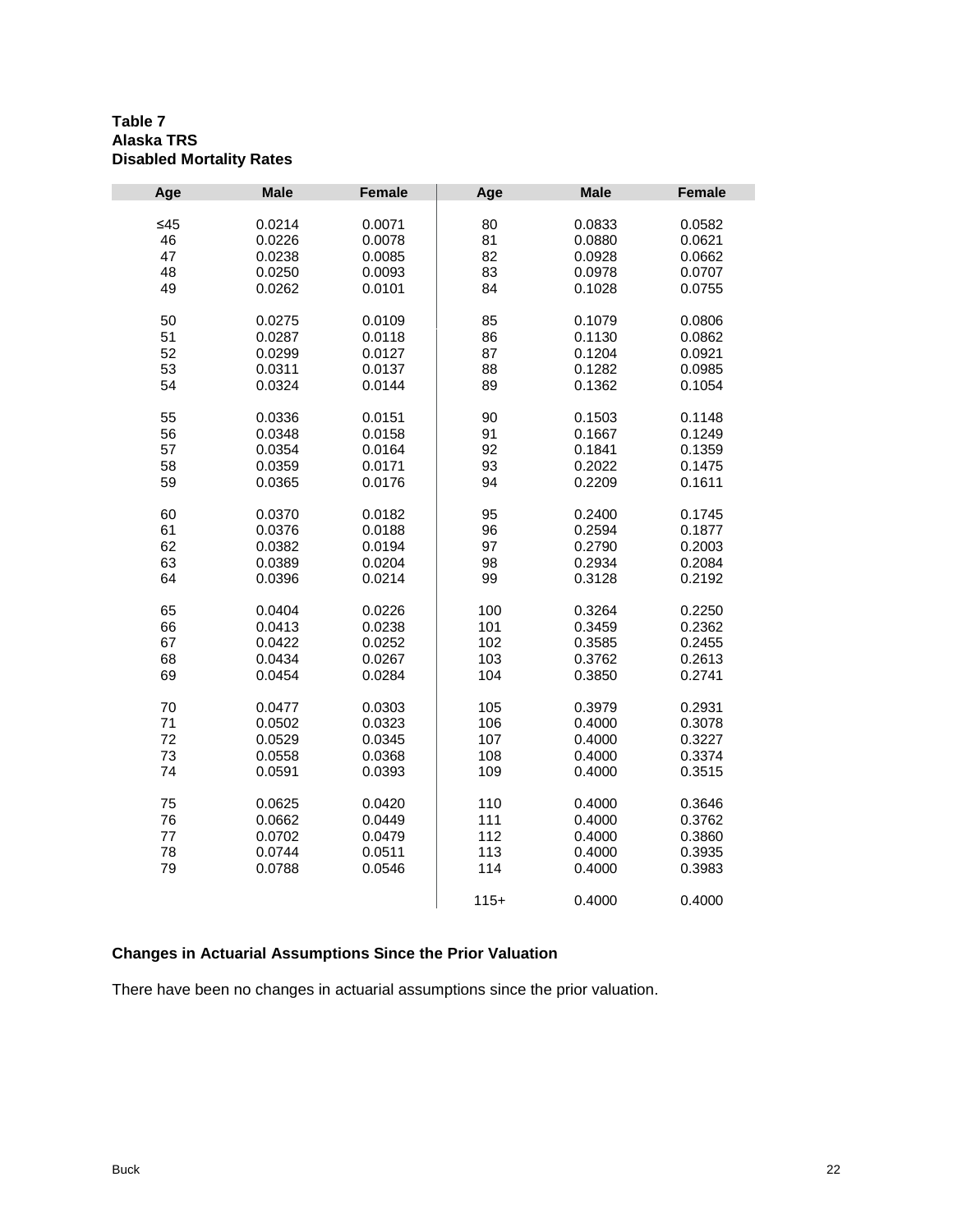## <span id="page-26-0"></span>Section 3 – Summary of Plan Provisions

#### **1. Effective Date**

July 1, 1955, with amendments through June 30, 2016. Chapter 97, 1990 Session Laws of Alaska, created a two-tier retirement system. Members who were first hired under the TRS before July 1, 1990 (Tier 1) are eligible for different benefits than members hired after June 30, 1990 (Tier 2). Chapter 9, 2005 Session Laws of Alaska, closed the plan to new members hired after June 30, 2006.

#### **2. Administration of Plan**

The Commissioner of Administration or the Commissioner's designee is the administrator of the system. The Attorney General of the state is the legal counsel for the system and shall advise the administrator and represent the system in legal proceedings.

Prior to June 30, 2005, the Teachers' Retirement Board prescribed policies and adopted regulations and performed other activities necessary to carry out the provisions of the system. The Alaska State Pension Investment Board, Department of Revenue, Treasury Division was responsible for investing TRS funds.

On July 27, 2005, Senate Bill 141, enacted as Chapter 9, 2005 Session laws of Alaska, replaced the Teachers' Retirement Board and the Alaska State Pension Investment Board with the Alaska Retirement Management Board.

#### **3. Employers Included**

Currently, there are 57 employers participating in the TRS, including the State of Alaska, 53 school districts, and three other eligible organizations.

#### **4. Membership**

Membership in the Alaska TRS is mandatory for the following employees hired before July 1, 2006:

- certificated full-time and part-time elementary and secondary teachers, certificated school nurses, and certificated employees in positions requiring teaching certificates;
- positions requiring a teaching certificate as a condition of employment in the Department of Education and Early Development and the Department of Labor and Workforce Development;
- University of Alaska full-time and part-time teachers, and full-time administrative employees in positions requiring academic standing if approved by the TRS administrator;
- certain full-time or part-time teachers of Alaska Native language or culture who have elected to be covered under the TRS;
- members on approved sabbatical leave under AS 14.20.310;
- certain State legislators who have elected to be covered under the TRS; and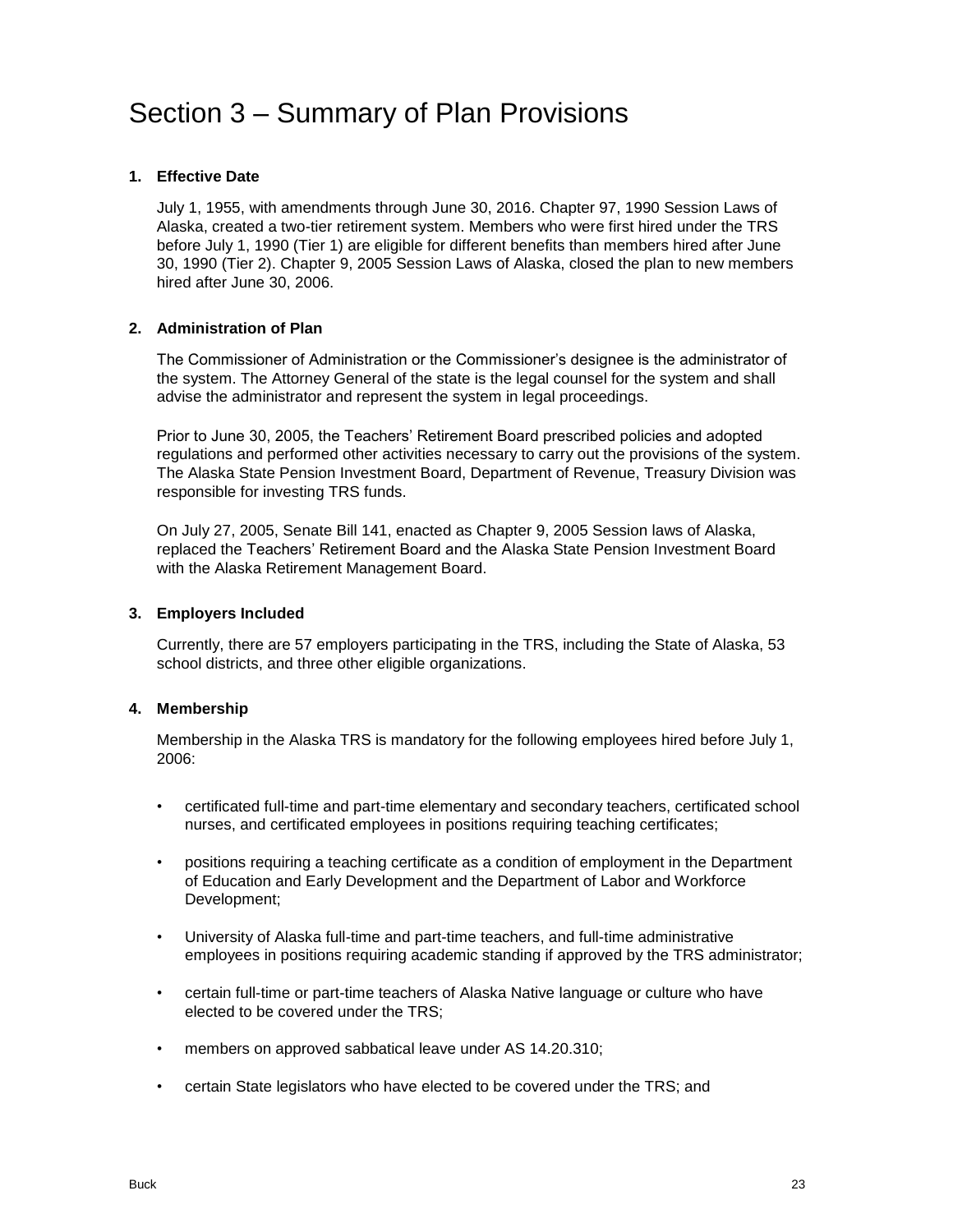• a teacher who has filed for worker's compensation benefits due to an on-the-job assault and who, as a result of the physical injury, is placed on leave without pay.

Employees participating in the University of Alaska's Optional Retirement Plan or other retirement plans funded by the State are not covered by the TRS.

Employees who work half-time in the TRS and Public Employees' Retirement System (PERS) simultaneously are eligible for half-time TRS and PERS credit.

Senate Bill 141, signed into law on July 27, 2005, closes the plan effective July 1, 2006 to new members first hired on or after July 1, 2006.

#### **5. Credited Service**

TRS members receive a year of membership credit if they work a minimum of 172 days during the school year (July 1 through June 30 of the following year). Fractional credit is determined based on the number of days worked. Part-time members who work at least 50% of full-time receive membership credit for each day in proportion to full-time service. Credit is granted for all Alaskan public school service.

Members may claim other types of service, including:

- Outside teaching service in out-of-state schools or Alaska private schools (not more than ten years may be claimed);
- Military service (not more than five years of military service or ten years of combined outside and military service may be claimed);
- Alaska Bureau of Indian Affairs (BIA) service;
- Retroactive Alaskan service that was not creditable at the time it occurred, but later became creditable because of legislative change;
- Unused sick leave credit after members retire; and
- Leave of absence without pay.

Except for retroactive Alaska service that occurred before July 1, 1955, and unused sick leave, contributions are required for all claimed service.

Members receiving TRS disability benefits continue to earn TRS credit while disabled.

Survivors who are receiving occupational death benefits continue to earn TRS service credit while occupational survivor benefits are being paid.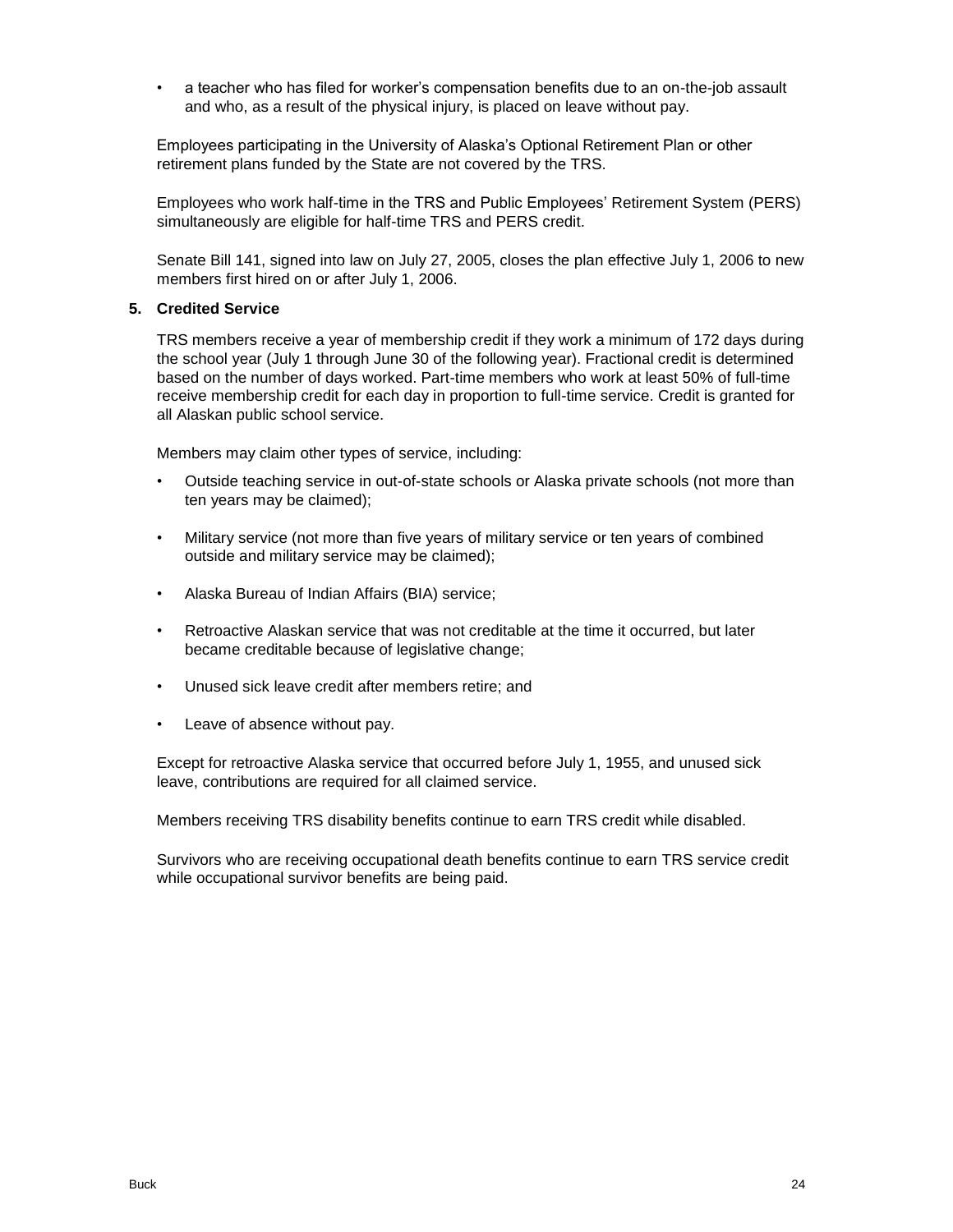#### **6. Employer Contributions**

TRS employers contribute the amounts required, in addition to employees' contributions, to fund the benefits of the system.

The normal cost rate is a uniform rate for all participating employers (less the value of members' contributions).

The past service rate is a uniform rate for all participating employers to amortize the unfunded past service liability with payments that are a level percentage of payroll amount over a closed 25-year period starting June 30, 2014.

Employer rates cannot be less than the normal cost rate.

#### **7. Additional State Contribution**

Pursuant to AS14.25.070 effective July 1, 2008, the State shall contribute an amount (in addition to the State contribution as an employer) that when combined with the employer contribution (12.56%) will be sufficient to pay the total contribution rate adopted by The State of Alaska Retirement Management Board.

#### **8. Member Contributions**

**Mandatory Contributions:** Members are required to contribute 8.65% of their base salaries. Members' contributions are deducted from gross salaries before federal income taxes are withheld.

**Contributions for Claimed Service:** Member contributions are also required for most of the claimed service described in (5) above.

**1% Supplemental Contributions**: Members who joined the system before July 1, 1982 and elected to participate in the supplemental contributions provision are required to contribute an additional 1% of their salaries. Supplemental contributions are deducted from gross salaries after federal income taxes are withheld. Under the supplemental provision, an eligible spouse or dependent child will receive a survivor's allowance or spouse's pension if the member dies (see (13) below). Supplemental contributions are only refundable upon death (see (13) below).

**Interest:** Members' contributions earn 4.5% interest, compounded annually on June 30.

**Refund of Contributions:** Terminated members may receive refunds of their member contribution accounts which includes their mandatory contributions, indebtedness payments, and interest earned. Terminated members' accounts may be attached to satisfy claims under Alaska Statute 09.38.065, federal income tax levies, and valid Qualified Domestic Relations Orders.

**Reinstatement of Contributions:** Refunded accounts and the corresponding TRS service may be reinstated upon reemployment in the TRS prior to July 1, 2010. Interest accrues on refunds until paid in full or members retire.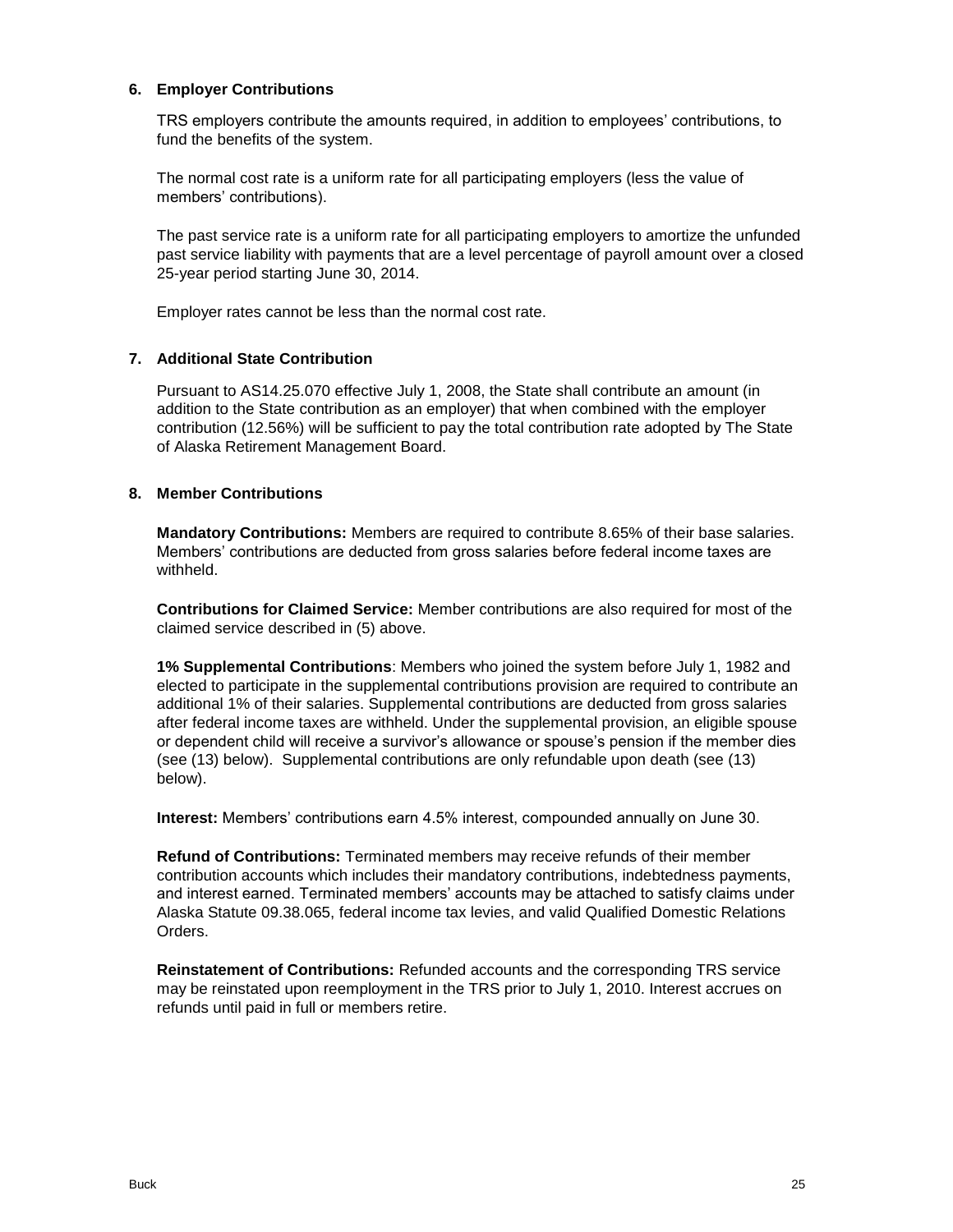#### **9. Retirement Benefits**

#### **Eligibility:**

- a. Members, including deferred vested members, are eligible for normal retirement at age 55 or early retirement at age 50 if they were hired before July 1, 1990 (Tier 1) and age 60 or early retirement at age 55 if they were hired on or after July 1, 1990 (Tier 2). Additionally, they must have at least:
	- (i) eight years of paid-up membership service;

(ii) 15 years of paid-up creditable service, the last five years of which are membership service, and they were first hired under the TRS before July 1, 1975;

(iii) five years of paid-up membership service and three years of paid-up Alaska Bureau of Indian Affairs service;

(iv) 12 years of combined part-time and full-time paid-up membership service;

(v) two years of paid-up membership service if they are vested in the Public Employees' Retirement System (PERS); or

(vi) one year of paid-up membership service if they are retired from the PERS.

b. Members may retire at any age when they have:

(i) 25 years of paid-up creditable service, the last five years of which are membership service;

(ii) 20 years of paid-up membership service;

(iii) 20 years of combined paid-up membership and Alaska Bureau of Indian Affairs service, the last five years of which are membership service; or

(iv) 20 years of combined paid-up part-time and full-time membership service.

**Benefit Type:** Lifetime benefits are paid to members. Eligible members may receive normal, unreduced benefits when they (1) reach normal retirement age and complete the service required; or (2) satisfy the minimum service requirements to retire at any age under (b) above. Members may receive early, actuarially reduced benefits when they reach early retirement age and complete the service required.

Members may select joint and survivor options and a last survivor option. Under those options and early retirement, benefits are actuarially adjusted so that members receive the actuarial equivalents of their normal benefit amounts.

**Benefit Calculation:** Retirement benefits are calculated by multiplying the average base salary (ABS) times the total TRS service times the percentage multiplier. The ABS is determined by averaging the salaries earned during the three highest school years. Members must earn at least 115 days of credit in a school year to include it in the ABS calculation. The TRS pays a minimum benefit of \$25.00 per month for each year of service when the calculated benefit is less.

The percentage multipliers are 2% for the first 20 years and 2.5% for all remaining service. Service before July 1, 1990 is calculated at 2%.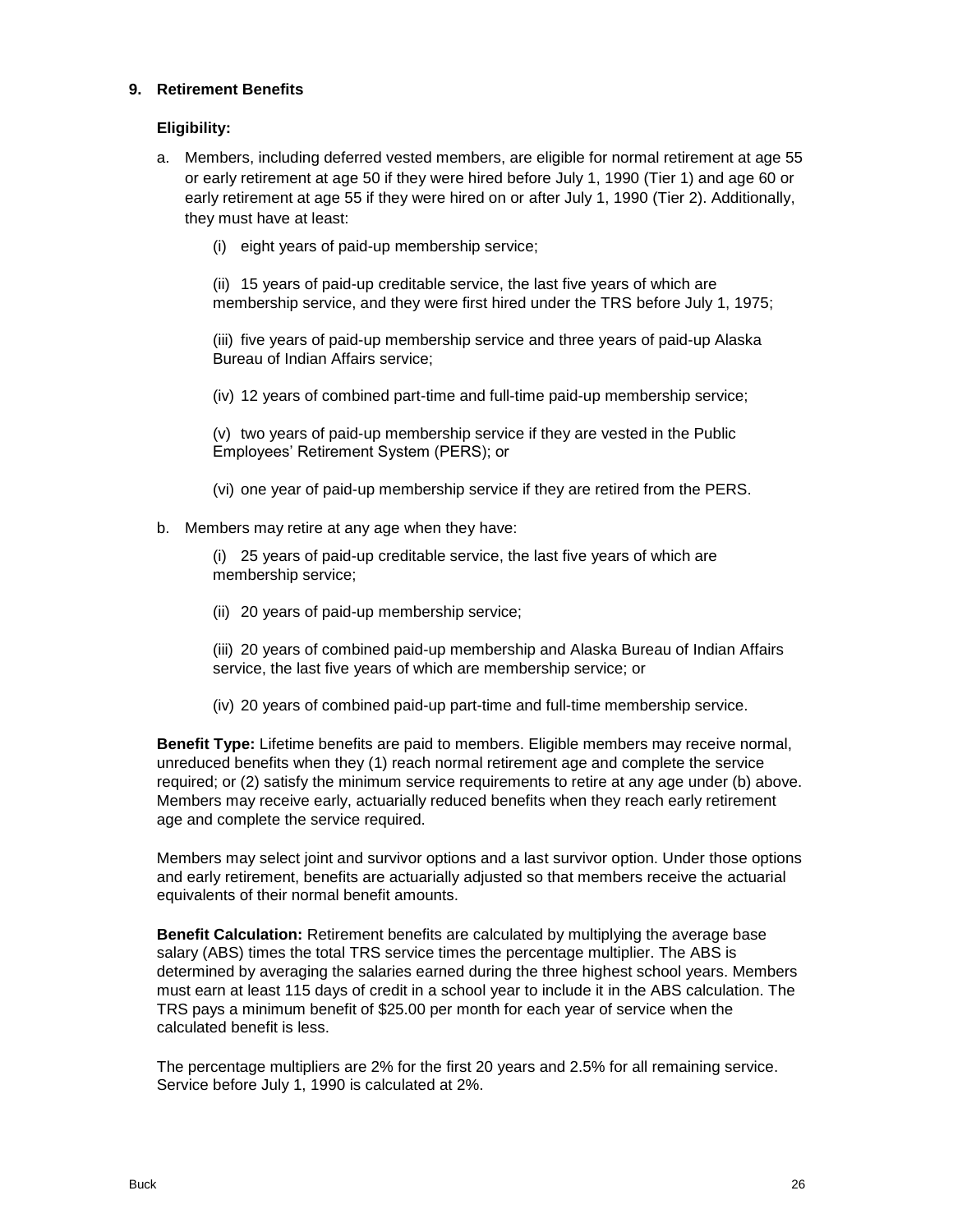**Indebtedness:** Members who terminate and refund their TRS contributions are not eligible to retire unless they return to TRS employment and pay back their refunds plus interest or accrue additional service which qualifies them for retirement. TRS refunds must be paid in full if the corresponding service is to count toward the minimum service requirements for retirement. Refunded TRS service is included in total service for the purpose of calculating retirement benefits. However, when refunds are not completely paid before retirement, benefits are actuarially reduced for life. Indebtedness balances may also be created when a member purchases qualified claimed service.

#### **10. Reemployment of Retired Members**

Retirees who return to work in a permanent full-time or part-time TRS position after a Normal Retirement are eligible to return under the Standard Option.

Under the Standard Option, retirement and retiree healthcare benefits are suspended while retired members are reemployed under the TRS. During reemployment, members earn additional TRS service and contributions are withheld from their wages.

Members retired under the RIP who return to employment under the TRS, Public Employees' Retirement System (PERS), Judicial Retirement System (JRS) or the University of Alaska's Optional Retirement Plan will:

- a. forfeit the three years of incentive credits that they received;
- b. owe the TRS 110% of the benefits that they received under the RIP, which may include costs for health insurance, excluding amounts that they paid to participate; and
- c. be charged 7% interest from the date that they are reemployed until their indebtedness is paid in full or they retire again. If the indebtedness is not completely paid, future benefits will be actuarially reduced for life.

Employers make contributions to the unfunded liability of the plan on behalf of rehired retired members at the rate the employer is making contributions to the unfunded liability of the plan for other members.

#### **11. Postemployment Healthcare Benefits**

When pension benefits begin, major medical benefits are provided by the TRS to (1) all employees first hired before July 1, 1990 (Tier 1) and their surviving spouses and (2) members and their surviving spouses who have twenty-five years of membership service, are disabled or age sixty or older, regardless of their initial hire dates. Employees first hired after June 30, 1990 (Tier 2) and their surviving spouses may receive major medical benefits prior to age sixty by paying premiums.

Medical, prescription drug, dental, vision and audio coverage is provided through the AlaskaCare Retiree Health Plan. Health plan provisions do not vary by retirement tier or age, except for Medicare coordination. Participants in dental, vision, and audio coverage pay a full self-supporting rate and those benefits are not included in this valuation.

Surviving spouses continue coverage only if a pension payment form that provided survivor benefits was elected. Alternate payees (i.e. individuals who are the subject of a domestic relations order or DRO) are allowed to participate in the plan, but must pay the full cost. For individuals included in the pension data expecting a future pension, we valued health benefits starting at the same point that the pension benefit is assumed to start.

Where premiums are required prior to age 60 (Tier 2), the valuation bases this payment upon the age of the retiree.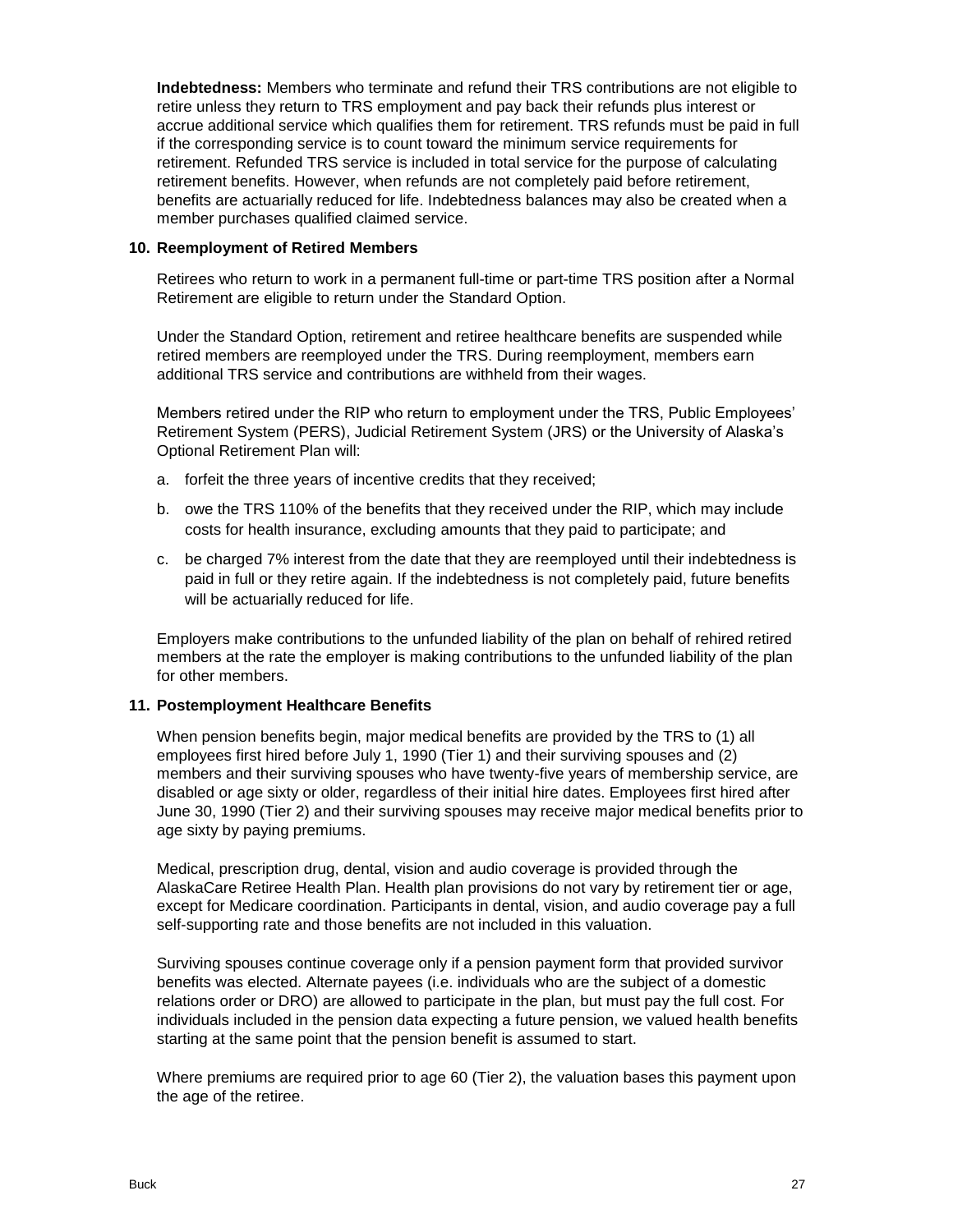Participants in the defined benefit plan are covered under the following benefit design:

| <b>Plan Feature</b>                                              | <b>Amounts</b>  |
|------------------------------------------------------------------|-----------------|
| Deductible (single/family)                                       | \$150 / \$450   |
| Coinsurance - most services                                      | 20%             |
| Outpatient surgery/testing                                       | $0\%$           |
| Maximum Out-of-Pocket (single/family, excl. deductible)          | \$800 / \$2,400 |
| Rx Copays (generic/ brand/mail-order), does not apply to OOP max | $$4/$ \$8/\$0   |
| Lifetime Maximum                                                 | \$2,000,000     |

The plan coordinates with Medicare on a traditional Coordination of Benefits Method.

#### **12. Disability Benefits**

Monthly disability benefits are paid to permanently disabled members until they die, recover or become eligible for normal retirement. To be eligible, members must have at least five years of paid-up membership service.

Disability benefits are equal to 50% of the member's base salary at the time of disability. The benefit is increased by 10% of the base salary for each minor child, up to a maximum of 40%. Members continue to earn TRS service until eligible for normal retirement.

Members are appointed to normal retirement on the first of the month after they become eligible.

#### **13. Death Benefits**

Monthly death benefits may be paid to a spouse or dependent children upon the death of a member. If monthly benefits are not payable under the supplemental contributions provision or occupational and nonoccupational death provisions, the designated beneficiary receives the lump sum benefit described below.

**Occupational Death:** When an active member dies from occupational causes, a monthly survivor's pension may be paid to the spouse, unless benefits are payable under the supplemental contributions provision (below). The pension equals 40% of the member's base salary on the date of death or disability, if earlier. If there is no spouse, the pension may be paid to the member's dependent children. On the member's normal retirement date, the benefit converts to a normal retirement benefit. The normal benefit is based on the member's average base salary on the date of death and service, including service accumulated from the date of the member's death to the normal retirement date.

**Nonoccupational Death:** When a vested member dies from nonoccupational causes, the surviving spouse may elect to receive a monthly 50% joint and survivor benefit or a lump sum benefit, unless benefits are payable under the supplemental contributions provision (below). The monthly benefit is calculated on the member's average base salary and TRS service accrued at the time of death.

**Lump Sum Benefit:** Upon the death of an active member who has less than one year of service or an inactive member who is not vested, the designated beneficiary receives the member's contribution account, which includes mandatory contributions, indebtedness payments, and interest earned. Any supplemental contributions will also be refunded. If the member has more than one year of TRS service or is vested, the beneficiary also receives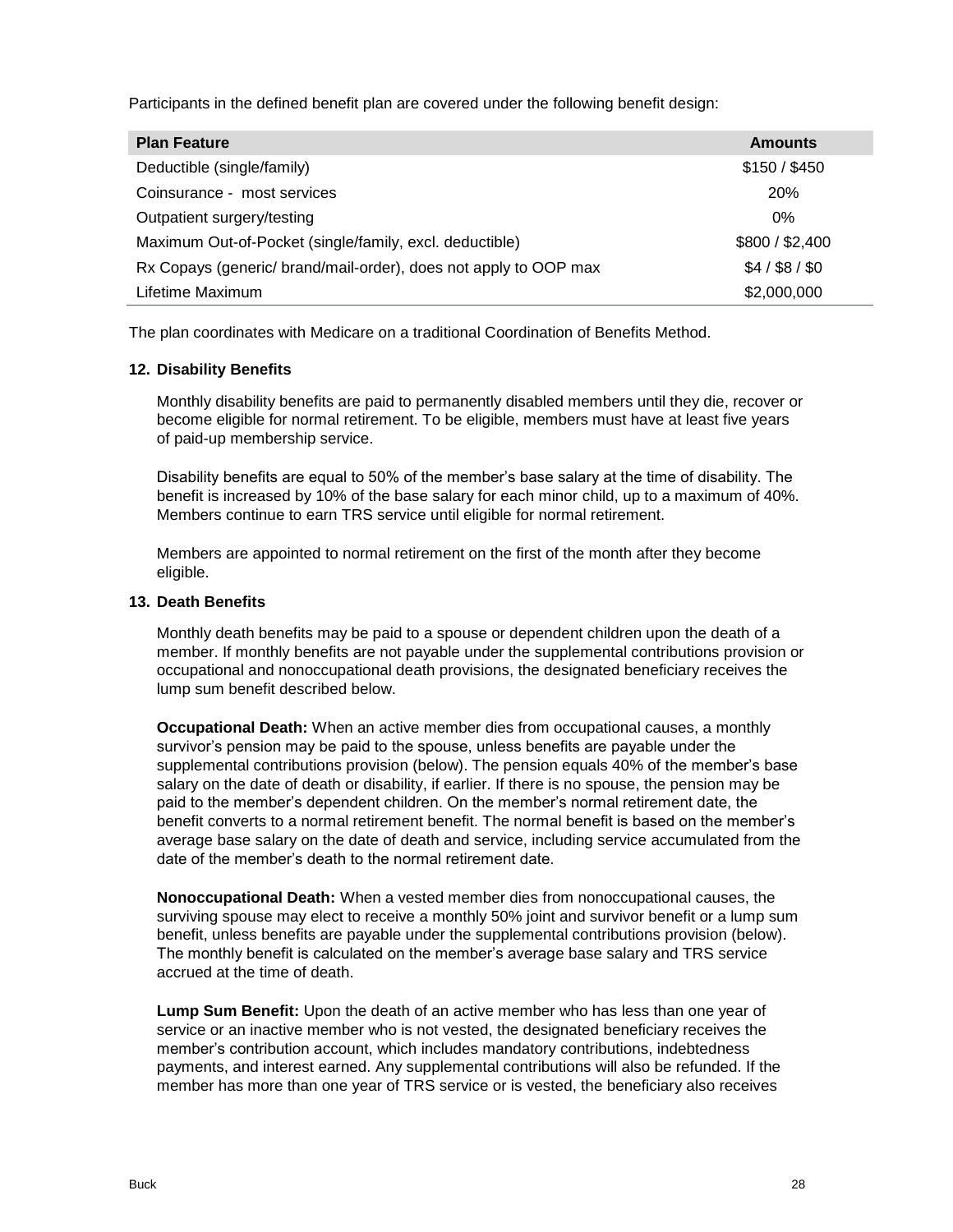\$1,000 and \$100 for each year of TRS service, up to a maximum of \$3,000. An additional \$500 may be payable if the member is survived by dependent children.

**Supplemental Contributions Provision:** Members are eligible for supplemental coverage if they joined the TRS before July 1, 1982, elected to participate in the supplemental provision, and made the required contributions. A survivor's allowance or spouse's pension (below) may be payable if the member made supplemental contributions for at least one year and dies while in membership service or while disabled under the TRS. In addition, the allowance and pension may be payable if the member dies while retired or in deferred vested status if supplemental contributions were made for at least five years.

- a. **Survivor's Allowance:** If the member is survived by dependent children, the surviving spouse and dependent children are entitled to a survivor's allowance. The allowance for the spouse is equal to 35% of the member's base salary at the time of death or disability, plus 10% for each dependent child up to a maximum of 40%. The allowance terminates and a spouse's pension becomes payable when there is no longer an eligible dependent child.
- b. **Spouse's Pension:** The spouse's pension is equal to 50% of the retirement benefit that the deceased member was receiving or the unreduced retirement benefit that the deceased member would have received if retired at the time of death. The spouse's pension begins on the first of the month after the member's death or termination of the survivor's allowance.
- **c. Death After Retirement:** If a joint and survivor option was selected at retirement, the eligible spouse receives continuing, lifetime monthly benefits after the member dies. A survivor's allowance or spouse's pension may be payable if the member participated in the supplemental contributions provision. If a joint and survivor option was not selected and benefits are not payable under the supplemental contributions provision, the designated beneficiary receives the member's contribution account, less any benefits already paid and the member's last benefit check.

#### **14. Postretirement Pension Adjustments**

Postretirement pension adjustments (PRPAs) are granted annually to eligible benefit recipients when the consumer price index (CPI) for urban wage earners and clerical workers for Anchorage increases during the preceding calendar year. PRPAs are calculated by multiplying the recipient's base benefit, including past PRPAs, excluding the Alaska COLA, times:

- a. 75% of the CPI increase in the preceding calendar year or 9%, whichever is less, if the recipient is at least age 65 or on TRS disability; or
- b. 50% of the CPI increase in the preceding calendar year or 6%, whichever is less, if the recipient is at least age 60, or under age 60 if the recipient has been receiving benefits for at least eight years.

Ad hoc PRPAs, up to a maximum of 4%, may be granted to eligible recipients who were first hired before July 1, 1990 (Tier 1) if the CPI increases and the funded ratio is at least 105%.

In a year where an Ad Hoc PRPA is granted, eligible recipients will receive the higher of the two calculations.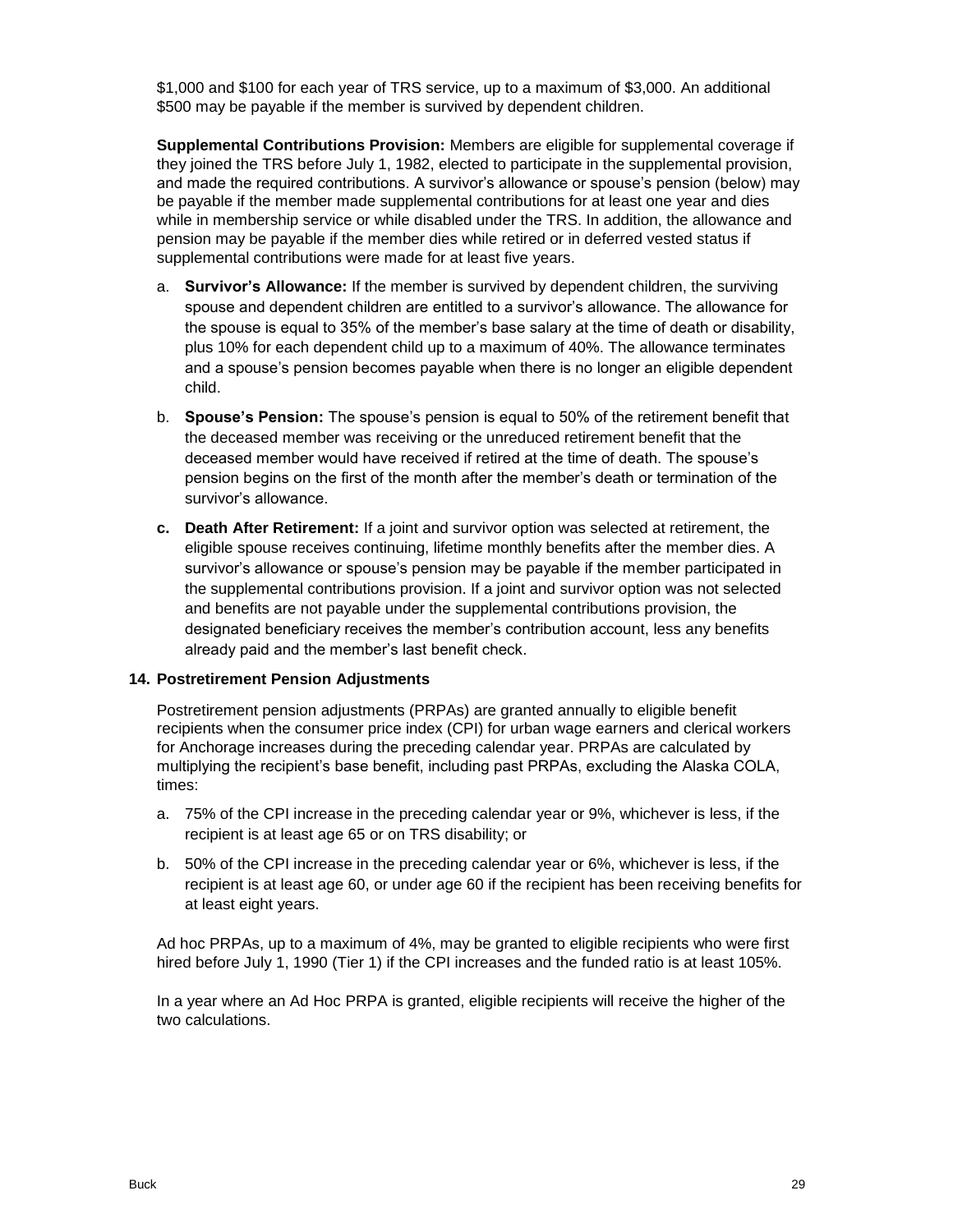#### **15. Alaska Cost of Living Allowance**

Eligible benefit recipients who reside in Alaska receive an Alaska cost of living allowance (COLA) equal to 10% of their base benefits. The following benefit recipients are eligible:

- a. members who were first hired under the TRS before July 1, 1990 (Tier 1) and their survivors;
- b. members who were first hired under the TRS after June 30, 1990 (Tier 2) and their survivors if they are at least age 65; and
- c. all disabled members.

#### **16. Changes in Benefit Provisions Since the Prior Valuation**

There have been no changes in the benefit provisions effective since the prior valuation.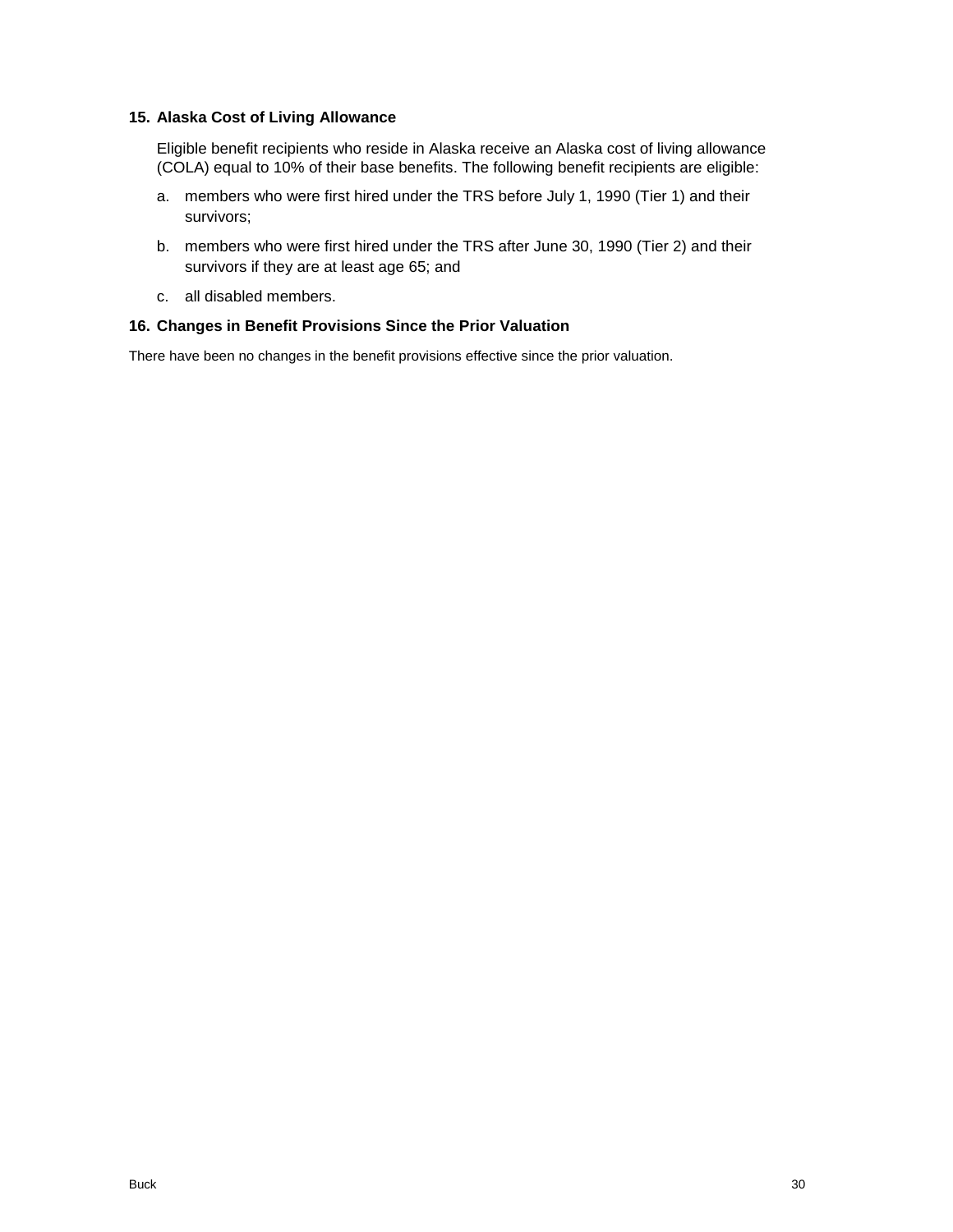# <span id="page-34-0"></span>APPENDIX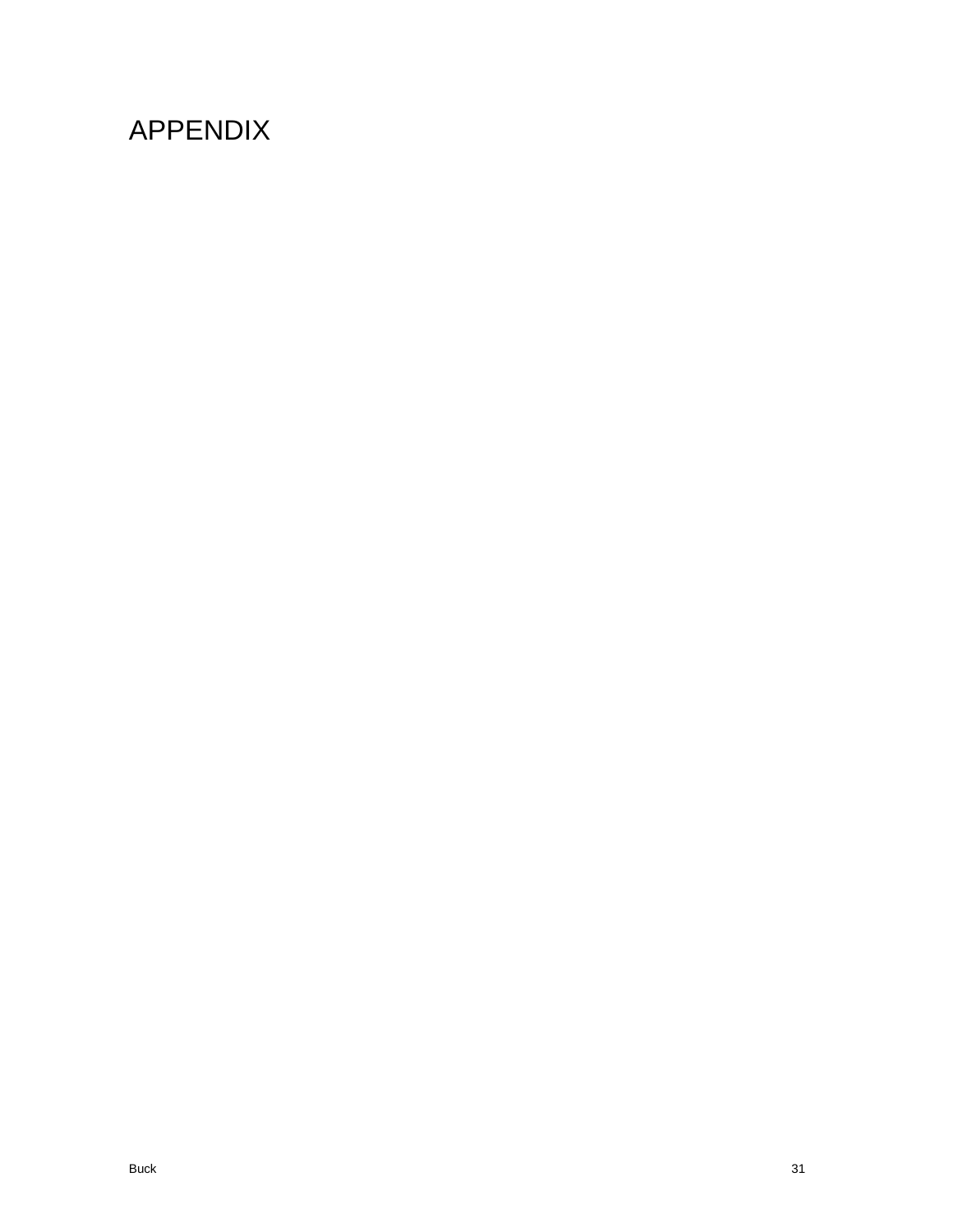#### **State of Alaska Teachers' Retirement System Schedule A - Employers' Allocation of Net OPEB Liability as of 6/30/2016**

|                        |                                                       |                             |                      |                          |                          |                       |                 |                | Plan<br>Fiduciary<br><b>Net Position</b><br>as % of |             | <b>Net</b><br><b>OPEB</b><br>Liability |
|------------------------|-------------------------------------------------------|-----------------------------|----------------------|--------------------------|--------------------------|-----------------------|-----------------|----------------|-----------------------------------------------------|-------------|----------------------------------------|
|                        |                                                       | FY2016                      |                      | Total                    | Plan                     | Net                   | Total           | Total          | Total                                               |             | as % of                                |
|                        |                                                       | <b>Present Value of</b>     | Employer             | <b>OPEB</b>              | Fiduciary                | <b>OPEB</b>           | <b>Deferred</b> | Deferred       | <b>OPEB</b>                                         | Covered     | Covered                                |
| <b>Employer Number</b> | <b>Employer Name</b>                                  | <b>Future Contributions</b> | Proportion           | Liability                | <b>Net Position</b>      | Liability             | Outflows        | <b>Inflows</b> | Liability                                           | Payroll     | Payroll                                |
| 701                    | <b>ANCHORAGE SD</b>                                   | 118.847.000                 | 15.72127%            | 445.347.951              | 396.738.878              | 48.609.073            |                 |                |                                                     |             |                                        |
| 704                    | CORDOVA CITY SD                                       | 806,000                     | 0.10662%             | 3,020,274                | 2,690,615                | 329,658               |                 |                |                                                     |             |                                        |
| 705                    | CRAIG CITY SD<br>FAIRBANKS NORTH STAR BOROUGH SD      | 978,000                     | 0.12937%             | 3,664,798                | 3,264,791                | 400,007               |                 |                |                                                     |             |                                        |
| 706<br>707             | <b>HAINES BOROUGH SD</b>                              | 34,690,000<br>690,000       | 4.58885%<br>0.09127% | 129,991,673<br>2,585,594 | 115,803,274<br>2,303,380 | 14,188,400<br>282,214 |                 |                |                                                     |             |                                        |
| 708                    | HOONAH CITY SD                                        | 370,000                     | 0.04894%             | 1,386,478                | 1,235,146                | 151,332               |                 |                |                                                     |             |                                        |
| 709                    | <b>HYDABURG CITY SD</b>                               | 198,000                     | 0.02619%             | 741,953                  | 660,970                  | 80,983                |                 |                |                                                     |             |                                        |
| 710                    | JUNEAU BOROUGH SD                                     | 12,510,000                  | 1.65484%             | 46,877,943               | 41,761,284               | 5,116,658             |                 |                |                                                     |             |                                        |
| 712                    | KAKE CITY SD                                          | 437,000                     | 0.05781%             | 1,637,543                | 1,458,807                | 178,735               |                 |                |                                                     |             |                                        |
| 714                    | KETCHIKAN GATEWAY BOROUGH SD                          | 6,322,000                   | 0.83628%             | 23.690.036               | 21,104,304               | 2.585.733             |                 |                |                                                     |             |                                        |
| 717                    | <b>KLAWOCK CITY SD</b>                                | 522,000                     | 0.06905%             | 1,956,058                | 1,742,557                | 213,501               |                 |                |                                                     |             |                                        |
| 718                    | KODIAK ISLAND BOROUGH SD                              | 5,930,000                   | 0.78443%             | 22.221.119               | 19,795,717               | 2,425,402             |                 |                |                                                     |             |                                        |
| 719<br>720             | NENANA CITY SD<br>NOME CITY SD                        | 956,000<br>2,096,000        | 0.12646%<br>0.27726% | 3,582,359<br>7,854,210   | 3,191,350<br>6,996,935   | 391,009<br>857,275    |                 |                |                                                     |             |                                        |
| 722                    | MATANUSKA-SUSITNA BOROUGH SD                          | 43.268.000                  | 5.72356%             | 162, 135, 478            | 144,438,629              | 17,696,849            |                 |                |                                                     |             |                                        |
| 723                    | PELICAN CITY SD                                       | 24,000                      | 0.00317%             | 89,934                   | 80,118                   | 9,816                 |                 |                |                                                     |             |                                        |
| 724                    | PETERSBURG CITY SD                                    | 1,363,000                   | 0.18030%             | 5.107.485                | 4.550.010                | 557.474               |                 |                |                                                     |             |                                        |
| 727                    | SITKA BOROUGH SD                                      | 3,925,000                   | 0.51921%             | 14,707,908               | 13,102,561               | 1,605,346             |                 |                |                                                     |             |                                        |
| 728                    | SKAGWAY CITY SD                                       | 374,000                     | 0.04947%             | 1,401,467                | 1,248,499                | 152,968               |                 |                |                                                     |             |                                        |
| 729                    | UNALASKA CITY SD                                      | 1,302,000                   | 0.17223%             | 4,878,903                | 4,346,378                | 532,525               |                 |                |                                                     |             |                                        |
| 730                    | VALDEZ CITY SD                                        | 2,035,000                   | 0.26919%             | 7,625,629                | 6,793,302                | 832,326               |                 |                |                                                     |             |                                        |
| 731                    | <b>WRANGELL PUBLIC SD</b><br>YAKUTAT SD               | 789,000                     | 0.10437%             | 2,956,570                | 2,633,865                | 322,705               |                 |                |                                                     |             |                                        |
| 732<br>733             | UNIVERSITY OF ALASKA                                  | 260,000<br>16,112,000       | 0.03439%<br>2.13132% | 974,282<br>60,375,493    | 867,940<br>53,785,597    | 106,341<br>6,589,896  |                 |                |                                                     |             |                                        |
| 735                    | <b>GALENA CITY SD</b>                                 | 2,307,000                   | 0.30517%             | 8,644,877                | 7,701,302                | 943,576               |                 |                |                                                     |             |                                        |
| 736                    | NORTH SLOPE BOROUGH SD                                | 6,817,000                   | 0.90176%             | 25,544,919               | 22,756,729               | 2,788,190             |                 |                |                                                     |             |                                        |
| 737                    | STATE OF ALASKA (EMPLOYER AND NONEMPLOYER)            | 5.643.000                   | 0.74647%             | 21,145,662               | 18,837,644               | 2.308.018             |                 |                |                                                     |             |                                        |
| 742                    | <b>BRISTOL BAY BOROUGH SD</b>                         | 333,000                     | 0.04405%             | 1,247,830                | 1,111,631                | 136.199               |                 |                |                                                     |             |                                        |
| 743                    | SOUTHEAST REGIONAL RESOURCE CENTER                    | 238,000                     | 0.03148%             | 891,843                  | 794,499                  | 97,343                |                 |                |                                                     |             |                                        |
| 744                    | DILLINGHAM CITY SD                                    | 1,622,000                   | 0.21456%             | 6,078,019                | 5,414,613                | 663,407               |                 |                |                                                     |             |                                        |
| 746                    | KENAI PENINSULA BOROUGH SD                            | 23,219,000                  | 3.07145%             | 87,007,111               | 77,510,413               | 9,496,698             |                 |                |                                                     |             |                                        |
| 748<br>751             | <b>SAINT MARY'S SD</b><br>NORTHWEST ARCTIC BOROUGH SD | 450.000<br>6,212,000        | 0.05953%<br>0.82173% | 1.686.257<br>23.277.840  | 1.502.204<br>20,737,098  | 184.052<br>2.540.742  |                 |                |                                                     |             |                                        |
| 752                    | <b>BERING STRAIT SD</b>                               | 6,322,000                   | 0.83628%             | 23,690,036               | 21,104,304               | 2,585,733             |                 |                |                                                     |             |                                        |
| 753                    | LOWER YUKON SD                                        | 6,045,000                   | 0.79964%             | 22,652,051               | 20,179,613               | 2,472,438             |                 |                |                                                     |             |                                        |
| 754                    | LOWER KUSKOKWIM SD                                    | 11,667,000                  | 1.54333%             | 43,719,021               | 38,947,155               | 4,771,867             |                 |                |                                                     |             |                                        |
| 755                    | <b>KUSPUK SD</b>                                      | 1.424.000                   | 0.18837%             | 5.336.066                | 4.753.643                | 582.424               |                 |                |                                                     |             |                                        |
| 756                    | SOUTHWEST REGION SD                                   | 2,006,000                   | 0.26536%             | 7.516.959                | 6.696.494                | 820.465               |                 |                |                                                     |             |                                        |
| 757                    | LAKE AND PENINSULA BOROUGH SD                         | 1,628,000                   | 0.21535%             | 6,100,503                | 5,434,642                | 665,861               |                 |                |                                                     |             |                                        |
| 758                    | ALEUTIAN REGION SD                                    | 131,000                     | 0.01733%             | 490,888                  | 437,308                  | 53,580                |                 |                |                                                     |             |                                        |
| 759<br>761             | PRIBILOF SD<br><b>IDITAROD AREA SD</b>                | 202,000<br>982.000          | 0.02672%<br>0.12990% | 756,942<br>3.679.787     | 674,323<br>3,278,144     | 82,619<br>401.643     |                 |                |                                                     |             |                                        |
| 762                    | YUKON / KOYUKUK SD                                    | 2,243,000                   | 0.29671%             | 8,405,054                | 7,487,655                | 917,399               |                 |                |                                                     |             |                                        |
| 763                    | YUKON FLATS SD                                        | 970,000                     | 0.12831%             | 3,634,821                | 3,238,085                | 396,735               |                 |                |                                                     |             |                                        |
| 764                    | DENALI BOROUGH SD                                     | 866,000                     | 0.11456%             | 3,245,108                | 2,890,909                | 354,199               |                 |                |                                                     |             |                                        |
| 765                    | DELTA/GREELY SD                                       | 1,764,000                   | 0.23334%             | 6,610,127                | 5,888,642                | 721,486               |                 |                |                                                     |             |                                        |
| 766                    | ALASKA GATEWAY SD                                     | 1.240.000                   | 0.16403%             | 4.646.575                | 4.139.408                | 507.167               |                 |                |                                                     |             |                                        |
| 767                    | COPPER RIVER SD                                       | 960,000                     | 0.12699%             | 3,597,348                | 3,204,703                | 392.645               |                 |                |                                                     |             |                                        |
| 768                    | <b>CHATHAM SD</b>                                     | 538,000                     | 0.07117%             | 2,016,014                | 1,795,969                | 220,045               |                 |                |                                                     |             |                                        |
| 769                    | SOUTHEAST ISLAND SD                                   | 824,000                     | 0.10900%             | 3,087,724                | 2,750,703                | 337,021               |                 |                |                                                     |             |                                        |
| 770<br>771             | ANNETTE ISLAND SD<br>CHUGACH SD                       | 1,174,000<br>650.000        | 0.15530%<br>0.08598% | 4,399,257<br>2.435.704   | 3,919,085<br>2.169.851   | 480.172<br>265.854    |                 |                |                                                     |             |                                        |
| 775                    | <b>TANANA SD</b>                                      | 158,000                     | 0.02090%             | 592,064                  | 527,441                  | 64,623                |                 |                |                                                     |             |                                        |
| 777                    | KASHUNAMIUT SD                                        | 871,000                     | 0.11522%             | 3,263,844                | 2,907,600                | 356,244               |                 |                |                                                     |             |                                        |
| 778                    | YUPIIT SD                                             | 1,493,000                   | 0.19750%             | 5,594,626                | 4,983,981                | 610,645               |                 |                |                                                     |             |                                        |
| 779                    | SPECIAL EDUCATION SERVICE AGENCY                      | 399,000                     | 0.05278%             | 1,495,148                | 1,331,955                | 163.193               |                 |                |                                                     |             |                                        |
| 780                    | ALEUTIANS EAST BOROUGH SD                             | 979,000                     | 0.12950%             | 3,668,546                | 3,268,129                | 400,416               |                 |                |                                                     |             |                                        |
| Subtotal               |                                                       | 347,181,000                 | 45.92566%            | 1,300,969,707            | 1,158,970,780            | 141,998,927           |                 |                |                                                     |             |                                        |
| Nonemployer:<br>999    | STATE OF ALASKA                                       | 408,782,000                 | 54.07434%            | 1,531,803,293            | 1,364,609,220            | 167, 194, 073         |                 |                |                                                     |             |                                        |
| Total                  |                                                       | 755,963,000                 | 100.00000%           | 2,832,773,000            | 2,523,580,000            | 309,193,000           |                 |                | 89.09%                                              | 473,734,000 | 65.27%                                 |

All amounts are determined without rounding. Rounded amounts are displayed.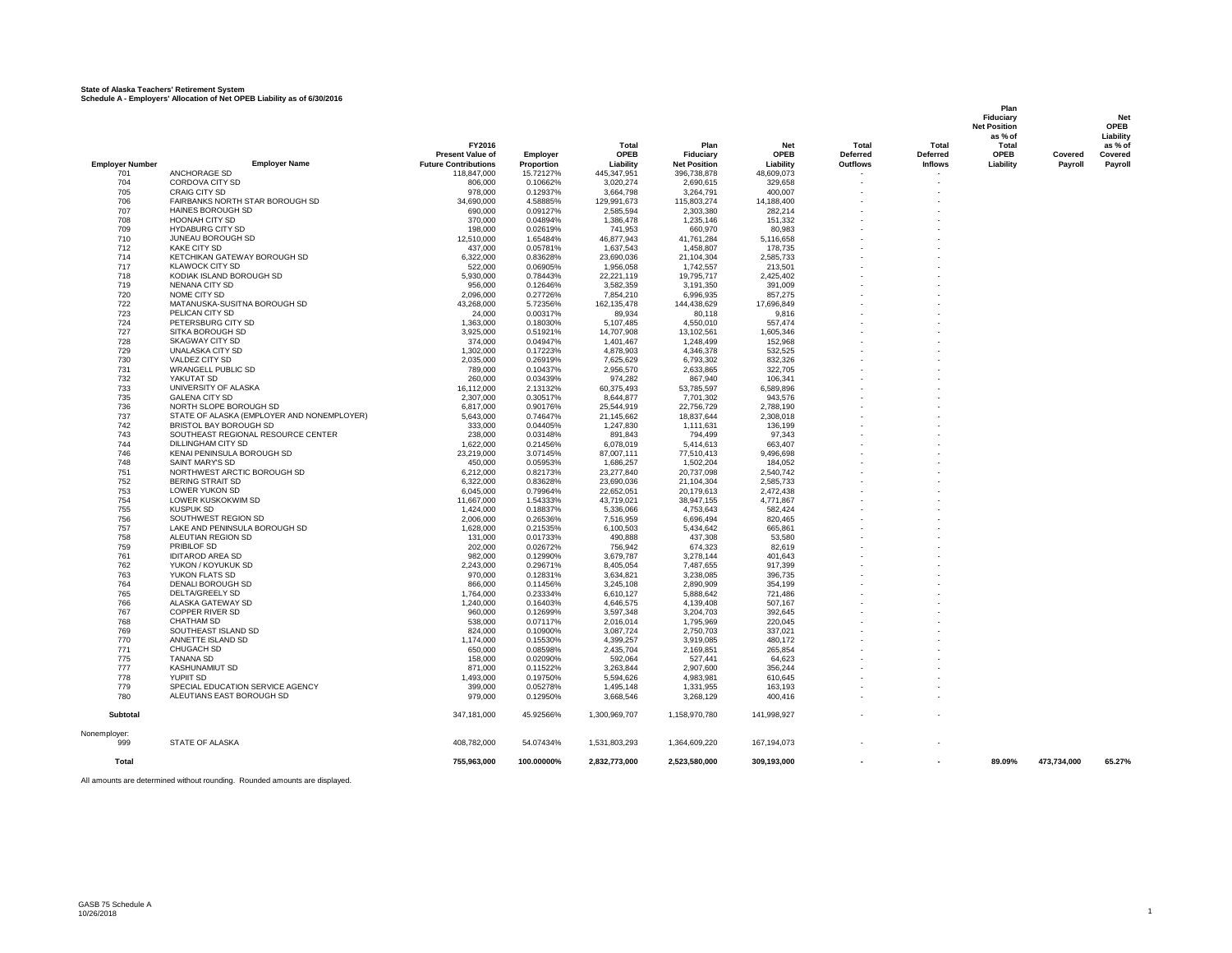#### **State of Alaska Teachers' Retirement System Schedule A - Employers' Allocation of Net OPEB Liability as of 6/30/2016**

|                        |                                            | <b>Net</b>              | <b>Net</b>           |                          |                         |
|------------------------|--------------------------------------------|-------------------------|----------------------|--------------------------|-------------------------|
|                        |                                            | <b>OPEB</b>             | <b>OPEB</b>          | <b>Net</b>               | <b>Net</b>              |
|                        |                                            | Liability               | Liability            | <b>OPEB</b>              | <b>OPEB</b>             |
|                        |                                            | 1% Decrease             | 1% Increase          | Liability                | Liability               |
|                        |                                            | <b>Discount Rate</b>    | <b>Discount Rate</b> | 1% Decrease              | 1% Increase             |
| <b>Employer Number</b> | <b>Employer Name</b>                       | (7.0% Discount Rate)    | (9.0% Discount Rate) | Trend                    | Trend                   |
| 701<br>704             | <b>ANCHORAGE SD</b>                        | 106,530,641             | 639,541              | (2,380,829)              | 110,578,554             |
| 705                    | CORDOVA CITY SD<br>CRAIG CITY SD           | 722,473<br>876,648      | 4,337<br>5,263       | (16, 146)<br>(19, 592)   | 749,925<br>909,958      |
| 706                    | FAIRBANKS NORTH STAR BOROUGH SD            | 31,095,004              | 186,674              | (694, 935)               | 32,276,541              |
| 707                    | HAINES BOROUGH SD                          | 618,494                 | 3,713                | (13, 823)                | 641,995                 |
| 708                    | <b>HOONAH CITY SD</b>                      | 331,656                 | 1.991                | (7, 412)                 | 344,258                 |
| 709                    | <b>HYDABURG CITY SD</b>                    | 177,481                 | 1,065                | (3,966)                  | 184,225                 |
| 710                    | JUNEAU BOROUGH SD                          | 11,213,563              | 67,319               | (250, 609)               | 11,639,652              |
| 712                    | <b>KAKE CITY SD</b>                        | 391,713                 | 2,352                | (8, 754)                 | 406.597                 |
| 714                    | KETCHIKAN GATEWAY BOROUGH SD               | 5,666,838               | 34,020               | (126, 647)               | 5,882,165               |
| 717                    | <b>KLAWOCK CITY SD</b>                     | 467,904                 | 2,809                | (10, 457)                | 485,683                 |
| 718                    | KODIAK ISLAND BOROUGH SD                   | 5,315,462               | 31,911               | (118, 794)               | 5,517,437               |
| 719                    | NENANA CITY SD                             | 856,928                 | 5,144                | (19, 151)                | 889,489                 |
| 720                    | NOME CITY SD                               | 1,878,787               | 11,279               | (41, 989)                | 1,950,177               |
| 722                    | MATANUSKA-SUSITNA BOROUGH SD               | 38,784,048              | 232.834              | (866, 776)               | 40,257,751              |
| 723                    | PELICAN CITY SD                            | 21,513                  | 129                  | (481)                    | 22,330                  |
| 724                    | PETERSBURG CITY SD                         | 1,221,750               | 7,335                | (27, 305)                | 1,268,173               |
| 727                    | SITKA BOROUGH SD                           | 3,518,244               | 21,121               | (78, 628)                | 3,651,929               |
| 728                    | <b>SKAGWAY CITY SD</b>                     | 335,242                 | 2,013                | (7, 492)                 | 347,980                 |
| 729                    | <b>UNALASKA CITY SD</b>                    | 1,167,071               | 7,006                | (26, 083)                | 1,211,417               |
| 730                    | VALDEZ CITY SD                             | 1,824,109               | 10,951               | (40, 767)                | 1,893,421               |
| 731                    | <b>WRANGELL PUBLIC SD</b>                  | 707,234                 | 4,246                | (15,806)                 | 734,108                 |
| 732                    | YAKUTAT SD                                 | 233,056                 | 1,399                | (5,209)                  | 241,911                 |
| 733                    | UNIVERSITY OF ALASKA                       | 14,442,280              | 86,702               | (322, 767)               | 14.991.053              |
| 735                    | <b>GALENA CITY SD</b>                      | 2,067,921               | 12,414               | (46, 215)                | 2,146,497               |
| 736                    | NORTH SLOPE BOROUGH SD                     | 6,110,540               | 36,684               | (136, 563)               | 6,342,726               |
| 737                    | STATE OF ALASKA (EMPLOYER AND NONEMPLOYER) | 5,058,204               | 30,366               | (113, 045)               | 5,250,404               |
| 742                    | BRISTOL BAY BOROUGH SD                     | 298,491                 | 1,792                | (6,671)                  | 309,832                 |
| 743                    | SOUTHEAST REGIONAL RESOURCE CENTER         | 213,336                 | 1,281                | (4,768)                  | 221,442                 |
| 744                    | DILLINGHAM CITY SD                         | 1,453,909               | 8,728                | (32, 493)                | 1,509,154               |
| 746                    | KENAI PENINSULA BOROUGH SD                 | 20,812,767              | 124,946              | (465, 140)               | 21,603,603              |
| 748                    | <b>SAINT MARY'S SD</b>                     | 403,366                 | 2,422                | (9,015)                  | 418,693                 |
| 751                    | NORTHWEST ARCTIC BOROUGH SD                | 5,568,238               | 33.428               | (124, 443)               | 5.779.818               |
| 752<br>753             | <b>BERING STRAIT SD</b>                    | 5,666,838               | 34,020<br>32,529     | (126, 647)<br>(121, 098) | 5.882.165               |
| 754                    | LOWER YUKON SD<br>LOWER KUSKOKWIM SD       | 5,418,544<br>10,457,925 | 62,783               | (233, 722)               | 5,624,436<br>10,855,301 |
| 755                    | <b>KUSPUK SD</b>                           | 1,276,428               | 7,663                | (28, 527)                | 1,324,929               |
| 756                    | SOUTHWEST REGION SD                        | 1,798,114               | 10,795               | (40, 186)                | 1,866,438               |
| 757                    | LAKE AND PENINSULA BOROUGH SD              | 1,459,287               | 8,761                | (32, 613)                | 1,514,736               |
| 758                    | ALEUTIAN REGION SD                         | 117,424                 | 705                  | (2,624)                  | 121,886                 |
| 759                    | <b>PRIBILOF SD</b>                         | 181,066                 | 1,087                | (4,047)                  | 187,946                 |
| 761                    | <b>IDITAROD AREA SD</b>                    | 880,233                 | 5,284                | (19, 672)                | 913.680                 |
| 762                    | YUKON / KOYUKUK SD                         | 2,010,553               | 12,070               | (44, 933)                | 2.086.950               |
| 763                    | YUKON FLATS SD                             | 869,477                 | 5,220                | (19, 432)                | 902,515                 |
| 764                    | DENALI BOROUGH SD                          | 776,255                 | 4,660                | (17, 348)                | 805,750                 |
| 765                    | <b>DELTA/GREELY SD</b>                     | 1,581,193               | 9,492                | (35, 338)                | 1,641,275               |
| 766                    | ALASKA GATEWAY SD                          | 1,111,496               | 6,673                | (24, 841)                | 1,153,730               |
| 767                    | <b>COPPER RIVER SD</b>                     | 860,513                 | 5,166                | (19, 231)                | 893,211                 |
| 768                    | <b>CHATHAM SD</b>                          | 482,246                 | 2,895                | (10, 778)                | 500,570                 |
| 769                    | SOUTHEAST ISLAND SD                        | 738,607                 | 4,434                | (16, 507)                | 766,673                 |
| 770                    | ANNETTE ISLAND SD                          | 1,052,336               | 6,318                | (23, 518)                | 1.092.322               |
| 771                    | <b>CHUGACH SD</b>                          | 582,639                 | 3,498                | (13,021)                 | 604.778                 |
| 775                    | <b>TANANA SD</b>                           | 141,626                 | 850                  | (3, 165)                 | 147,008                 |
| 777                    | KASHUNAMIUT SD                             | 780,736                 | 4,687                | (17, 449)                | 810,403                 |
| 778                    | YUPIIT SD                                  | 1,338,277               | 8,034                | (29, 909)                | 1,389,129               |
| 779                    | SPECIAL EDUCATION SERVICE AGENCY           | 357,651                 | 2,147                | (7,993)                  | 371,241                 |
| 780                    | ALEUTIANS EAST BOROUGH SD                  | 877,544                 | 5,268                | (19, 612)                | 910,889                 |
| <b>Subtotal</b>        |                                            | 311,201,919             | 1,868,256            | (6,954,982)              | 323,026,858             |
|                        |                                            |                         |                      |                          |                         |
| Nonemployer:<br>999    | <b>STATE OF ALASKA</b>                     | 366,419,081             | 2,199,744            | (8, 189, 018)            | 380, 342, 142           |
|                        |                                            |                         |                      |                          |                         |
| Total                  |                                            | 677,621,000             | 4,068,000            | (15, 144, 000)           | 703,369,000             |

All amounts are determined without rounding. Rounded amounts are displayed.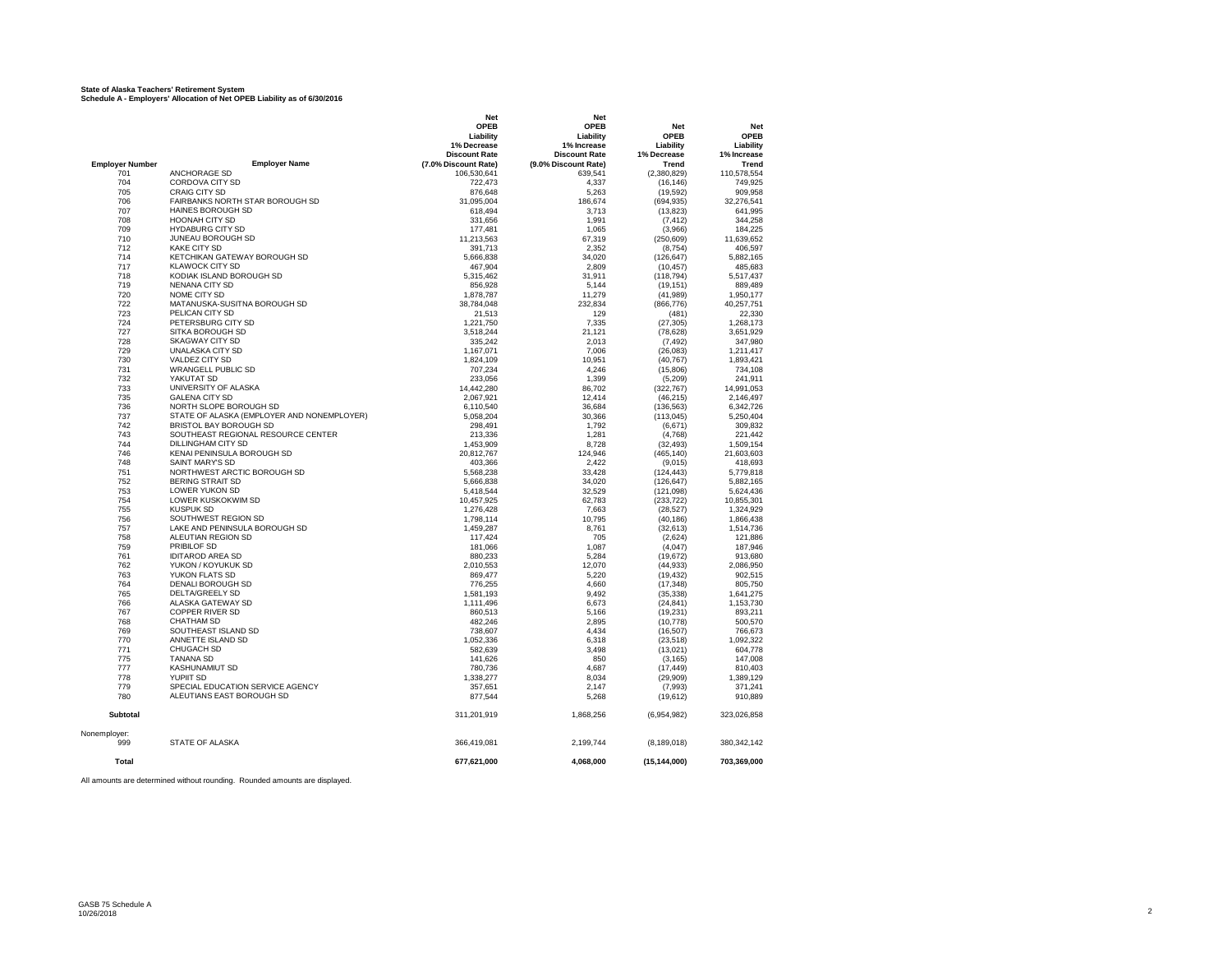#### **State of Alaska Teachers' Retirement System Schedule B - Employers' Allocation of Net OPEB Liability as of 6/30/2017**

|                               |                                                         |                                                        |                          |                         |                                    |                      |                 |                                   | Plan<br>Fiduciary<br><b>Net Position</b><br>as % of |             | Net<br>OPEB<br>Liability |
|-------------------------------|---------------------------------------------------------|--------------------------------------------------------|--------------------------|-------------------------|------------------------------------|----------------------|-----------------|-----------------------------------|-----------------------------------------------------|-------------|--------------------------|
|                               |                                                         | FY2017                                                 |                          | <b>Total</b>            | Plan                               | <b>Net</b>           | Total           | Total                             | <b>Total</b>                                        |             | as % of                  |
|                               |                                                         | <b>Present Value of</b><br><b>Future Contributions</b> | Employer                 | OPEB<br>Liability       | Fiduciarv                          | OPEB<br>Liability    | <b>Deferred</b> | <b>Deferred</b><br><b>Inflows</b> | <b>OPEB</b><br>Liability                            | Covered     | Covered                  |
| <b>Employer Number</b><br>701 | <b>Employer Name</b><br>ANCHORAGE SD                    | 118,590,000                                            | Proportion*<br>12.65888% | 372,373,358             | <b>Net Position</b><br>349,089,501 | 23,283,858           | <b>Outflows</b> | (17, 852, 041)                    |                                                     | Payroll     | Payroll                  |
| 704                           | CORDOVA CITY SD                                         | 837,000                                                | 0.08935%                 | 2,628,185               | 2,463,850                          | 164,336              |                 | (111.024)                         |                                                     |             |                          |
| 705                           | <b>CRAIG CITY SD</b>                                    | 997,000                                                | 0.10642%                 | 3,130,586               | 2,934,836                          | 195,750              |                 | (139,969)                         |                                                     |             |                          |
| 706                           | FAIRBANKS NORTH STAR BOROUGH SD                         | 33.161.000                                             | 3.53977%                 | 104.125.752             | 97.614.950                         | 6,510,802            |                 | (5,269,688)                       |                                                     |             |                          |
| 707<br>708                    | HAINES BOROUGH SD<br>HOONAH CITY SD                     | 736,000<br>474.000                                     | 0.07856%<br>0.05060%     | 2.311.045<br>1,488,363  | 2,166,539<br>1,395,298             | 144,506<br>93,065    | 10.941          | (105, 304)<br>(62,078)            |                                                     |             |                          |
| 709                           | <b>HYDABURG CITY SD</b>                                 | 289,000                                                | 0.03085%                 | 907,462                 | 850,720                            | 56,742               | 15,023          | (37, 849)                         |                                                     |             |                          |
| 710                           | JUNEAU BOROUGH SD                                       | 12.946.000                                             | 1.38192%                 | 40,650,523              | 38,108,716                         | 2,541,806            |                 | (1,834,361)                       |                                                     |             |                          |
| 712                           | <b>KAKE CITY SD</b>                                     | 481,000                                                | 0.05134%                 | 1,510,343               | 1,415,904                          | 94,439               |                 | (66, 919)                         |                                                     |             |                          |
| 714                           | KETCHIKAN GATEWAY BOROUGH SD                            | 6.413.000                                              | 0.68456%                 | 20.136.861              | 18,877,738                         | 1,259,123            |                 | (930.337)                         |                                                     |             |                          |
| 717<br>718                    | <b>KLAWOCK CITY SD</b><br>KODIAK ISLAND BOROUGH SD      | 539,000                                                | 0.05754%<br>0.66171%     | 1,692,463               | 1,586,637                          | 105.827              |                 | (74, 651)                         |                                                     |             |                          |
| 719                           | NENANA CITY SD                                          | 6,199,000<br>965,000                                   | 0.10301%                 | 19,464,900<br>3,030,106 | 18,247,793<br>2,840,639            | 1,217,106<br>189,467 |                 | (892, 211)<br>(141, 523)          |                                                     |             |                          |
| 720                           | NOME CITY SD                                            | 1,956,000                                              | 0.20879%                 | 6,141,853               | 5,757,813                          | 384,039              |                 | (332.077)                         |                                                     |             |                          |
| 722                           | MATANUSKA-SUSITNA BOROUGH SD                            | 43,826,000                                             | 4.67820%                 | 137,613,920             | 129,009,162                        | 8,604,759            |                 | (6,407,216)                       |                                                     |             |                          |
| 723                           | PELICAN CITY SD                                         |                                                        | 0.00317%                 | 93.389                  | 87.549                             | 5,839                |                 | (4, 108)                          |                                                     |             |                          |
| 724                           | PETERSBURG CITY SD                                      | 1,519,000                                              | 0.16215%                 | 4,769,670               | 4,471,431                          | 298,239              | 3,869           | (198, 936)                        |                                                     |             |                          |
| 727<br>728                    | SITKA BOROUGH SD<br>SKAGWAY CITY SD                     | 4,030,000<br>419,000                                   | 0.43018%<br>0.04473%     | 12,654,226<br>1,315,663 | 11,862,979<br>1,233,397            | 791,247<br>82,266    | 2,371           | (573, 781)<br>(54, 874)           |                                                     |             |                          |
| 729                           | UNALASKA CITY SD                                        | 1,198,000                                              | 0.12788%                 | 3,761,728               | 3,526,513                          | 235,214              |                 | (203, 643)                        |                                                     |             |                          |
| 730                           | VALDEZ CITY SD                                          | 2.149.000                                              | 0.22939%                 | 6.747.874               | 6.325.941                          | 421.933              | 10,647          | (281.445)                         |                                                     |             |                          |
| 731                           | <b>WRANGELL PUBLIC SD</b>                               | 847.000                                                | 0.09041%                 | 2.659.585               | 2.493.286                          | 166.299              |                 | (118.399)                         |                                                     |             |                          |
| 732                           | YAKUTAT SD                                              | 245,000                                                | 0.02615%                 | 769,302                 | 721,198                            | 48,103               |                 | (38, 408)                         |                                                     |             |                          |
| 733<br>735                    | UNIVERSITY OF ALASKA<br><b>GALENA CITY SD</b>           | 15,049,000<br>2,444,000                                | 1.60640%<br>0.26088%     | 47,253,956<br>7,674,176 | 44,299,249<br>7,194,323            | 2,954,708<br>479,853 |                 | (2,375,506)<br>(328, 589)         |                                                     |             |                          |
| 736                           | NORTH SLOPE BOROUGH SD                                  | 6,129,000                                              | 0.65424%                 | 19,245,099              | 18,041,737                         | 1,203,363            |                 | (1, 115, 851)                     |                                                     |             |                          |
| 737                           | STATE OF ALASKA (EMPLOYER AND NONEMPLOYER)              | 6.283.000                                              | 0.67068%                 | 19.728.660              | 18.495.061                         | 1.233.599            |                 | (944.924)                         |                                                     |             |                          |
| 742                           | BRISTOL BAY BOROUGH SD                                  | 290,000                                                | 0.03096%                 | 910.602                 | 853.664                            | 56.938               |                 | (58.035)                          |                                                     |             |                          |
| 743                           | SOUTHEAST REGIONAL RESOURCE CENTER                      | 331,000                                                | 0.03533%                 | 1,039,342               | 974,354                            | 64,988               | 10,010          | (43, 350)                         |                                                     |             |                          |
| 744<br>746                    | <b>DILLINGHAM CITY SD</b><br>KENAI PENINSULA BOROUGH SD | 1,582,000<br>22,150,000                                | 0.16887%<br>2.36440%     | 4,967,490<br>69,551,142 | 4,656,882<br>65,202,230            | 310,609<br>4,348,912 | $\sim$          | (272, 195)<br>(3,584,841)         |                                                     |             |                          |
| 748                           | SAINT MARY'S SD                                         | 510,000                                                | 0.05444%                 | 1,601,403               | 1,501,270                          | 100,133              | 6,233           | (66, 792)                         |                                                     |             |                          |
| 751                           | NORTHWEST ARCTIC BOROUGH SD                             | 6.304.000                                              | 0.67292%                 | 19.794.600              | 18.556.878                         | 1,237,722            |                 | (986.410)                         |                                                     |             |                          |
| 752                           | <b>BERING STRAIT SD</b>                                 | 6,815,000                                              | 0.72747%                 | 21.399.144              | 20.061.092                         | 1.338.051            |                 | (990.549)                         |                                                     |             |                          |
| 753                           | <b>LOWER YUKON SD</b>                                   | 5,490,000                                              | 0.58603%                 | 17,238,635              | 16, 160, 733                       | 1,077,902            |                 | (1,004,586)                       |                                                     |             |                          |
| 754                           | LOWER KUSKOKWIM SD<br><b>KUSPUK SD</b>                  | 12,076,000                                             | 1.28905%                 | 37,918,717              | 35,547,726                         | 2,370,991            |                 | (1,775,370)                       |                                                     |             |                          |
| 755<br>756                    | SOUTHWEST REGION SD                                     | 1,345,000<br>1,904,000                                 | 0.14357%<br>0.20324%     | 4,223,309<br>5,978,572  | 3,959,232<br>5,604,742             | 264,076<br>373,830   |                 | (236, 227)<br>(332, 467)          |                                                     |             |                          |
| 757                           | LAKE AND PENINSULA BOROUGH SD                           | 1,529,000                                              | 0.16321%                 | 4,801,070               | 4.500.867                          | 300.203              |                 | (275, 645)                        |                                                     |             |                          |
| 758                           | ALEUTIAN REGION SD                                      | 148,000                                                | 0.01580%                 | 464,721                 | 435,663                            | 29,058               |                 | (20, 306)                         |                                                     |             |                          |
| 759                           | PRIBILOF SD                                             | 208,000                                                | 0.02220%                 | 653,121                 | 612,283                            | 40,839               |                 | (31, 696)                         |                                                     |             |                          |
| 761                           | <b>IDITAROD AREA SD</b>                                 | 629,000                                                | 0.06714%                 | 1,975,064               | 1,851,567                          | 123,497              |                 | (187, 201)                        |                                                     |             |                          |
| 762<br>763                    | YUKON / KOYUKUK SD<br>YUKON FLATS SD                    | 1,929,000<br>884,000                                   | 0.20591%<br>0.09436%     | 6,057,072<br>2,775,766  | 5,678,334<br>2,602,202             | 378,738<br>173,564   |                 | (377, 456)<br>(160, 661)          |                                                     |             |                          |
| 764                           | <b>DENALI BOROUGH SD</b>                                | 1.026.000                                              | 0.10952%                 | 3.221.647               | 3.020.203                          | 201.444              | 11.943          | (134.370)                         |                                                     |             |                          |
| 765                           | DELTA/GREELY SD                                         | 1,835,000                                              | 0.19588%                 | 5,761,912               | 5,401,629                          | 360,282              |                 | (264, 675)                        |                                                     |             |                          |
| 766                           | ALASKA GATEWAY SD                                       | 1,130,000                                              | 0.12062%                 | 3,548,207               | 3,326,344                          | 221,863              |                 | (198, 896)                        |                                                     |             |                          |
| 767                           | COPPER RIVER SD<br><b>CHATHAM SD</b>                    | 868,000                                                | 0.09265%                 | 2,725,526               | 2,555,103                          | 170,422              |                 | (152, 361)                        |                                                     |             |                          |
| 768<br>769                    | SOUTHEAST ISLAND SD                                     | 613,000<br>714,000                                     | 0.06543%<br>0.07622%     | 1.924.824<br>2,241,965  | 1,804,468<br>2,101,778             | 120,356<br>140,186   |                 | (83, 579)<br>(142, 580)           |                                                     |             |                          |
| 770                           | ANNETTE ISLAND SD                                       | 972.000                                                | 0.10376%                 | 3.052.086               | 2.861.245                          | 190.842              |                 | (208.971)                         |                                                     |             |                          |
| 771                           | CHUGACH SD                                              | 664,000                                                | 0.07088%                 | 2,084,964               | 1,954,595                          | 130,369              |                 | (91, 534)                         |                                                     |             |                          |
| 775                           | <b>TANANA SD</b>                                        | 201,000                                                | 0.02146%                 | 631,141                 | 591,677                            | 39,464               | 4,511           | (26, 324)                         |                                                     |             |                          |
| 777                           | KASHUNAMIUT SD                                          | 870,000                                                | 0.09287%                 | 2,731,806               | 2,560,991                          | 170,815              |                 | (143, 458)                        |                                                     |             |                          |
| 778<br>779                    | YUPIIT SD<br>SPECIAL EDUCATION SERVICE AGENCY           | 1,048,000<br>388,000                                   | 0.11187%<br>0.04142%     | 3,290,727<br>1.218.322  | 3,084,963<br>1.142.143             | 205,763<br>76.180    |                 | (270, 916)<br>(65.518)            |                                                     |             |                          |
| 780                           | ALEUTIANS EAST BOROUGH SD                               | 1.007.000                                              | 0.10749%                 | 3,161,986               | 2.964.273                          | 197.714              |                 | (153, 604)                        |                                                     |             |                          |
| Subtotal                      |                                                         | 344,181,000                                            | 36.74275%                | 1,080,823,930           | 1,013,241,892                      | 67,582,038           | 75,548          | (52, 836, 287)                    |                                                     |             |                          |
| Nonemployer:                  |                                                         |                                                        |                          |                         |                                    |                      |                 |                                   |                                                     |             |                          |
| 999                           | <b>STATE OF ALASKA</b>                                  | 592.602.000                                            | 63.25725%                | 1.860.774.070           | 1,744,423,108                      | 116.350.962          | 7.681.062       | (77,610,323)                      |                                                     |             |                          |
| <b>Total</b>                  |                                                         | 936.783.000                                            | 100.00000%               | 2.941.598.000           | 2,757,665,000                      | 183,933,000          | 7,756,610       | (130, 446, 610)                   | 93.75%                                              | 449.629.000 | 40.91%                   |

All amounts are determined without rounding. Rounded amounts are displayed.

\*Same as FY16 for certain employers who have zero present value of future contributions. All other employers are allocated the remaining 99.99683% based on present value of future contributions.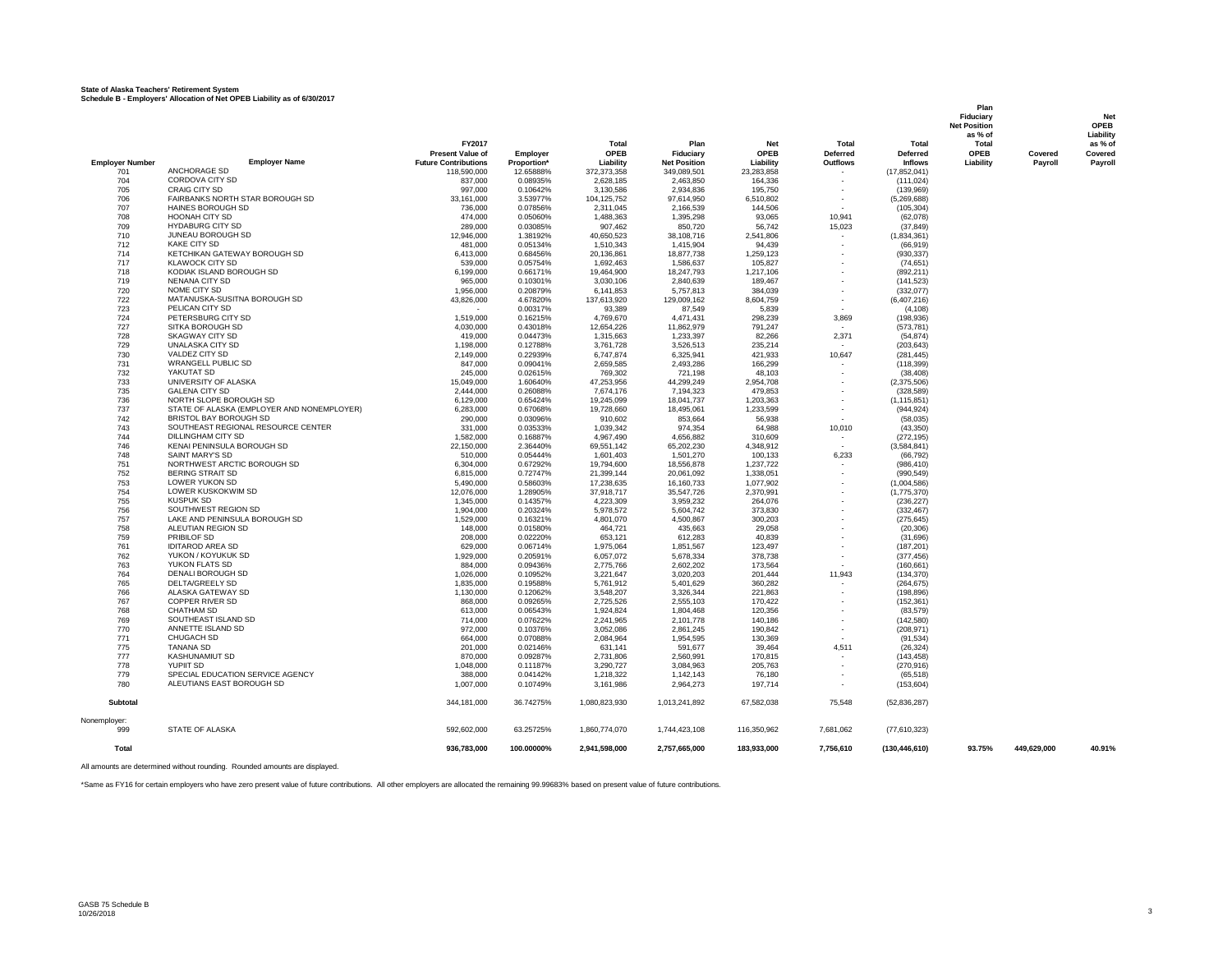#### **State of Alaska Teachers' Retirement System Schedule B - Employers' Allocation of Net OPEB Liability as of 6/30/2017**

|                        |                                            | <b>Net</b>           | <b>Net</b>           |                 |             |
|------------------------|--------------------------------------------|----------------------|----------------------|-----------------|-------------|
|                        |                                            | <b>OPEB</b>          | <b>OPEB</b>          | <b>Net</b>      | <b>Net</b>  |
|                        |                                            | Liability            | Liability            | <b>OPEB</b>     | <b>OPEB</b> |
|                        |                                            | 1% Decrease          | 1% Increase          | Liability       | Liability   |
|                        |                                            | <b>Discount Rate</b> | <b>Discount Rate</b> | 1% Decrease     | 1% Increase |
| <b>Employer Number</b> | <b>Employer Name</b>                       | (7.0% Discount Rate) | (9.0% Discount Rate) | <b>Trend</b>    | Trend       |
| 701                    | ANCHORAGE SD                               | 70,952,262           | (16, 267, 420)       | (21,705,042)    | 77,996,929  |
| 704                    | CORDOVA CITY SD                            | 500,776              | (114, 814)           | (153, 193)      | 550,497     |
| 705                    | <b>CRAIG CITY SD</b>                       | 596.504              | (136, 762)           | (182, 477)      | 655,729     |
| 706                    | FAIRBANKS NORTH STAR BOROUGH SD            | 19.840.189           | (4,548,815)          | (6,069,322)     | 21,810,070  |
| 707                    | <b>HAINES BOROUGH SD</b>                   | 440,348              | (100, 960)           | (134, 707)      | 484,069     |
| 708                    | <b>HOONAH CITY SD</b>                      | 283,594              | (65, 020)            | (86, 754)       | 311,751     |
| 709                    | <b>HYDABURG CITY SD</b>                    | 172,908              | (39, 643)            | (52, 894)       | 190,076     |
| 710                    | JUNEAU BOROUGH SD                          |                      |                      |                 |             |
| 712                    | <b>KAKE CITY SD</b>                        | 7,745,577            | (1,775,850)          | (2,369,453)     | 8,514,615   |
|                        |                                            | 287,782              | (65, 981)            | (88, 035)       | 316,355     |
| 714                    | KETCHIKAN GATEWAY BOROUGH SD               | 3,836,891            | (879, 694)           | (1, 173, 745)   | 4,217,846   |
| 717                    | <b>KLAWOCK CITY SD</b>                     | 322.483              | (73.937)             | (98.651)        | 354.502     |
| 718                    | KODIAK ISLAND BOROUGH SD                   | 3,708,855            | (850, 339)           | (1, 134, 578)   | 4,077,097   |
| 719                    | <b>NENANA CITY SD</b>                      | 577,358              | (132, 373)           | (176, 620)      | 634,683     |
| 720                    | NOME CITY SD                               | 1,170,273            | (268, 312)           | (357, 999)      | 1,286,466   |
| 722                    | MATANUSKA-SUSITNA BOROUGH SD               | 26,221,046           | (6,011,771)          | (8,021,293)     | 28,824,466  |
| 723                    | PELICAN CITY SD                            | 17,794               | (4,080)              | (5, 443)        | 19,561      |
| 724                    | PETERSBURG CITY SD                         | 908,816              | (208, 367)           | (278, 016)      | 999,050     |
| 727                    | SITKA BOROUGH SD                           | 2,411,144            | (552, 810)           | (737, 594)      | 2,650,541   |
| 728                    | <b>SKAGWAY CITY SD</b>                     | 250.687              | (57.476)             | (76.688)        | 275.577     |
| 729                    | <b>UNALASKA CITY SD</b>                    | 716,762              | (164, 334)           | (219, 265)      | 787,927     |
| 730                    | VALDEZ CITY SD                             | 1,285,744            | (294, 786)           | (393, 323)      | 1,413,402   |
| 731                    | <b>WRANGELL PUBLIC SD</b>                  | 506,759              | (116, 186)           | (155, 023)      | 557,074     |
|                        |                                            |                      |                      |                 |             |
| 732                    | YAKUTAT SD                                 | 146,583              | (33, 608)            | (44, 841)       | 161,137     |
| 733                    | UNIVERSITY OF ALASKA                       | 9,003,800            | (2,064,326)          | (2,754,357)     | 9.897.764   |
| 735                    | <b>GALENA CITY SD</b>                      | 1,462,242            | (335, 252)           | (447, 315)      | 1,607,425   |
| 736                    | NORTH SLOPE BOROUGH SD                     | 3,666,974            | (840, 737)           | (1, 121, 766)   | 4,031,058   |
| 737                    | STATE OF ALASKA (EMPLOYER AND NONEMPLOYER) | 3.759.112            | (861.862)            | (1, 149, 952)   | 4.132.344   |
| 742                    | BRISTOL BAY BOROUGH SD                     | 173,507              | (39, 780)            | (53,078)        | 190,734     |
| 743                    | SOUTHEAST REGIONAL RESOURCE CENTER         | 198,037              | (45, 404)            | (60, 582)       | 217,699     |
| 744                    | <b>DILLINGHAM CITY SD</b>                  | 946.509              | (217,009)            | (289.547)       | 1.040.485   |
| 746                    | KENAI PENINSULA BOROUGH SD                 | 13,252,320           | (3,038,396)          | (4,054,024)     | 14,568,108  |
| 748                    | <b>SAINT MARY'S SD</b>                     | 305,132              | (69, 959)            | (93, 343)       | 335,428     |
| 751                    | NORTHWEST ARCTIC BOROUGH SD                | 3,771,676            | (864, 743)           | (1, 153, 795)   | 4,146,156   |
| 752                    | <b>BERING STRAIT SD</b>                    | 4,077,407            | (934, 838)           | (1, 247, 322)   | 4,482,242   |
| 753                    | <b>LOWER YUKON SD</b>                      | 3.284.661            | (753, 083)           | (1,004,812)     | 3.610.786   |
| 754                    | LOWER KUSKOKWIM SD                         | 7,225,057            | (1,656,509)          | (2,210,221)     | 7,942,414   |
|                        |                                            |                      |                      |                 |             |
| 755                    | <b>KUSPUK SD</b>                           | 804.712              | (184.499)            | (246.170)       | 884.610     |
| 756                    | SOUTHWEST REGION SD                        | 1.139.161            | (261, 179)           | (348, 481)      | 1,252,265   |
| 757                    | LAKE AND PENINSULA BOROUGH SD              | 914,799              | (209, 738)           | (279, 847)      | 1,005,627   |
| 758                    | ALEUTIAN REGION SD                         | 88.548               | (20, 302)            | (27,088)        | 97.340      |
| 759                    | PRIBILOF SD                                | 124,446              | (28, 532)            | (38,069)        | 136,802     |
| 761                    | <b>IDITAROD AREA SD</b>                    | 376,330              | (86, 282)            | (115, 123)      | 413,695     |
| 762                    | YUKON / KOYUKUK SD                         | 1,154,119            | (264, 608)           | (353,057)       | 1,268,708   |
| 763                    | YUKON FLATS SD                             | 528,896              | (121, 261)           | (161, 795)      | 581,409     |
| 764                    | DENALI BOROUGH SD                          | 613.855              | (140.740)            | (187, 785)      | 674.803     |
| 765                    | <b>DELTA/GREELY SD</b>                     | 1,097,878            | (251, 714)           | (335, 853)      | 1,206,884   |
| 766                    | ALASKA GATEWAY SD                          | 676,078              | (155,006)            | (206, 819)      | 743,204     |
| 767                    | <b>COPPER RIVER SD</b>                     | 519.323              | (119,067)            | (158, 866)      | 570.886     |
| 768                    | <b>CHATHAM SD</b>                          | 366,757              | (84,087)             | (112.195)       | 403.172     |
| 769                    | SOUTHEAST ISLAND SD                        | 427,185              | (97, 942)            | (130, 680)      | 469,600     |
| 770                    | ANNETTE ISLAND SD                          | 581,546              | (133, 333)           | (177,901)       | 639,287     |
|                        | CHUGACH SD                                 |                      |                      |                 |             |
| 771                    |                                            | 397,270              | (91,083)             | (121, 529)      | 436,714     |
| 775                    | <b>TANANA SD</b><br><b>KASHUNAMIUT SD</b>  | 120,258              | (27, 572)            | (36, 788)       | 132,198     |
| 777                    |                                            | 520,520              | (119, 341)           | (159, 233)      | 572,201     |
| 778                    | <b>YUPIIT SD</b>                           | 627,017              | (143, 758)           | (191, 811)      | 689,272     |
| 779                    | SPECIAL EDUCATION SERVICE AGENCY           | 232.140              | (53.223)             | (71.014)        | 255.189     |
| 780                    | ALEUTIANS EAST BOROUGH SD                  | 602,487              | (138, 134)           | (184, 307)      | 662,306     |
| <b>Subtotal</b>        |                                            | 205,940,896          | (47, 216, 635)       | (62,999,483)    | 226,388,235 |
| Nonemplover:           |                                            |                      |                      |                 |             |
| 999                    | <b>STATE OF ALASKA</b>                     | 354,553,104          | (81, 289, 365)       | (108, 461, 517) | 389,755,765 |
| <b>Total</b>           |                                            | 560.494.000          | (128, 506, 000)      | (171, 461, 000) | 616.144.000 |
|                        |                                            |                      |                      |                 |             |

All amounts are determined without rounding. Rounded amounts are displayed.

\*Same as FY16 for certain employers who have zero present value of future contributions. All other a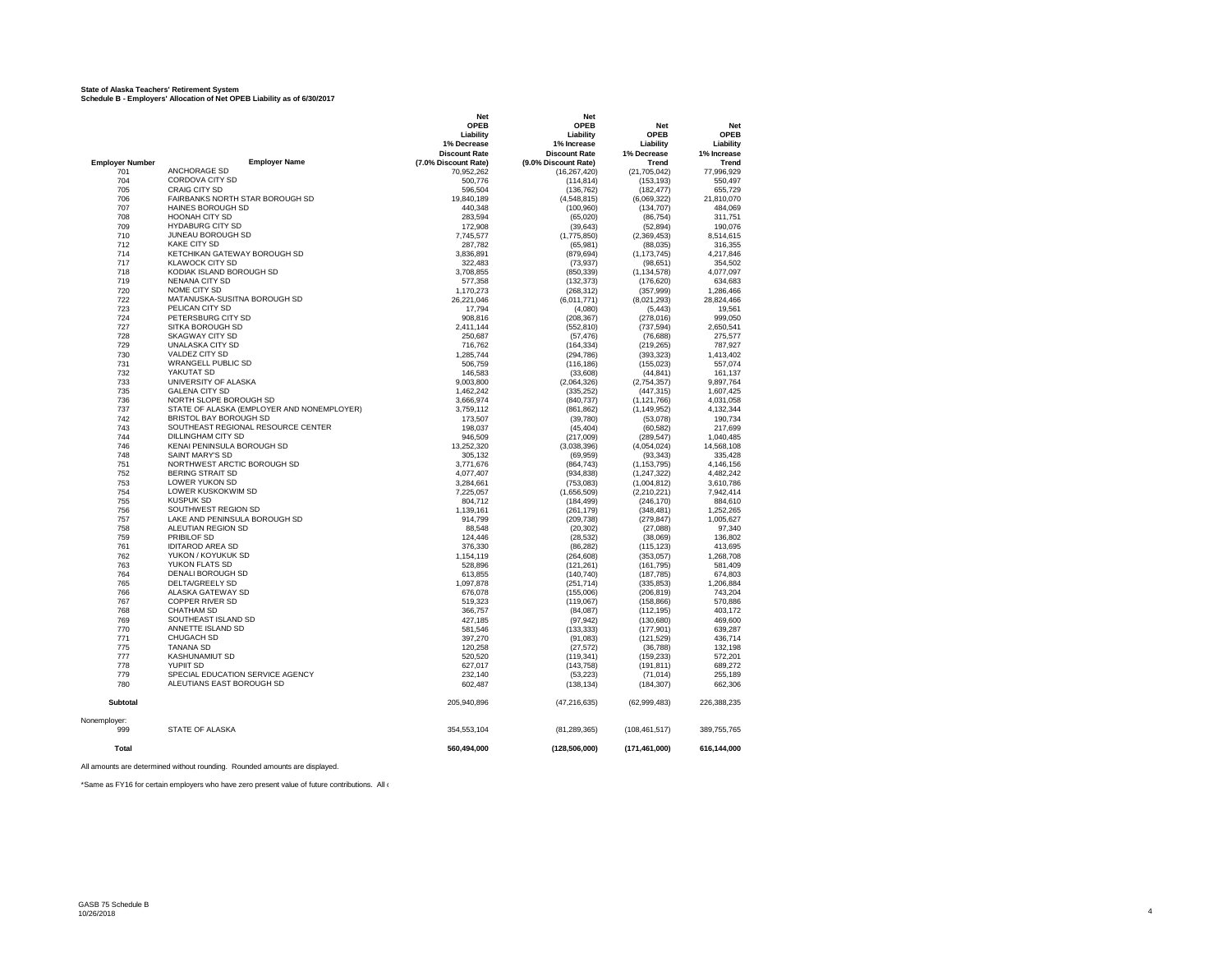#### **State of Alaska Teachers' Retirement System Schedule C - Employers' Allocation of OPEB Amounts as of 6/30/2017**

|                        |                                            |             |                    |                   |                          |                          | <b>Deferred Outflows of Resources</b> |                         |                          | <b>Defe</b>       |                          |                          |
|------------------------|--------------------------------------------|-------------|--------------------|-------------------|--------------------------|--------------------------|---------------------------------------|-------------------------|--------------------------|-------------------|--------------------------|--------------------------|
|                        |                                            |             |                    |                   |                          |                          | <b>Difference</b>                     |                         |                          |                   |                          |                          |
|                        |                                            |             |                    | <b>Difference</b> |                          |                          | <b>Between</b>                        | Changes in              |                          | <b>Difference</b> |                          |                          |
|                        |                                            |             |                    | <b>Between</b>    |                          |                          | Projected                             | Proportion              |                          | <b>Between</b>    |                          |                          |
|                        |                                            | <b>Net</b>  |                    | Expected          |                          |                          | and Actual                            | and Differences         | Total                    | Expected          |                          |                          |
|                        |                                            | <b>OPEB</b> |                    |                   |                          |                          |                                       |                         |                          |                   |                          |                          |
|                        |                                            |             | Employer           | and Actual        | <b>Changes in</b>        | <b>Changes in</b>        | Investment                            | <b>Between Employer</b> | Deferred                 | and Actual        | <b>Changes in</b>        | <b>Changes in</b>        |
| <b>Employer Number</b> | <b>Employer Name</b>                       | Liability   | <b>Proportion*</b> | Experience        | <b>Assumptions</b>       | <b>Benefits</b>          | <b>Earnings</b>                       | <b>Contributions</b>    | Outflows                 | Experience        | <b>Assumptions</b>       | <b>Benefits</b>          |
| 701                    | ANCHORAGE SD                               | 23,283,858  | 12.65888%          |                   |                          |                          |                                       |                         |                          | (3,018,130)       |                          |                          |
| 704                    | CORDOVA CITY SD                            | 164.336     | 0.08935%           |                   |                          |                          |                                       |                         |                          | (21, 302)         |                          |                          |
| 705                    | <b>CRAIG CITY SD</b>                       | 195,750     | 0.10642%           |                   |                          |                          |                                       |                         |                          | (25, 374)         |                          |                          |
| 706                    | FAIRBANKS NORTH STAR BOROUGH SD            | 6,510,802   | 3.53977%           |                   |                          |                          |                                       | ÷                       |                          | (843,952)         |                          |                          |
|                        |                                            |             |                    |                   |                          |                          |                                       |                         |                          |                   |                          |                          |
| 707                    | HAINES BOROUGH SD                          | 144,506     | 0.07856%           |                   |                          |                          |                                       |                         |                          | (18, 731)         |                          |                          |
| 708                    | HOONAH CITY SD                             | 93,065      | 0.05060%           |                   |                          |                          |                                       | 10,941                  | 10,941                   | (12,063)          |                          |                          |
| 709                    | <b>HYDABURG CITY SD</b>                    | 56,742      | 0.03085%           |                   |                          |                          |                                       | 15,023                  | 15,023                   | (7, 355)          |                          |                          |
| 710                    | JUNEAU BOROUGH SD                          | 2,541,806   | 1.38192%           |                   |                          |                          |                                       |                         |                          | (329, 477)        |                          |                          |
| 712                    | <b>KAKE CITY SD</b>                        | 94,439      | 0.05134%           |                   |                          |                          |                                       |                         |                          | (12, 242)         |                          |                          |
|                        | KETCHIKAN GATEWAY BOROUGH SD               |             |                    |                   |                          |                          |                                       |                         |                          |                   |                          |                          |
| 714                    |                                            | 1,259,123   | 0.68456%           |                   |                          |                          |                                       |                         |                          | (163, 212)        |                          |                          |
| 717                    | <b>KLAWOCK CITY SD</b>                     | 105.827     | 0.05754%           |                   |                          |                          |                                       |                         |                          | (13.718)          |                          |                          |
| 718                    | KODIAK ISLAND BOROUGH SD                   | 1.217.106   | 0.66171%           |                   |                          |                          |                                       |                         |                          | (157, 765)        |                          |                          |
| 719                    | <b>NENANA CITY SD</b>                      | 189,467     | 0.10301%           |                   |                          |                          |                                       |                         |                          | (24, 559)         |                          |                          |
| 720                    | NOME CITY SD                               | 384,039     | 0.20879%           |                   |                          |                          |                                       |                         |                          | (49,780)          |                          |                          |
|                        |                                            |             |                    |                   |                          |                          |                                       |                         |                          |                   |                          |                          |
| 722                    | MATANUSKA-SUSITNA BOROUGH SD               | 8,604,759   | 4.67820%           |                   |                          |                          |                                       |                         | $\overline{a}$           | (1, 115, 377)     |                          |                          |
| 723                    | PELICAN CITY SD                            | 5.839       | 0.00317%           |                   |                          |                          |                                       |                         |                          | (757)             |                          |                          |
| 724                    | PETERSBURG CITY SD                         | 298.239     | 0.16215%           |                   |                          |                          |                                       | 3,869                   | 3,869                    | (38, 659)         |                          |                          |
| 727                    | SITKA BOROUGH SD                           | 791,247     | 0.43018%           |                   |                          |                          |                                       |                         | $\overline{\phantom{a}}$ | (102, 564)        |                          |                          |
| 728                    | SKAGWAY CITY SD                            | 82,266      | 0.04473%           |                   |                          |                          |                                       | 2,371                   | 2,371                    | (10, 664)         |                          |                          |
|                        |                                            |             |                    |                   |                          |                          |                                       |                         |                          |                   |                          |                          |
| 729                    | UNALASKA CITY SD                           | 235,214     | 0.12788%           |                   |                          |                          |                                       |                         |                          | (30, 489)         |                          |                          |
| 730                    | VALDEZ CITY SD                             | 421.933     | 0.22939%           |                   |                          |                          |                                       | 10,647                  | 10,647                   | (54, 692)         |                          |                          |
| 731                    | <b>WRANGELL PUBLIC SD</b>                  | 166.299     | 0.09041%           |                   |                          |                          |                                       |                         |                          | (21, 556)         |                          |                          |
| 732                    | YAKUTAT SD                                 | 48,103      | 0.02615%           |                   |                          |                          |                                       |                         |                          | (6, 235)          |                          |                          |
| 733                    | UNIVERSITY OF ALASKA                       | 2,954,708   | 1.60640%           |                   |                          |                          |                                       |                         |                          | (382, 999)        |                          |                          |
|                        |                                            |             |                    |                   |                          |                          |                                       |                         |                          |                   |                          |                          |
| 735                    | <b>GALENA CITY SD</b>                      | 479,853     | 0.26088%           |                   |                          |                          |                                       |                         |                          | (62, 200)         |                          |                          |
| 736                    | NORTH SLOPE BOROUGH SD                     | 1.203.363   | 0.65424%           |                   |                          |                          |                                       |                         |                          | (155, 984)        |                          |                          |
| 737                    | STATE OF ALASKA (EMPLOYER AND NONEMPLOYER) | 1,233,599   | 0.67068%           |                   |                          |                          |                                       |                         | $\overline{a}$           | (159, 903)        |                          |                          |
| 742                    | BRISTOL BAY BOROUGH SD                     | 56,938      | 0.03096%           |                   |                          |                          |                                       |                         |                          | (7, 381)          |                          |                          |
| 743                    | SOUTHEAST REGIONAL RESOURCE CENTER         | 64.988      | 0.03533%           |                   |                          |                          |                                       | 10,010                  | 10,010                   | (8, 424)          |                          |                          |
|                        |                                            |             |                    |                   |                          |                          |                                       |                         |                          |                   |                          |                          |
| 744                    | DILLINGHAM CITY SD                         | 310.609     | 0.16887%           |                   |                          |                          |                                       |                         |                          | (40.262)          |                          |                          |
| 746                    | KENAI PENINSULA BOROUGH SD                 | 4.348.912   | 2.36440%           |                   |                          |                          |                                       |                         |                          | (563, 720)        |                          |                          |
| 748                    | SAINT MARY'S SD                            | 100,133     | 0.05444%           |                   |                          |                          |                                       | 6,233                   | 6,233                    | (12,980)          |                          |                          |
| 751                    | NORTHWEST ARCTIC BOROUGH SD                | 1,237,722   | 0.67292%           |                   |                          |                          |                                       |                         |                          | (160, 438)        |                          |                          |
| 752                    | <b>BERING STRAIT SD</b>                    | 1,338,051   | 0.72747%           |                   |                          |                          |                                       |                         |                          | (173, 443)        |                          |                          |
|                        |                                            |             |                    |                   |                          |                          |                                       |                         |                          |                   |                          |                          |
| 753                    | LOWER YUKON SD                             | 1,077,902   | 0.58603%           |                   |                          |                          |                                       |                         |                          | (139, 721)        |                          |                          |
| 754                    | LOWER KUSKOKWIM SD                         | 2.370.991   | 1.28905%           |                   |                          |                          |                                       |                         |                          | (307, 336)        |                          |                          |
| 755                    | <b>KUSPUK SD</b>                           | 264,076     | 0.14357%           |                   |                          |                          |                                       |                         |                          | (34, 230)         |                          |                          |
| 756                    | SOUTHWEST REGION SD                        | 373,830     | 0.20324%           |                   |                          |                          |                                       |                         |                          | (48, 457)         |                          |                          |
| 757                    | LAKE AND PENINSULA BOROUGH SD              | 300,203     | 0.16321%           |                   |                          |                          |                                       |                         |                          | (38, 913)         |                          |                          |
|                        |                                            |             |                    |                   |                          |                          |                                       |                         |                          |                   |                          |                          |
| 758                    | ALEUTIAN REGION SD                         | 29,058      | 0.01580%           |                   |                          |                          |                                       |                         |                          | (3,767)           |                          |                          |
| 759                    | PRIBILOF SD                                | 40,839      | 0.02220%           |                   |                          |                          |                                       |                         |                          | (5,294)           |                          |                          |
| 761                    | <b>IDITAROD AREA SD</b>                    | 123,497     | 0.06714%           |                   |                          |                          |                                       |                         |                          | (16,008)          |                          |                          |
| 762                    | YUKON / KOYUKUK SD                         | 378,738     | 0.20591%           |                   |                          |                          |                                       |                         |                          | (49,093)          |                          |                          |
| 763                    | YUKON FLATS SD                             | 173,564     | 0.09436%           |                   |                          |                          |                                       |                         |                          | (22, 498)         |                          |                          |
|                        |                                            |             |                    |                   |                          |                          |                                       |                         |                          |                   |                          |                          |
| 764                    | DENALI BOROUGH SD                          | 201.444     | 0.10952%           |                   |                          |                          |                                       | 11,943                  | 11.943                   | (26.112)          |                          |                          |
| 765                    | DELTA/GREELY SD                            | 360,282     | 0.19588%           |                   |                          |                          |                                       |                         |                          | (46, 701)         |                          |                          |
| 766                    | ALASKA GATEWAY SD                          | 221,863     | 0.12062%           |                   |                          |                          |                                       |                         |                          | (28, 759)         |                          |                          |
| 767                    | COPPER RIVER SD                            | 170,422     | 0.09265%           |                   |                          |                          |                                       |                         |                          | (22,091)          |                          |                          |
| 768                    | CHATHAM SD                                 | 120.356     | 0.06543%           |                   |                          |                          |                                       |                         |                          | (15.601)          |                          |                          |
| 769                    | SOUTHEAST ISLAND SD                        | 140.186     | 0.07622%           |                   |                          |                          |                                       |                         |                          | (18.171)          |                          |                          |
|                        |                                            |             |                    |                   |                          |                          |                                       |                         |                          |                   |                          |                          |
| 770                    | ANNETTE ISLAND SD                          | 190,842     | 0.10376%           |                   |                          |                          |                                       |                         |                          | (24, 738)         |                          |                          |
| 771                    | CHUGACH SD                                 | 130,369     | 0.07088%           |                   |                          |                          |                                       |                         |                          | (16, 899)         |                          |                          |
| 775                    | <b>TANANA SD</b>                           | 39,464      | 0.02146%           |                   |                          |                          |                                       | 4,511                   | 4,511                    | (5, 115)          |                          |                          |
| 777                    | KASHUNAMIUT SD                             | 170,815     | 0.09287%           |                   |                          |                          |                                       |                         |                          | (22, 142)         |                          |                          |
|                        | YUPIIT SD                                  |             |                    |                   |                          |                          |                                       |                         |                          |                   |                          |                          |
| 778                    |                                            | 205,763     | 0.11187%           |                   |                          |                          |                                       | ٠                       | $\overline{\phantom{a}}$ | (26, 672)         |                          |                          |
| 779                    | SPECIAL EDUCATION SERVICE AGENCY           | 76,180      | 0.04142%           |                   |                          |                          |                                       |                         |                          | (9,875)           |                          |                          |
| 780                    | ALEUTIANS EAST BOROUGH SD                  | 197,714     | 0.10749%           |                   |                          |                          |                                       |                         | $\overline{a}$           | (25, 628)         |                          |                          |
|                        |                                            |             |                    |                   |                          |                          |                                       |                         |                          |                   |                          |                          |
| Subtotal               |                                            | 67,582,038  | 36.74275%          |                   |                          |                          |                                       | 75,548                  | 75,548                   | (8,760,206)       |                          |                          |
| Nonemployer:<br>999    | STATE OF ALASKA                            | 116,350,962 | 63.25725%          |                   |                          |                          |                                       | 7,681,062               | 7,681,062                | (15,081,794)      |                          |                          |
|                        |                                            |             |                    |                   |                          |                          |                                       |                         |                          |                   |                          |                          |
| <b>Total</b>           |                                            | 183.933.000 | 100.00000%         | $\blacksquare$    | $\overline{\phantom{a}}$ | $\overline{\phantom{a}}$ | $\overline{\phantom{a}}$              | 7.756.610               | 7,756,610                | (23,842,000)      | $\overline{\phantom{a}}$ | $\overline{\phantom{a}}$ |

All amounts are determined without rounding. Rounded amounts are displayed.

\*Same as FY16 for certain employers who have zero present value of future contributions. All other employers are allocated the remaining 99.99688% based on present value of future contributions.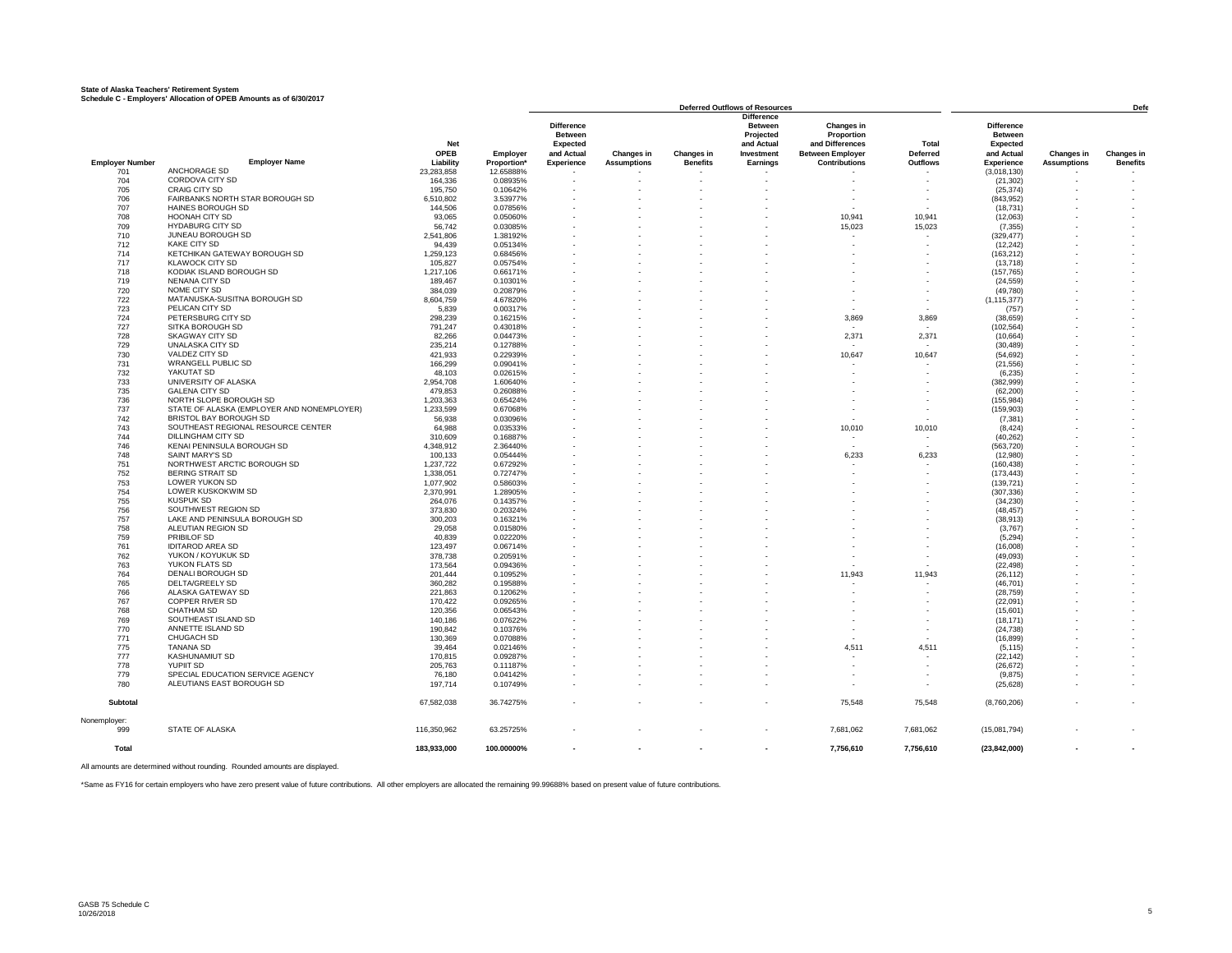#### **State of Alaska Teachers' Retirement System**

**Schedule C - Employers' Allocation of OPEB Amounts as of 6/30/2017 Employer Number Employer Name** 701 ANCHORAGE SD<br>704 CORDOVA CITY S 704 CORDOVA CITY SD<br>705 CRAIG CITY SD 705 CRAIG CITY SD<br>706 FAIRBANKS NOI 706 FAIRBANKS NORTH STAR BOROUGH SD<br>707 HAINES BOROUGH SD 707 HAINES BOROUGH SD<br>708 HOONAH CITY SD HOONAH CITY SD 709 HYDABURG CITY SD<br>710 JUNEAU BOROUGH S THE JUNEAU BOROUGH SD<br>712 KAKE CITY SD 712 KAKE CITY SD<br>714 KETCHIKAN GA 714 KETCHIKAN GATEWAY BOROUGH SD 717 KLAWOCK CITY SD 718 KODIAK ISLAND BOROUGH SD 719 NENANA CITY SD THE TREAD NOME CITY SD<br>T22 MATANUSKA-SL 122 MATANUSKA-SUSITNA BOROUGH SD<br>723 PELICAN CITY SD 723 PELICAN CITY SD T24 PETERSBURG CITY SD<br>
727 SITKA BOROUGH SD 727 SITKA BOROUGH SD<br>728 SKAGWAY CITY SD 728 SKAGWAY CITY SD<br>729 UNALASKA CITY SD 729 UNALASKA CITY SD<br>730 VALDEZ CITY SD 730 VALDEZ CITY SD<br>731 WRANGELL PUBL 731 WRANGELL PUBLIC SD<br>732 YAKUTAT SD **732** YAKUTAT SD<br>733 UNIVERSITY O 733 UNIVERSITY OF ALASKA<br>735 GALENA CITY SD GALENA CITY SD 736 NORTH SLOPE BOROUGH SD<br>737 STATE OF ALASKA (EMPLOYE THE STATE OF ALASKA (EMPLOYER AND NONEMPLOYER)<br>742 BRISTOL BAY BOROUGH SD T42 BRISTOL BAY BOROUGH SD<br>743 SOUTHEAST REGIONAL RES 743 SOUTHEAST REGIONAL RESOURCE CENTER<br>744 DILLINGHAM CITY SD 744 DILLINGHAM CITY SD 746 KENAI PENINSULA BOROUGH SD 748 SAINT MARY'S SD<br>751 NORTHWEST ARC TT NORTHWEST ARCTIC BOROUGH SD<br>752 BERING STRAIT SD 752 BERING STRAIT SD<br>753 LOWER YUKON SD 753 LOWER YUKON SD<br>754 LOWER KUSKOKWI 754 LOWER KUSKOKWIM SD 755 KUSPUK SD<br>756 SOUTHWEST **SOUTHWEST REGION SD** 1557 LAKE AND PENINSULA BOROUGH SD<br>757 LAKE AND PENINSULA BOROUGH SD 758 ALEUTIAN REGION SD<br>759 PRIBILOF SD 759 PRIBILOF SD<br>761 IDITAROD ARI 761 IDITAROD AREA SD<br>762 YUKON / KOYUKUK 762 YUKON / KOYUKUK SD<br>763 YUKON FLATS SD 763 YUKON FLATS SD<br>764 DENALI BOROUGH **764** DENALI BOROUGH SD<br>765 DELTA/GREELY SD 765 DELTA/GREELY SD<br>766 ALASKA GATEWAY 766 ALASKA GATEWAY SD<br>767 COPPER RIVER SD 767 COPPER RIVER SD<br>768 CHATHAM SD **768** CHATHAM SD<br>769 SOUTHEAST IS 769 SOUTHEAST ISLAND SD T<sub>70</sub> ANNETTE ISLAND SD<br>771 CHUGACH SD TT1 CHUGACH SD<br>775 TANANA SD 775 TANANA SD 777 KASHUNAMIUT SD<br>778 YUPIIT SD 778 YUPIIT SD<br>779 SPECIAL E 779 SPECIAL EDUCATION SERVICE AGENCY 780 ALEUTIANS EAST BOROUGH SD **Subtotal** Nonemployer: STATE OF ALASKA **Total Difference Between Proportionate Net Amortization of Projected Changes in Proportion**<br> **Share of Deferred Amounts from**<br> **Share of Changes in Proportion and**<br> **Share Changes in Proportion and and Differences and Differences Total CPEB Changes in Proportion and**<br> **Retween Employer Deferred Plan Differences Between Employer Investment Between Employer Deferred Plan Differences Between Employer Earnings Contributions Inflows Expense Contributions Total** (12,513,050) (2,320,861) (17,852,041) 2,721,533 (1,657,758) 1,063,774 (88,316) (1,406) (111,024) 19,208 (1,004) 18,204 (105,199) (9,396) (139,969) 22,880 (6,711) 16,169 (3,498,990) (926,746) (5,269,688) 761,015 (661,962) 99,053 (77,659) (8,914) (105,304) 16,891 (6,367) 10,523 (50,014) - (62,078) 10,878 7,815 18,693 (30,494) - (37,849) 6,632 10,730 17,363 (1,366,000) (138,884) (1,834,361) 297,099 (99,203) 197,896 (50,753) (3,924) (66,919) 11,039 (2,803) 8,235 (676,669) (90,456) (930,337) 147,173 (64,612) 82,561 (56,873) (4,060) (74,651) 12,370 (2,900) 9,469 (654,089) (80,357) (892,211) 142,261 (57,398) 84,863 (101,822) (15,141) (141,523) 22,146 (10,815) 11,331 (206,388) (75,908) (332,077) 44,888 (54,220) (9,332) (4,624,310) (667,529) (6,407,216) 1,005,767 (476,806) 528,961 (3,138) (213) (4,108) 683 (152) 531 (160,278) - (198,936) 34,860 2,764 37,623 (425,226) (45,991) (573,781) 92,485 (32,851) 59,634 (44,211) - (54,874) 9,616 1,694 11,309 (126,407) (46,746) (203,643) 27,493 (33,390) (5,897) (226,752) - (281,445) 49,318 7,605 56,923 (89,371) (7,472) (118,399) 19,438 (5,337) 14,101 (25,851) (6,322) (38,408) 5,623 (4,515) 1,107 (1,587,899) (404,608) (2,375,506) 345,361 (289,006) 56,355 (257,879) (8,510) (328,589) 56,088 (6,079) 50,009 (646,703) (313,165) (1,115,851) 140,655 (223,689) (83,034) (662,952) (122,069) (944,924) 144,189 (87,192) 56,997 (30,599) (20,055) (58,035) 6,655 (14,325) (7,670) (34,926) - (43,350) 7,596 7,150 14,746 (166,925) (65,008) (272,195) 36,305 (46,434) (10,129) (2,337,162) (683,959) (3,584,841) 508,322 (488,542) 19,781 (53,813) - (66,792) 11,704 4,452 16,156 (665,168) (160,805) (986,410) 144,671 (114,861) 29,810 (719,086) (98,021) (990,549) 156,398 (70,015) 86,383 (579,279) (285,587) (1,004,586) 125,991 (203,990) (78,000) (1,274,202) (193,833) (1,775,370) 277,133 (138,452) 138,681 (141,918) (60,078) (236,227) 30,867 (42,913) (12,047) (200,901) (83,109) (332,467) 43,695 (59,364) (15,669) (161,333) (75,399) (275,645) 35,089 (53,857) (18,767) (15,616) (923) (20,306) 3,396 (659) 2,737 (21,947) (4,456) (31,696) 4,773 (3,183) 1,591 (66,369) (104,824) (187,201) 14,435 (74,874) (60,439) (203,539) (124,824) (377,456) 44,269 (89,160) (44,891) (93,275) (44,888) (160,661) 20,287 (32,063) (11,776) (108,259) - (134,370) 23,546 8,531 32,076 (193,620) (24,353) (264,675) 42,112 (17,395) 24,716 (119,232) (50,905) (198,896) 25,932 (36,361) (10,428) (91,587) (38,683) (152,361) 19,920 (27,631) (7,711) (64,681) (3,298) (83,579) 14,068 (2,356) 11,712 (75,338) (49,071) (142,580) 16,386 (35,050) (18,665) (102,561) (81,673) (208,971) 22,307 (58,338) (36,031) (70,062) (4,573) (91,534) 15,238 (3,266) 11,972 (21,209) - (26,324) 4,613 3,222 7,835 (91,798) (29,518) (143,458) 19,966 (21,084) (1,119) (110,580) (133,664) (270,916) 24,051 (95,474) (71,424) (40,940) (14,704) (65,518) 8,904 (10,503) (1,598) (106,254) (21,722) (153,604) 23,110 (15,516) 7,594 (36,319,471) (7,756,610) (52,836,287) 7,899,323 (5,486,473) 2,412,850 19,086,150 (62,528,529) - (77,610,323) 13,599,677 5,486,473 19,086,150 19,086,150  **(98,848,000) (7,756,610) (130,446,610) 21,499,000 (0) 21,499,000 DEFERRED INFORMATION SOF RESOURCES COPEB Expense Recognized OPEB Expense Recognized** 

All amounts are determined without rounding. Rounded amounts are displayed.

\*Same as FY16 for certain employers who have zero present value of future contributions. All other a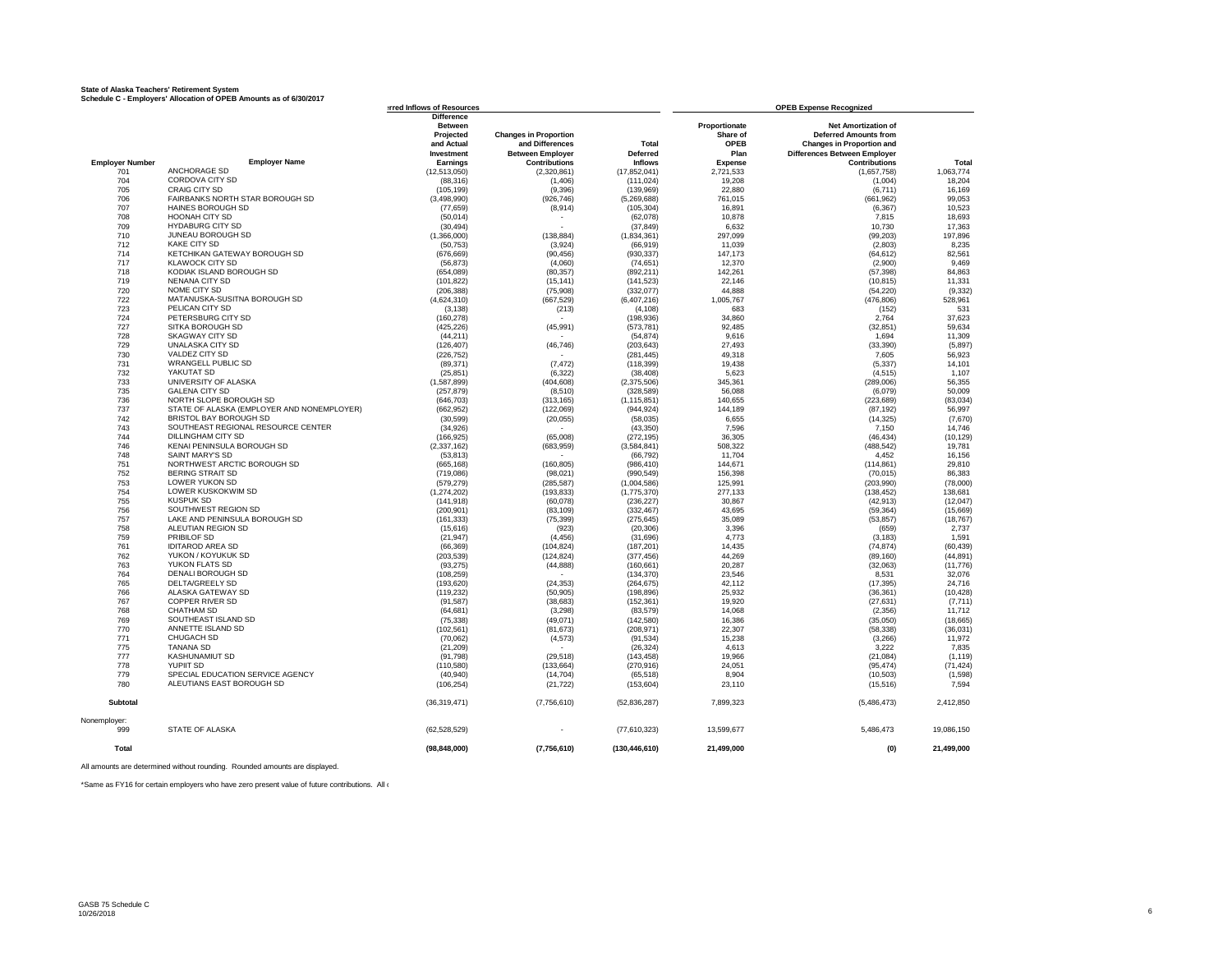| 727                                                                         | SITKA BOROUGH SD                           | (212, 417)     | (148, 751)     | (106, 307)   | (106, 307)   |  |  |
|-----------------------------------------------------------------------------|--------------------------------------------|----------------|----------------|--------------|--------------|--|--|
| 728                                                                         | SKAGWAY CITY SD                            | (16,976)       | (13, 422)      | (11,053)     | (11,053)     |  |  |
| 729                                                                         | UNALASKA CITY SD                           | (86, 770)      | (53, 669)      | (31,602)     | (31,602)     |  |  |
| 730                                                                         | <b>VALDEZ CITY SD</b>                      | (88, 149)      | (69, 272)      | (56, 688)    | (56, 688)    |  |  |
| 731                                                                         | <b>WRANGELL PUBLIC SD</b>                  | (43,077)       | (30, 637)      | (22, 343)    | (22, 343)    |  |  |
| 732                                                                         | YAKUTAT SD                                 | (15, 432)      | (10,050)       | (6, 463)     | (6, 463)     |  |  |
| 733                                                                         | UNIVERSITY OF ALASKA                       | (959, 551)     | (622,005)      | (396, 975)   | (396, 975)   |  |  |
| 735                                                                         | <b>GALENA CITY SD</b>                      | (114, 977)     | (84, 673)      | (64, 470)    | (64, 470)    |  |  |
| 736                                                                         | NORTH SLOPE BOROUGH SD                     | (496, 782)     | (295, 718)     | (161, 676)   | (161, 676)   |  |  |
| 737                                                                         | STATE OF ALASKA (EMPLOYER AND NONEMPLOYER) | (367, 147)     | (246, 301)     | (165, 738)   | (165, 738)   |  |  |
| 742                                                                         | <b>BRISTOL BAY BOROUGH SD</b>              | (27, 247)      | (15, 489)      | (7,650)      | (7,650)      |  |  |
| 743                                                                         | SOUTHEAST REGIONAL RESOURCE CENTER         | (7,599)        | (8,278)        | (8,731)      | (8,731)      |  |  |
| 744                                                                         | DILLINGHAM CITY SD                         | (116, 924)     | (71, 808)      | (41, 731)    | (41, 731)    |  |  |
| 746                                                                         | KENAI PENINSULA BOROUGH SD                 | (1,475,490)    | (940, 770)     | (584, 291)   | (584, 291)   |  |  |
| 748                                                                         | SAINT MARY'S SD                            | (18, 272)      | (15, 381)      | (13, 453)    | (13, 453)    |  |  |
| 751                                                                         | NORTHWEST ARCTIC BOROUGH SD                | (395, 751)     | (258, 076)     | (166, 292)   | (166, 292)   |  |  |
| 752                                                                         | <b>BERING STRAIT SD</b>                    | (373, 674)     | (257, 332)     | (179, 772)   | (179, 772)   |  |  |
| 753                                                                         | LOWER YUKON SD                             | (448, 611)     | (266, 336)     | (144, 820)   | (144, 820)   |  |  |
| 754                                                                         | LOWER KUSKOKWIM SD                         | (676, 528)     | (461, 741)     | (318, 550)   | (318,550)    |  |  |
| 755                                                                         | <b>KUSPUK SD</b>                           | (102, 843)     | (62, 425)      | (35, 479)    | (35, 479)    |  |  |
| 756                                                                         | SOUTHWEST REGION SD                        | (144, 201)     | (87, 816)      | (50, 225)    | (50, 225)    |  |  |
| 757                                                                         | LAKE AND PENINSULA BOROUGH SD              | (121, 985)     | (72, 994)      | (40, 333)    | (40, 333)    |  |  |
| 758                                                                         | ALEUTIAN REGION SD                         | (7, 254)       | (5, 244)       | (3,904)      | (3,904)      |  |  |
| 759                                                                         | PRIBILOF SD                                | (12, 450)      | (8,272)        | (5,487)      | (5,487)      |  |  |
| 761                                                                         | <b>IDITAROD AREA SD</b>                    | (102, 901)     | (51, 116)      | (16, 592)    | (16, 592)    |  |  |
| 762                                                                         | YUKON / KOYUKUK SD                         | (175, 112)     | (100, 575)     | (50, 885)    | (50, 885)    |  |  |
| 763                                                                         | YUKON FLATS SD                             | (71, 451)      | (42, 572)      | (23, 319)    | (23, 319)    |  |  |
| 764                                                                         | <b>DENALI BOROUGH SD</b>                   | (37, 185)      | (31, 113)      | (27,065)     | (27,065)     |  |  |
| 765                                                                         | <b>DELTA/GREELY SD</b>                     | (99, 158)      | (68, 706)      | (48, 405)    | (48, 405)    |  |  |
| 766                                                                         | ALASKA GATEWAY SD                          | (86, 711)      | (52, 569)      | (29, 808)    | (29, 808)    |  |  |
| 767                                                                         | COPPER RIVER SD                            | (66, 307)      | (40, 261)      | (22, 897)    | (22, 897)    |  |  |
| 768                                                                         | <b>CHATHAM SD</b>                          | (29, 669)      | (21, 570)      | (16, 170)    | (16, 170)    |  |  |
| 769                                                                         | SOUTHEAST ISLAND SD                        | (66, 864)      | (38, 046)      | (18, 834)    | (18, 834)    |  |  |
| 770                                                                         | ANNETTE ISLAND SD                          | (101, 647)     | (56, 043)      | (25, 640)    | (25, 640)    |  |  |
| 771                                                                         | CHUGACH SD                                 | (32, 852)      | (23, 650)      | (17, 516)    | (17,516)     |  |  |
| 775                                                                         | <b>TANANA SD</b>                           | (5,734)        | (5, 475)       | (5,302)      | (5,302)      |  |  |
| 777                                                                         | <b>KASHUNAMIUT SD</b>                      | (59, 849)      | (37, 710)      | (22,950)     | (22,950)     |  |  |
| 778                                                                         | <b>YUPIIT SD</b>                           | (142, 171)     | (73, 455)      | (27, 645)    | (27, 645)    |  |  |
| 779                                                                         | SPECIAL EDUCATION SERVICE AGENCY           | (27, 791)      | (17, 257)      | (10, 235)    | (10, 235)    |  |  |
| 780                                                                         | ALEUTIANS EAST BOROUGH SD                  | (60, 385)      | (40,092)       | (26, 563)    | (26, 563)    |  |  |
| <b>Subtotal</b>                                                             |                                            |                |                |              |              |  |  |
|                                                                             |                                            | (20, 823, 631) | (13, 777, 373) | (9,079,868)  | (9,079,868)  |  |  |
| Nonemployer:                                                                |                                            |                |                |              |              |  |  |
| 999                                                                         | <b>STATE OF ALASKA</b>                     | (20,918,369)   | (17,746,627)   | (15,632,132) | (15,632,132) |  |  |
| <b>Total</b>                                                                |                                            | (41,742,000)   | (31,524,000)   | (24,712,000) | (24,712,000) |  |  |
| All amounts are determined without rounding. Rounded amounts are displayed. |                                            |                |                |              |              |  |  |

**Employer Number Employer Name FY2018 FY2019 FY2020 FY2021 FY2022 Thereafter**

-

-

-

-

-

-

-

-

-

-

-

-

-

-

-

-

-

-

-

-

-

-

-

-

-

-

-

-

-

-

-

-

-

-

-

-

-

-

-

-

-

-

-

-

-

-

-

-

-

-

-

-

-

-

-

-

-

-

-

-

-

-

-

-

-

-

-

-

-

-

-

-

-

-

-

-

**-**

701 ANCHORAGE SD (6,941,828) (4,653,689) (3,128,262) (3,128,262)

704 CORDOVA CITY SD (38,299) (28,567) (22,079) (22,079)

705 CRAIG CITY SD (51,135) (36,234) (26,300) (26,300)

706 FAIRBANKS NORTH STAR BOROUGH SD (2,139,532) (1,380,661) (874,748) (874,748)

707 HAINES BOROUGH SD<br>
708 HOONAH CITY SD (19,415) (19,415) (19,415) (19,415) (19,415) (19,415) (19,415) (19,415)<br>
708 (12,504) (12,504) (19,504) (19,504) (19,504) (19,504) (19,504)

708 HOONAH CITY SD (13,305) (12,824) (12,504) (12,504)

709 HYDABURG CITY SD (2,147) (5,433) (7,623) (7,623)

710 JUNEAU BOROUGH SD (676,044) (475,318) (341,500) (341,500)

ти последника с собора (17,000 м) (17,000 м) (17,000 м) (17,000 м) (17,000 м) (189,167) (169,167) (169,167) (<br>200,359) (241,644) (169,167) (169,167) (169,167) (169,167) (169,167) (169,167) (169,167) (169,167) (169,167) (

717 KLAWOCK CITY SD (26,917) (19,298) (14,218) (14,218)

718 KODIAK ISLAND BOROUGH SD (333,610) (231,557) (163,522) (163,522)

719 NENANA CITY SD (53,813) (36,799) (25,456) (25,456)

722 MATANUSKA-SUSITNA BOROUGH SD (2,429,582) (1,665,479) (1,156,077) MATANUSKA-SUSITNA BOROUGH SD (2,429,582)<br>723 PELICAN CITY SD (1,156,077) (1,177) (1,162) (1,662) (785) (785)

723 PELICAN CITY SD (1,477) (1,062) (785) (785)

720 NOME CITY SD (141,375) (87,508) (51,597) (51,597)

712 KAKE CITY SD (24,235) (17,307) (12,688) (12,688)

#### **State of Alaska Teachers' Retirement System Schedule D - Employers' Allocation of Recognition of Deferred Outflows/Inflows as of 6/30/2017**

PETERSBURG CITY SD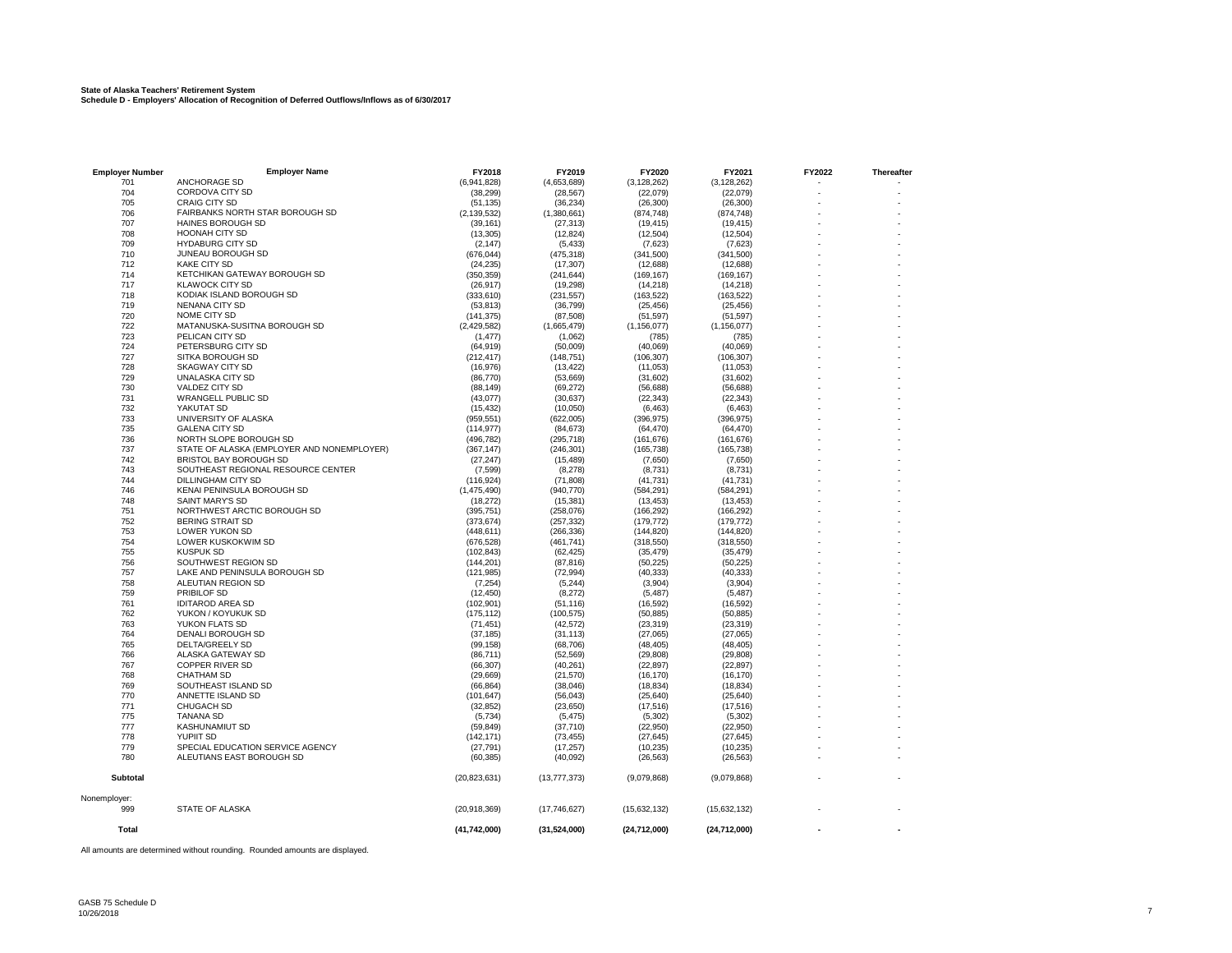| <b>Employer Number</b> | <b>Employer Name</b>                             | FY2017        | FY2016                 |
|------------------------|--------------------------------------------------|---------------|------------------------|
| 701                    | ANCHORAGE SD                                     | 8,536,948.34  | 9,390,455.88           |
| 704                    | CORDOVA CITY SD                                  | 72,503.04     | 76,719.15              |
| 705                    | <b>CRAIG CITY SD</b>                             | 80,457.49     | 83,356.08              |
| 706                    | FAIRBANKS NORTH STAR BOROUGH SD                  | 2,506,962.81  | 2,833,767.11           |
| 707                    | HAINES BOROUGH SD                                | 42,927.20     | 37,680.41              |
| 708                    | <b>HOONAH CITY SD</b>                            | 25,823.41     | 35,568.55              |
| 709                    | <b>HYDABURG CITY SD</b>                          | 18,777.26     | 13,272.28              |
| 710                    | <b>JUNEAU BOROUGH SD</b>                         | 938,386.70    | 1,060,309.11           |
| 712                    | <b>KAKE CITY SD</b>                              | 25,612.76     | 27,012.77              |
| 714                    | KETCHIKAN GATEWAY BOROUGH SD                     | 478,833.35    | 512,430.09             |
| 717                    | <b>KLAWOCK CITY SD</b>                           | 42,492.77     | 44,174.96              |
| 718                    | KODIAK ISLAND BOROUGH SD                         |               |                        |
|                        | <b>NENANA CITY SD</b>                            | 400,948.36    | 430,087.20             |
| 719                    |                                                  | 71,349.90     | 84,095.81              |
| 720                    | NOME CITY SD                                     | 131,827.79    | 143,838.34             |
| 722                    | MATANUSKA-SUSITNA BOROUGH SD                     | 3,213,834.58  | 3,527,989.61           |
| 723                    | PELICAN CITY SD                                  | 399.70        | 60.58                  |
| 724                    | PETERSBURG CITY SD                               | 101,791.13    | 138,134.07             |
| 727                    | SITKA BOROUGH SD                                 | 299,953.03    | 329,293.30             |
| 728                    | <b>SKAGWAY CITY SD</b>                           | 29,507.87     | 28,182.26              |
| 729                    | UNALASKA CITY SD                                 | 87,770.63     | 99,753.78              |
| 730                    | VALDEZ CITY SD                                   | 196,518.84    | 204,610.20             |
| 731                    | <b>WRANGELL PUBLIC SD</b>                        | 52,107.73     | 61,365.07              |
| 732                    | YAKUTAT SD                                       | 20,937.29     | 39,024.54              |
| 733                    | UNIVERSITY OF ALASKA                             | 1,316,037.61  | 1,564,983.74           |
| 735                    | <b>GALENA CITY SD</b>                            | 185,142.64    | 200,704.37             |
| 736                    | NORTH SLOPE BOROUGH SD                           | 385,942.70    | 426,523.59             |
| 737                    | STATE OF ALASKA (EMPLOYER AND NONEMPLOYER)       | 186,644.01    | 508,146.47             |
| 742                    | BRISTOL BAY BOROUGH SD                           | 13,554.98     | 14,734.81              |
| 743                    | SOUTHEAST REGIONAL RESOURCE CENTER               | 13.761.61     | 14,238.75              |
| 744                    | DILLINGHAM CITY SD                               | 70,474.55     | 90,935.91              |
| 746                    | KENAI PENINSULA BOROUGH SD                       | 1,582,725.87  | 1,787,401.89           |
| 748                    | <b>SAINT MARY'S SD</b>                           | 39,516.62     | 37,120.45              |
| 751                    | NORTHWEST ARCTIC BOROUGH SD                      | 346,420.11    | 365,789.78             |
|                        |                                                  |               |                        |
| 752                    | <b>BERING STRAIT SD</b><br><b>LOWER YUKON SD</b> | 343,515.40    | 308,060.77             |
| 753                    |                                                  | 311,949.85    | 317,284.65             |
| 754                    | LOWER KUSKOKWIM SD                               | 764,186.50    | 794,139.17             |
| 755                    | <b>KUSPUK SD</b>                                 | 70,074.24     | 77,619.20              |
| 756                    | SOUTHWEST REGION SD                              | 98,499.57     | 111,726.06             |
| 757                    | LAKE AND PENINSULA BOROUGH SD                    | 71,245.87     | 61,520.31              |
| 758                    | ALEUTIAN REGION SD                               | 6,953.26      | 6,454.78               |
| 759                    | PRIBILOF SD                                      | 11,675.14     | 11,496.88              |
| 761                    | <b>IDITAROD AREA SD</b>                          | 30,505.31     | 18,871.35              |
| 762                    | YUKON / KOYUKUK SD                               | 116,313.22    | 122,681.35             |
| 763                    | YUKON FLATS SD                                   | 50,735.07     | 52,068.06              |
| 764                    | DENALI BOROUGH SD                                | 62,403.36     | 66,862.90              |
| 765                    | <b>DELTA/GREELY SD</b>                           | 121,244.96    | 123,849.38             |
| 766                    | ALASKA GATEWAY SD                                | 75,979.21     | 99,219.27              |
| 767                    | <b>COPPER RIVER SD</b>                           | 62,150.31     | 83,535.63              |
| 768                    | <b>CHATHAM SD</b>                                | 27,821.82     | 37,909.73              |
| 769                    | SOUTHEAST ISLAND SD                              | 35,589.83     | 53,908.52              |
| 770                    | ANNETTE ISLAND SD                                | 44,328.83     | 55,578.86              |
| 771                    | CHUGACH SD                                       | 55,922.48     | 59,123.20              |
| 775                    | <b>TANANA SD</b>                                 | 11,180.82     |                        |
| 777                    | <b>KASHUNAMIUT SD</b>                            | 40,851.87     | 10,116.95<br>33,412.18 |
|                        | <b>YUPIIT SD</b>                                 |               |                        |
| 778                    | SPECIAL EDUCATION SERVICE AGENCY                 | 62,542.30     | 54,090.32              |
| 779                    |                                                  | 19.896.79     | 24.494.09              |
| 780                    | ALEUTIANS EAST BOROUGH SD                        | 56,693.27     | 60,014.98              |
| <b>Subtotal</b>        |                                                  | 24,069,151.96 | 26,855,799.50          |
| Nonemployer:           | STATE OF ALASKA                                  |               |                        |
| 999                    |                                                  |               | 39,242,930.16          |
| Total                  |                                                  | 24,069,151.96 | 66,098,729.66          |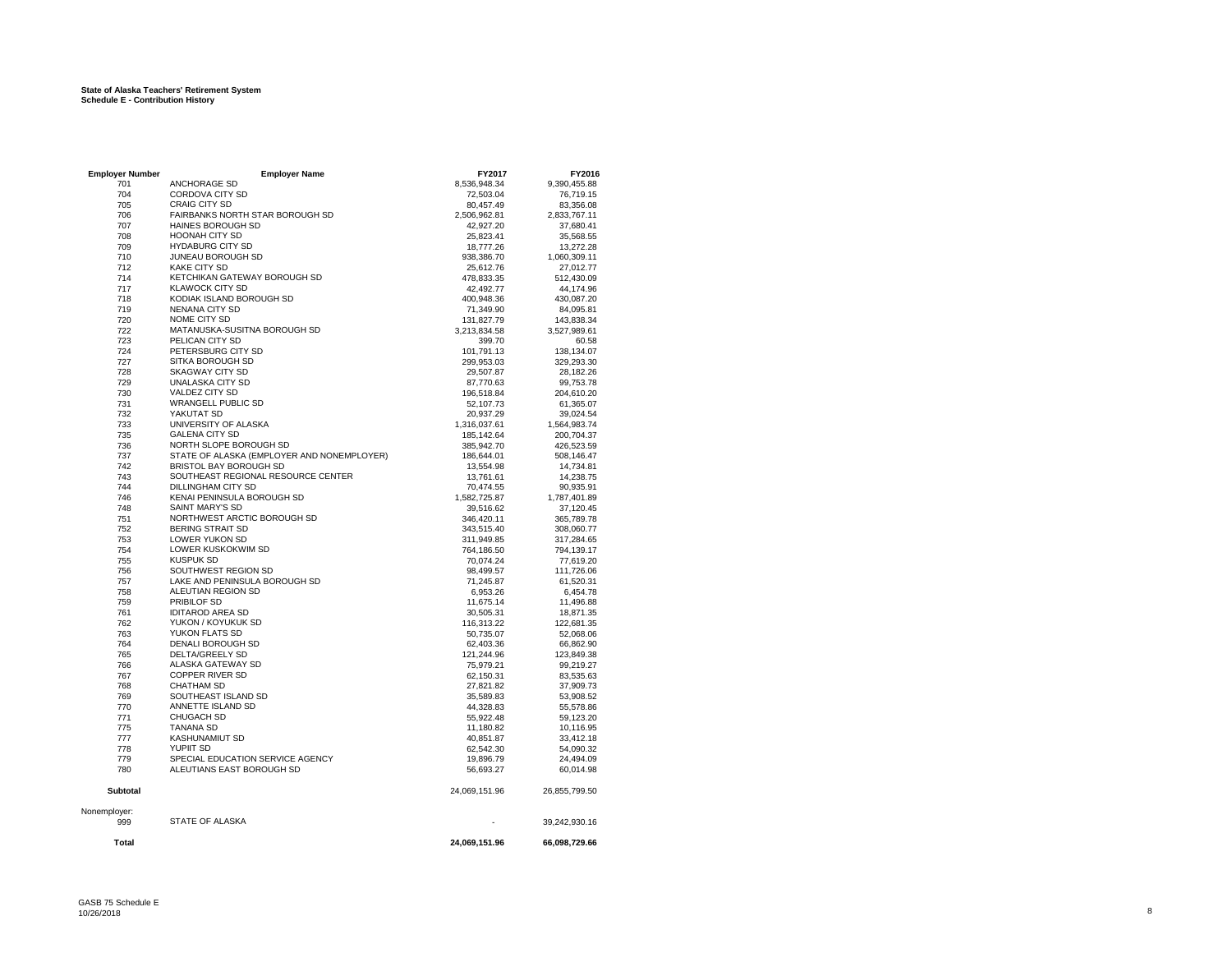|              |                                 | <b>FY2015</b> | <b>FY2014</b> | <b>FY2013</b> | <b>FY2012</b> |
|--------------|---------------------------------|---------------|---------------|---------------|---------------|
| <b>Total</b> | <b>Total Plan Contributions</b> | 364,292,000   | 139,936,000   | 141,125,000   | 113,411,000   |
|              |                                 | FY2011        | <b>FY2010</b> | <b>FY2009</b> | <b>FY2008</b> |
| <b>Total</b> | <b>Total Plan Contributions</b> | 124,724,000   | 115,681,000   | 149,051,000   | 202,452,000   |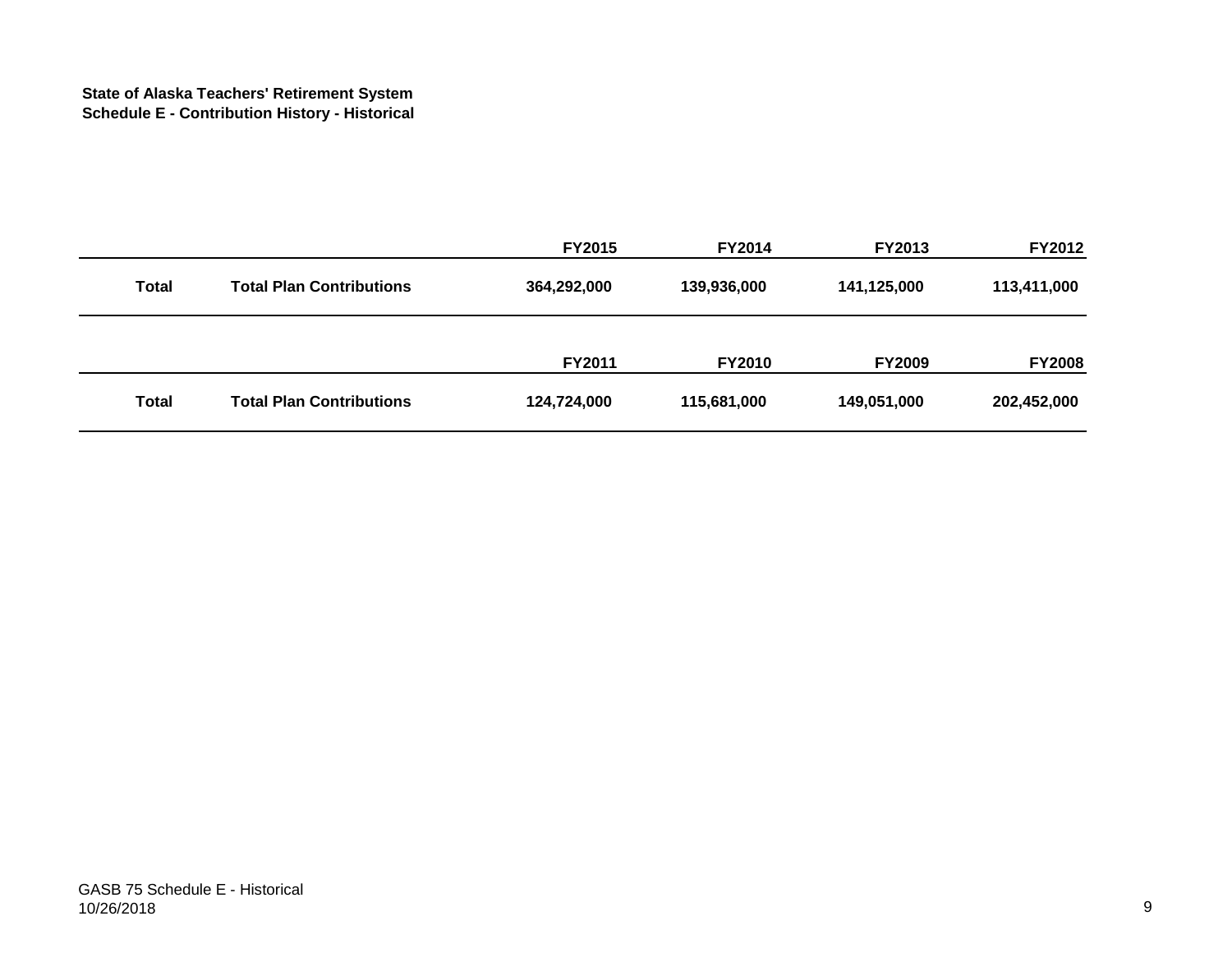#### **State of Alaska Teachers' Retirement System**

**Schedule F - Present Value of Future State Assistance Contributions as of 6/30/2017**

|                        |                                            | <b>Present Value of</b> |            |
|------------------------|--------------------------------------------|-------------------------|------------|
|                        |                                            | <b>Future State</b>     |            |
|                        |                                            | <b>Assistance</b>       | Employer   |
| <b>Employer Number</b> | <b>Employer Name</b>                       | Contributions           | Proportion |
| 701                    | ANCHORAGE SD                               | 207,992,000.00          | 35.09809%  |
| 704                    | CORDOVA CITY SD                            | 1,465,000.00            | 0.24721%   |
| 705                    | <b>CRAIG CITY SD</b>                       | 1,750,000.00            | 0.29531%   |
| 706                    | <b>FAIRBANKS NORTH STAR BOROUGH SD</b>     | 58,156,000.00           | 9.81367%   |
| 707                    | <b>HAINES BOROUGH SD</b>                   | 1,292,000.00            | 0.21802%   |
| 708                    | <b>HOONAH CITY SD</b>                      | 827,000.00              | 0.13955%   |
| 709                    | <b>HYDABURG CITY SD</b>                    | 504,000.00              | 0.08505%   |
| 710                    | JUNEAU BOROUGH SD                          | 22,702,000.00           | 3.83090%   |
| 712                    | <b>KAKE CITY SD</b>                        | 846,000.00              | 0.14276%   |
| 714                    | KETCHIKAN GATEWAY BOROUGH SD               |                         | 1.89908%   |
|                        | <b>KLAWOCK CITY SD</b>                     | 11,254,000.00           |            |
| 717                    |                                            | 939,000.00              | 0.15845%   |
| 718                    | KODIAK ISLAND BOROUGH SD                   | 10,872,000.00           | 1.83462%   |
| 719                    | NENANA CITY SD                             | 1,697,000.00            | 0.28636%   |
| 720                    | NOME CITY SD                               | 3,433,000.00            | 0.57931%   |
| 722                    | MATANUSKA-SUSITNA BOROUGH SD               | 76,865,000.00           | 12.97076%  |
| 723                    | PELICAN CITY SD                            |                         | 0.00000%   |
| 724                    | PETERSBURG CITY SD                         | 2.667.000.00            | 0.45005%   |
| 727                    | SITKA BOROUGH SD                           | 7,062,000.00            | 1.19169%   |
| 728                    | SKAGWAY CITY SD                            | 738,000.00              | 0.12454%   |
| 729                    | UNALASKA CITY SD                           | 2,098,000.00            | 0.35403%   |
| 730                    | VALDEZ CITY SD                             | 3,769,000.00            | 0.63601%   |
| 731                    | <b>WRANGELL PUBLIC SD</b>                  | 1,485,000.00            | 0.25059%   |
| 732                    | YAKUTAT SD                                 | 426,000.00              | 0.07189%   |
| 733                    | UNIVERSITY OF ALASKA                       | 26,395,000.00           | 4.45409%   |
| 735                    | <b>GALENA CITY SD</b>                      | 4,281,000.00            | 0.72241%   |
| 736                    | NORTH SLOPE BOROUGH SD                     | 10,747,000.00           | 1.81353%   |
| 737                    | STATE OF ALASKA (EMPLOYER AND NONEMPLOYER) |                         | 0.00000%   |
| 742                    |                                            |                         |            |
|                        | BRISTOL BAY BOROUGH SD                     | 509,000.00              | 0.08589%   |
| 743                    | SOUTHEAST REGIONAL RESOURCE CENTER         | 577,000.00              | 0.09737%   |
| 744                    | DILLINGHAM CITY SD                         | 2,780,000.00            | 0.46912%   |
| 746                    | KENAI PENINSULA BOROUGH SD                 | 38,843,000.00           | 6.55465%   |
| 748                    | <b>SAINT MARY'S SD</b>                     | 897,000.00              | 0.15137%   |
| 751                    | NORTHWEST ARCTIC BOROUGH SD                | 11,053,000.00           | 1.86516%   |
| 752                    | <b>BERING STRAIT SD</b>                    | 11,952,000.00           | 2.01687%   |
| 753                    | LOWER YUKON SD                             | 9,628,000.00            | 1.62470%   |
| 754                    | LOWER KUSKOKWIM SD                         | 21,179,000.00           | 3.57390%   |
| 755                    | <b>KUSPUK SD</b>                           | 2,361,000.00            | 0.39841%   |
| 756                    | SOUTHWEST REGION SD                        | 3,339,000.00            | 0.56345%   |
| 757                    | LAKE AND PENINSULA BOROUGH SD              | 2,682,000.00            | 0.45258%   |
| 758                    | ALEUTIAN REGION SD                         | 256,000.00              | 0.04320%   |
| 759                    | PRIBILOF SD                                | 362,000.00              | 0.06109%   |
| 761                    | <b>IDITAROD AREA SD</b>                    | 1,100,000.00            | 0.18562%   |
| 762                    | YUKON / KOYUKUK SD                         | 3,391,000.00            | 0.57222%   |
| 763                    | YUKON FLATS SD                             | 1,545,000.00            | 0.26071%   |
| 764                    | <b>DENALI BOROUGH SD</b>                   | 1,800,000.00            | 0.30375%   |
| 765                    | DELTA/GREELY SD                            | 3,219,000.00            | 0.54320%   |
| 766                    | ALASKA GATEWAY SD                          |                         | 0.33463%   |
|                        |                                            | 1,983,000.00            |            |
| 767                    | <b>COPPER RIVER SD</b>                     | 1,519,000.00            | 0.25633%   |
| 768                    | <b>CHATHAM SD</b>                          | 1,077,000.00            | 0.18174%   |
| 769                    | SOUTHEAST ISLAND SD                        | 1,251,000.00            | 0.21110%   |
| 770                    | ANNETTE ISLAND SD                          | 1,706,000.00            | 0.28788%   |
| 771                    | <b>CHUGACH SD</b>                          | 1,166,000.00            | 0.19676%   |
| 775                    | <b>TANANA SD</b>                           | 354,000.00              | 0.05974%   |
| 777                    | <b>KASHUNAMIUT SD</b>                      | 1,528,000.00            | 0.25785%   |
| 778                    | <b>YUPIIT SD</b>                           | 1,837,000.00            | 0.30999%   |
| 779                    | SPECIAL EDUCATION SERVICE AGENCY           | 680,000.00              | 0.11475%   |
| 780                    | ALEUTIANS EAST BOROUGH SD                  | 1,766,000.00            | 0.29801%   |
|                        |                                            |                         |            |
| <b>Total</b>           |                                            | 592,602,000.00          | 100.00000% |
|                        |                                            |                         |            |

All amounts are determined without rounding. Rounded amounts are displayed.